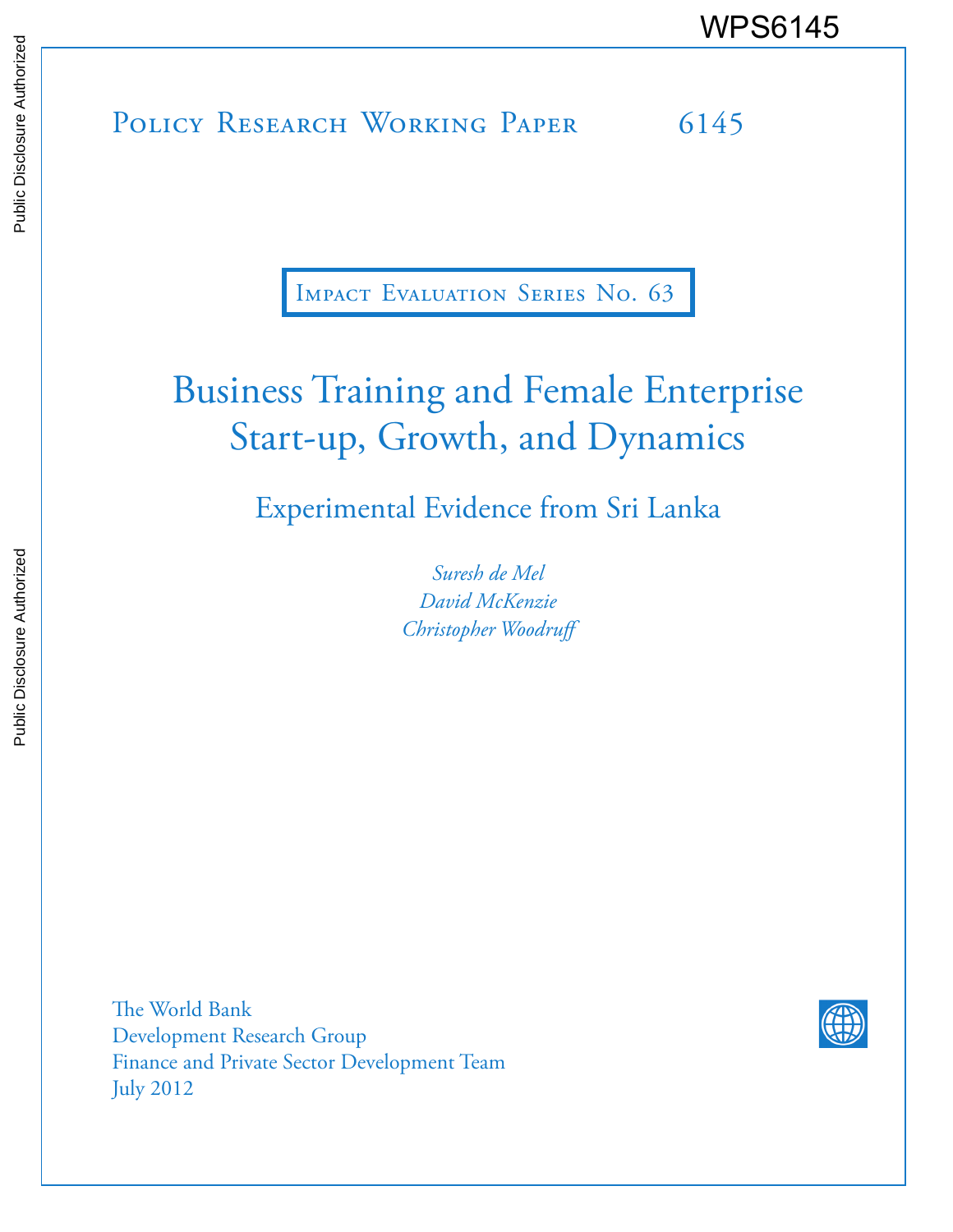## **Abstract**

The authors conduct a randomized experiment among women in urban Sri Lanka to measure the impact of the most commonly used business training course in developing countries, the Start-and-Improve Your Business program. They work with two representative groups of women: a random sample of women operating subsistence enterprises and a random sample of women who are out of the labor force but interested in starting a business. They track the impacts of two treatments training only and training plus a cash grant—over two years with four follow-up surveys and find that the short and medium-term impacts differ. For women already in business, training alone leads to some changes in business practices but has no impact on business profits, sales or

capital stock. In contrast, the combination of training and a grant leads to large and significant improvements in business profitability in the first eight months, but this impact dissipates in the second year. For women interested in starting enterprises, business training speeds up entry but leads to no increase in net business ownership by the final survey round. Both profitability and business practices of the new entrants are increased by training, suggesting training may be more effective for new owners than for existing businesses. The study also finds that the two treatments have selection effects, leading to entrants being less analytically skilled and poorer.

*The Impact Evaluation Series has been established in recognition of the importance of impact evaluation studies for World Bank operations and for development in general. The series serves as a vehicle for the dissemination of findings of those studies. Papers in this series are part of the Bank's Policy Research Working Paper Series. The papers carry the names of the authors and should be cited accordingly. The findings, interpretations, and conclusions expressed in this paper are entirely those of the authors. They do not necessarily represent the views of the International Bank for Reconstruction and Development/World Bank and its affiliated organizations, or those of the Executive Directors of the World Bank or the governments they represent.*

This paper is a product of the Finance and Private Sector Development Team, Development Research Group. It is part of a larger effort by the World Bank to provide open access to its research and make a contribution to development policy discussions around the world. Policy Research Working Papers are also posted on the Web at http://econ.worldbank.org. The author may be contacted at dmckenzie@worldbank.org.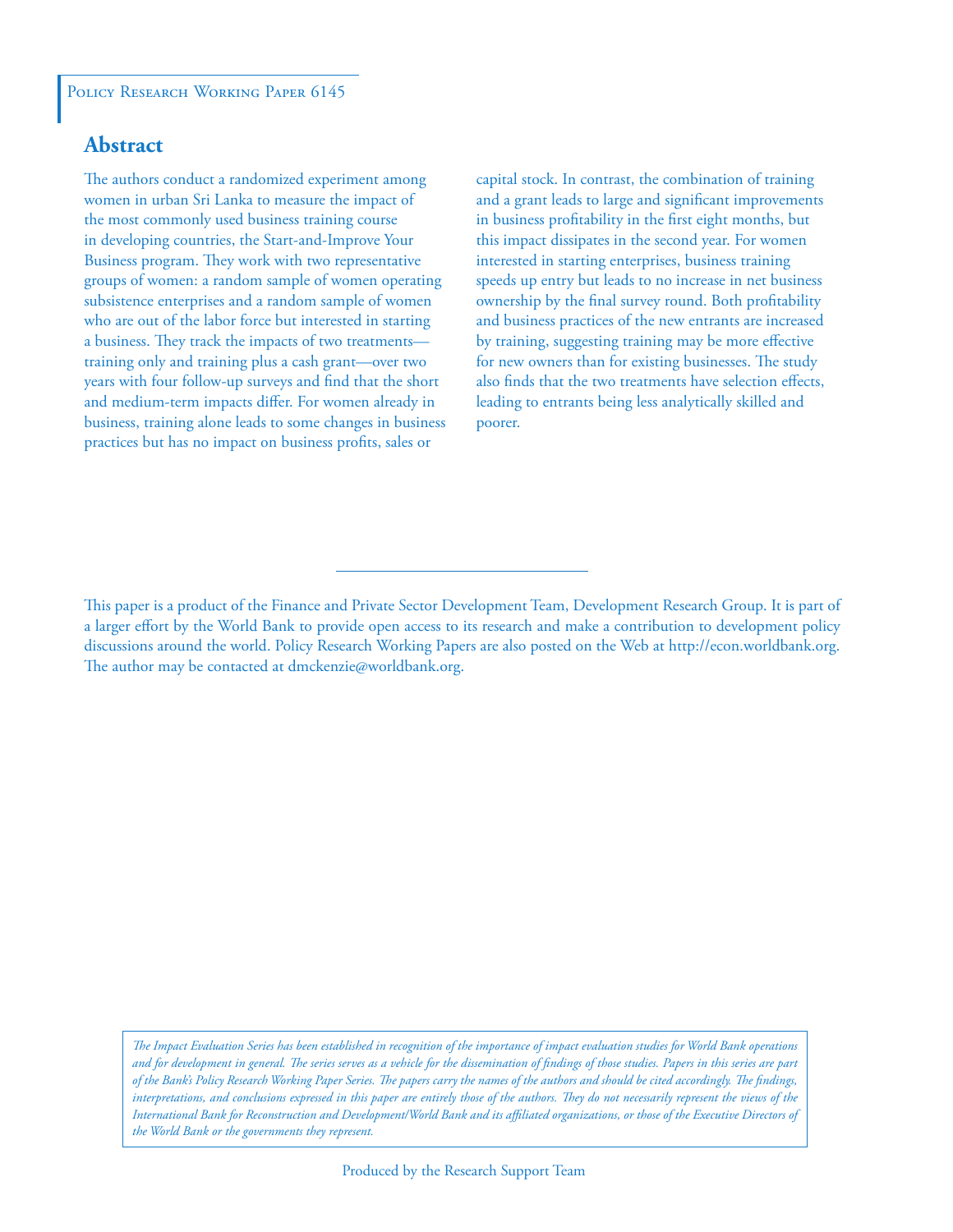# **Business Training and Female Enterprise Start-up, Growth, and Dynamics: Experimental Evidence from Sri Lanka\***

Suresh de Mel, *University of Peradeniya*  David McKenzie, *World Bank*  Christopher Woodruff, *University of Warwick* 

*Keywords:* Business training; female self-employment; randomized experiment; business startup; trajectory of treatment effects.

*JEL codes:* O12, J16, L26, M53.

l

<sup>\*</sup> We thank the World Bank's Gender Action Plan and Research Support Budgets for funding for this project, Matthew Groh for valuable research assistance, and Alan de Brauw and various seminar audiences for helpful comments. For logistical support on the project, we thank the Sri Lankan Business Development Council for delivering the training program and especially the Kandy Consulting Group Pvt) Ltd for (once again) providing exceptional service conducting baseline and follow-up surveys and providing logistical assistance in the implementation of treatments.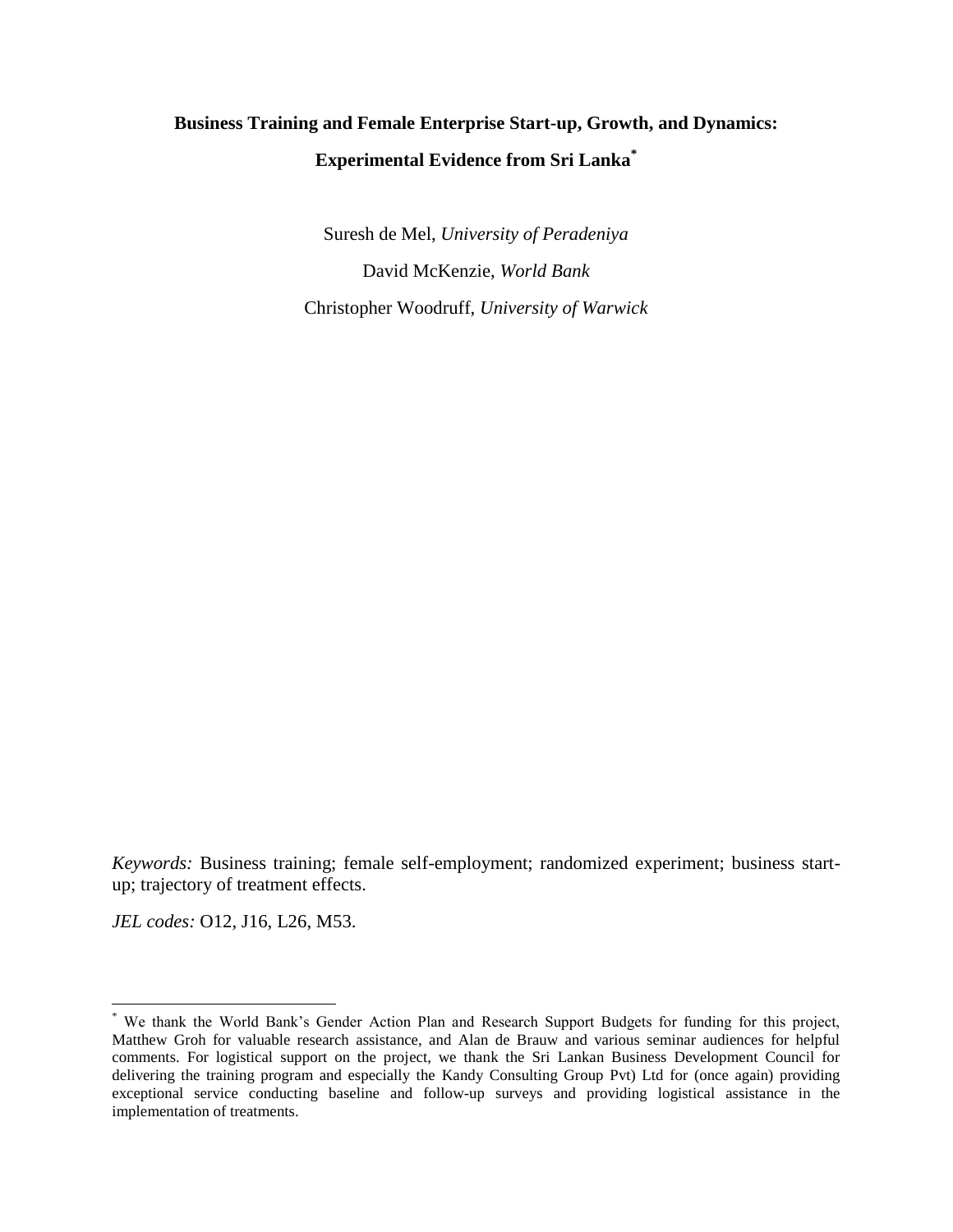#### **1. Introduction**

 $\overline{\phantom{a}}$ 

Self-employment accounts for a large share of female employment in most developing countries, and it is considered an important avenue for women's economic empowerment. However, the majority of female-owned enterprises are small in scale with commensurately low earning levels (Kevane and Wydick, 2001; Banerjee and Duflo 2008; de Mel et al, 2009a). Moreover, in much of South Asia and the Middle East, the majority of women remain out of the labor force. These facts frame the central question addressed in this paper: Can business training, by itself or combined with a grant, raise the income of women in self-employment? We examine this question in two different samples of women in urban Sri Lanka. One group was engaged in low-earning self-employment activities at baseline, and the other was out of the labor force but contemplating re-entering. For the first group, we examine the effect of training on income, and for the second, the effect of training on the decision to re-enter the labor force, and the earnings and type of job (wage work vs. self-employment) conditional on re-entry.

In previous experiments in Sri Lanka (de Mel et al, 2008, 2009a) and in Ghana (Fafchamps et al, 2011), we have found that physical capital alone is not enough to raise the incomes of subsistence-level female businesses. One reason for this is that labor market imperfections may draw women with low levels of business skills into self-employment rather than wage work (Emran et al, 2007). These women may have a very low optimal efficient scale. A common policy response is to attempt to improve the skill level of these women through business training. As a result, business training programs have been widely used as a development policy for more than 30 years.

We evaluate the impact of the most common training course in developing countries, the International Labor Organization (ILO)'s Start-and-Improve Your Business (SIYB) program. Using a randomized design, we test whether the impact of training alone differs from that of training coupled with access to capital in the form of a grant. We work with two samples. The first sample consists of 624 women operating a business at the time of the project baseline and earning an income of less than \$2 per day.<sup>1</sup> The second sample consists of 628 women who were out of the labor force at baseline, but who expressed interest in starting a business within the next year. We refer to the first sample as "current business owners" and the second as "potential

 $<sup>1</sup>$  We describe the manner in which the sample was selected below. The median earnings in this sample was 4000</sup> Sri Lanka Rupees (Rs), or just over \$1 per day. About 7 percent of the sample reported income the previous month above 7000 Rs, which is about \$2 per day.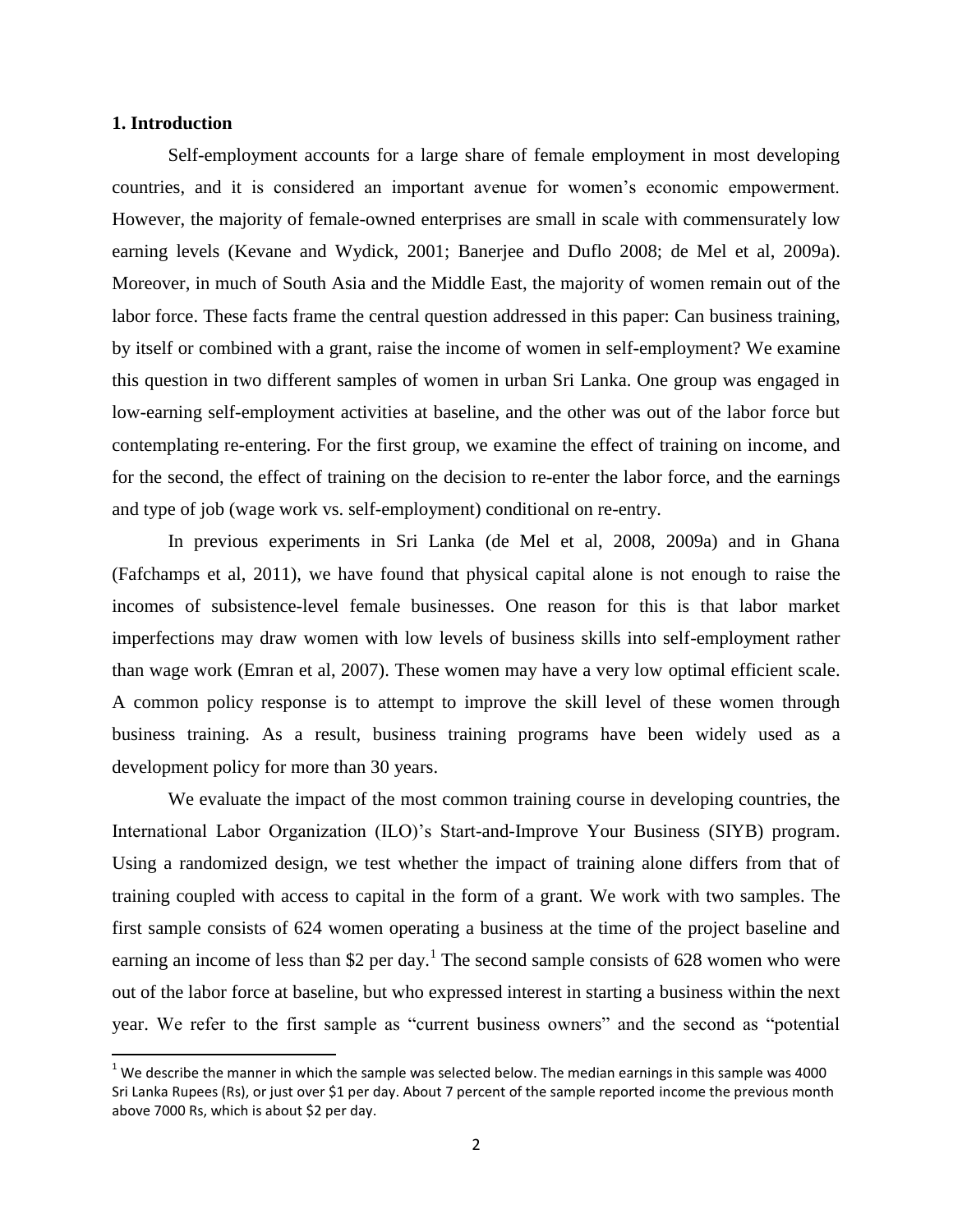business owners." Each sample is randomized into three groups: a control group, a group invited to attend training, and a group invited to receive training and a grant of around \$130 conditional on completing training. Individuals are not told whether they are eligible to receive the grant until the completion of training, so that the grant does not differentially alter the composition of who attends training between the two groups.

Among the sample of current business owners, we find that training alone leads to some changes in business practices, but has no effect on business profits, sales or capital stock. In contrast the combination of training and a grant leads to large and significant short-run improvements in business performance for the current enterprises, but these gains appear to have dissipated two years after completion of the training.

Among the sample of potential business owners, training – and especially training combined with a grant – speeds up the process of starting a business and has longer-term effects on the type of women who enter. Women assigned to either training treatment are more likely to be operating a business four months and eight months after the training course, but this entry effect disappears 16 months after training. Instead, later surveys show that training – either with or without the grant – causes women with lower initial analytical ability to open a businesses; the combination of training and the grant leads to entry by women with lower levels of household assets at baseline. Even with these selection effects, we find that the potential entrants assigned to training have higher profits and better management practices two years after completion of training. Business training therefore appears to enable more successful businesses to be started.

This study contributes to an existing and concurrent literature of business training experiments with women (or with men and women) in developing countries. Examples include Field et al. (2010) in India, Karlan and Valdivia (2011) and Valdivia (2011) in Peru, Drexler et al. (2011) in the Dominican Republic, Berge et al. (2011) in Tanzania, Bruhn and Zia (2011) in Bosnia-Herzegovina, and Gine and Mansuri (2011) in Pakistan. These studies typically involve microfinance clients – most of them existing business owners – whose progress is evaluated by a single follow-up survey measuring outcomes six months to one year after training. The stylized finding is that training leads to improvements in business practices, but no detectable effects on profitability or employment, with Karlan and Valdivia (2011) and Drexler et al. (2010) finding some evidence to suggest training helps improve sales in bad weeks or bad months, even if there is no impact on the average month.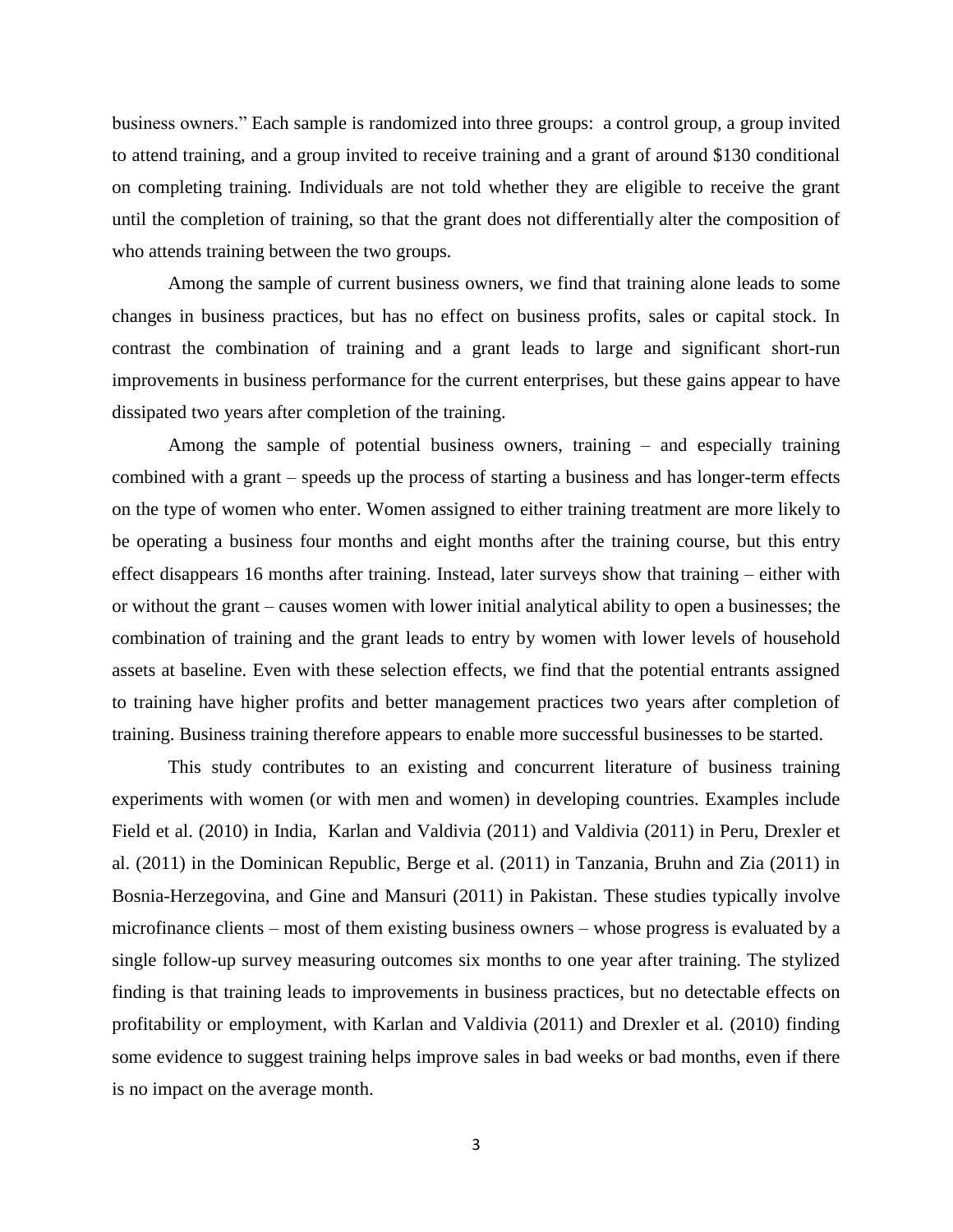Our study builds on and differentiates itself from this extant literature in several key respects. First, ours is the only study of which we are aware of to consider the impact of business training on a general population of female business owners, and on potential business owners, rather than solely on existing microfinance clients. This is important for generalizability, as well as for understanding the potential demand for such training among people who are not implicitly or explicitly compelled to participate by their lender. Second, our intervention employs the ILO's SIYB program, which has been used to train over 4.5 million people in more than 95 countries worldwide. While the content of many of the training courses used in other studies appears similar in broad terms, each has some element of customization that makes comparability across studies difficult. Given that the SIYB program is the most widely applied microenterprise training program, evaluating its effectiveness is of particular interest. Third, we measure outcomes at four points in time post-training over the course of two years. This enables us to examine the trajectory of impacts, which turns out to be very important in practice, especially for potential business owners for whom we would infer very different impacts of the training in the short-term vs. medium-term. Finally, the use of grants along with training enables us to test whether the impact of business training differs with access to capital. $2^2$ 

The remainder of the paper is structured as follows: Section 2 describes the sample and randomization procedure; Section 3 the content of the training and determinants of training takeup; Section 4 provides a simple model for thinking about how training and grants might affect the selection of who operates a business; Section 5 provides our main results; and Section 6 concludes.

#### **2. Context, the sample and randomization**

 $\overline{\phantom{a}}$ 

The urban labor force participation rate for women aged 20 to 40 in Sri Lanka was 38 percent in 2009, compared to rates over 90 percent for prime-aged men (Department of Census and Planning, 2010). Twenty-eight percent of women in paid work were self-employed, mostly in small and marginally profitable enterprises. Our own representative survey of 795 female enterprises in 2008 in the 31 largest urban areas found median profits of only 5000 Rs per month

 $2^2$  Berge et al. (2010) also consider the impact of training plus grants. However, their sample is of microfinance clients, who may be less credit constrained in the first place, and the grants they give average only approximately 20 percent of monthly profits (compared to 375% of mean monthly profits in our case), making it unlikely that the grants they give are sufficiently large to have an effect (and they find none).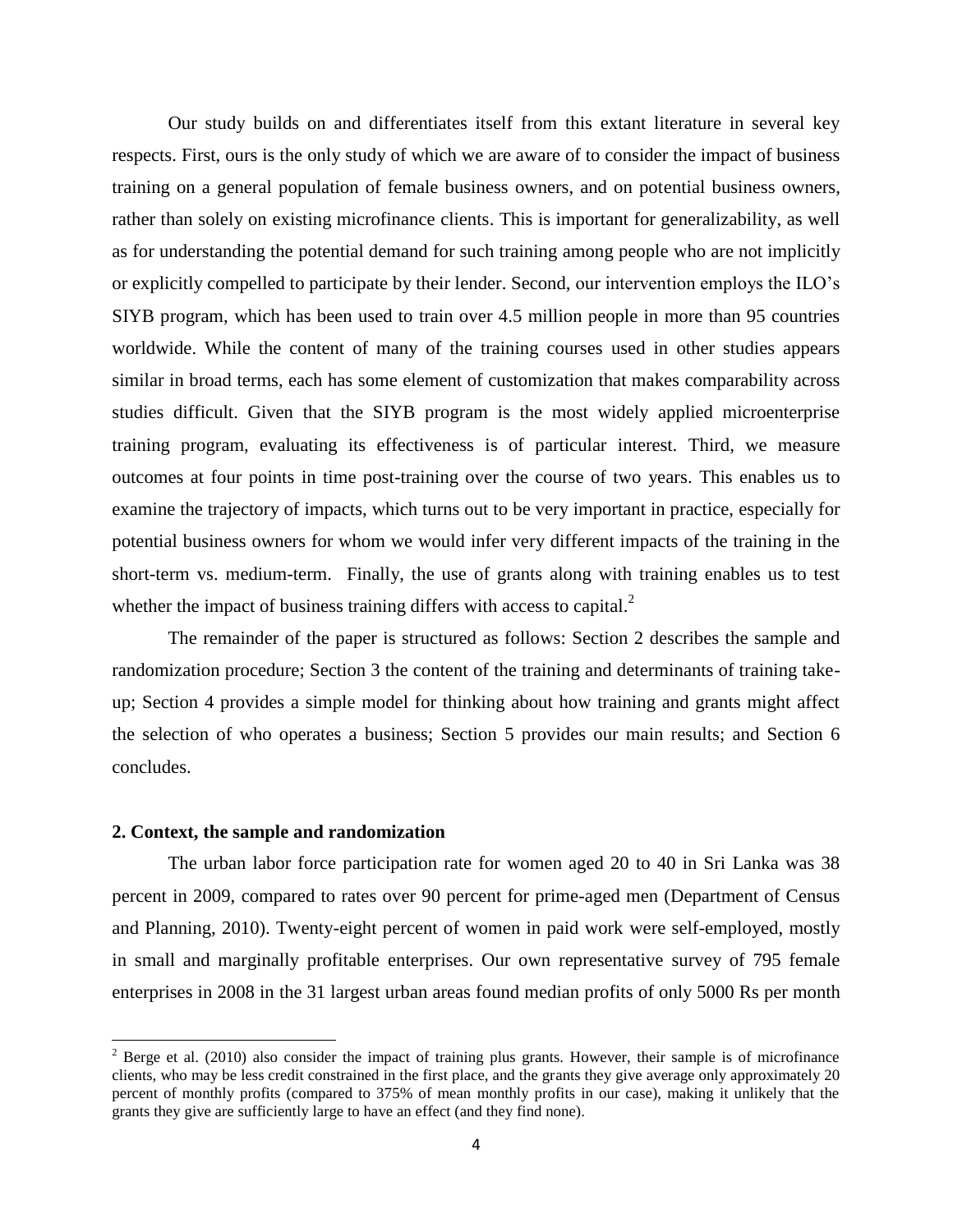(US\$43), and showed that only 5 percent of female firms had any paid workers. The most common activities, accounting for 40 percent of the women earning below the median profits, are female-dominated industries of apparel manufacture (sewing) and processed food production sold in local markets. Given this context, our goal was to investigate the effectiveness of business training to increase female labor force participation rates and to raise the income levels of low-earning women already in business. The first step in this process therefore involved putting together samples of these two groups.

#### **2.1 Generating a sample**

 $\overline{\phantom{a}}$ 

In selecting the sample we balanced the goals of creating a representative sample with logistical concerns. We chose to sample in the two largest urban areas in Sri Lanka – greater Colombo and greater Kandy.<sup>3</sup> Within each of the two urban areas we selected  $5$  D.S. divisions in urban and semi-urban areas. We located a training venue in each of the ten D.S. Divisions, thus minimizing the required travel time for project participants. Within each D.S. division we then conducted a door-to-door screening exercise in selected G.N. Divisions.<sup>4</sup> The short screening survey gathered employment information on females aged 25 to 45 living in the household.

For self-employed women, our screening survey identified women who worked more than 20 hours per week in self-employment, were involved in a sector other than seasonal agriculture or fisheries, and had monthly profits of 5000 Rs or less (the median in the general population of female self-employed). We refer to this as our *current business owner* sample.

The second group of interest was women who were out of the labor force, but who were likely to enter the labor force within the next year. For females out of the labor force and between 25 and 45 years of age, the screening survey asked directly whether the woman planned to enter self-employment in the next year, as well as the nature of the business that she planned to start. As a signal of seriousness of intent, we sampled only women who were able to identify the type of business that they planned to start. Since the ability to participate in full-day business training program was important for the proposed intervention, respondents were also asked about the availability of child care for any children younger than five years of age. Those with children

<sup>&</sup>lt;sup>3</sup> The project area includes seven of Sri Lanka's 25 districts: Colombo, Kalutara, Gampaha, Kandy, Matale, Kegalle and Kurunegala.

 $4$  The G.N. Division is the smallest of the four administrative levels in Sri Lanka: Provinces (9), Districts (25), Divisional Secretariat (DS) Divisions (324), and Grama Niladari (GN) Divisions (14,008).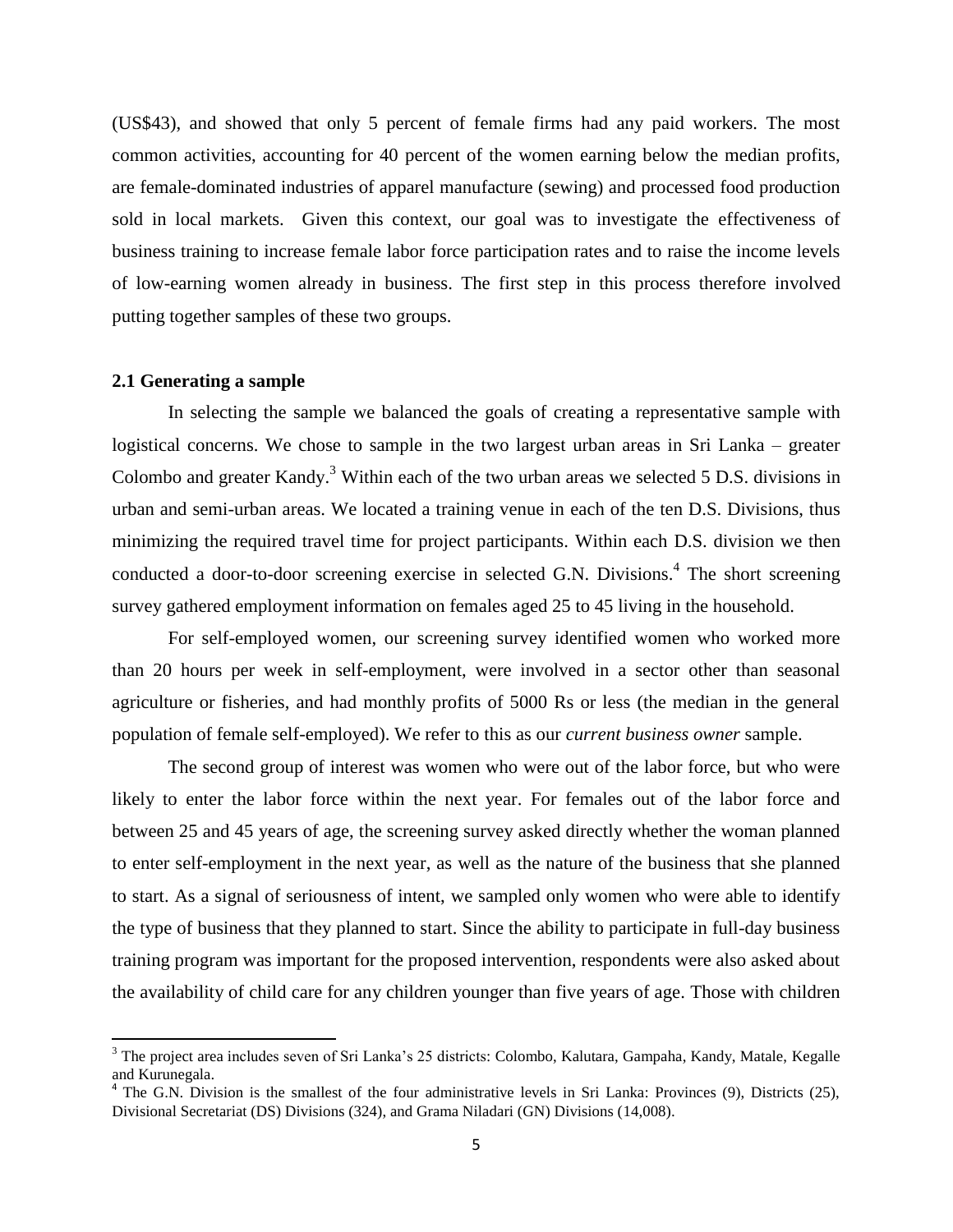under five years of age were included in the sample only if they had access to other arrangements for child care. We refer to this as our *potential business owner* sample.

Based on this screening exercise, we selected a sample of 628 current business owners and 628 potential business owners. This sample was stratified to take approximately 63 of each type in each D.S., in order to have equal sized groups at each training location. A baseline survey of these 1256 individuals was conducted in January 2009. (See timeline in Figure 1.)

Table 1 provides summary statistics on the two subsamples. The current business owner sample consists of women in a wide range of industries typical of female self-employment in Sri Lanka, such as tea (snack) shops, beauty shops, bag and mat manufacturing, tailoring and sewing, selling fruit and vegetables or groceries, making and selling lunch packets and string hoppers, baking cakes, and flower shops. The typical owner in our sample is 36, married, with ten years of schooling, and has been running the business for just over six years. Mean monthly business income is around 4000 Rs (US\$34, or around a dollar a day at market exchange rates), and constitutes about one-quarter of total household income for the median and mean business owners. At baseline few enterprises were implementing the types of business practices taught in the SIYB training program. Our business practices index measures the marketing, costing and record-keeping, stock control, and financial planning practices used in the firm, with higher scores indicating better management practices (see appendix 1). The mean firm has a baseline score of only 4.6 out of a possible 29. Only 17 percent of firms keep written records, only 4 percent had done any advertising in the last six months, only 9 percent have a sales target for the next year and only 3 percent had made a budget of what costs are likely to be over the next year.

Only 18 percent of these current business owners reported ever having had any form of business training, and the majority of this was technical training. Fewer than 4 percent of owners had ever taken a training course which covered record-keeping, marketing, customer and supplier relations, or management of employees.

Among the potential business owners, only 18 percent have never worked before, but only 8 percent have previously engaged in self-employment. Half of them claim to have taken concrete steps towards opening a business in the past year. These women are about two years younger on average than the current business owners, but are otherwise similar in many respects. In particular, the potential and current business owners have similar levels of education, similar cognitive ability (as measured by digitspan recall and raven tests), similar attitudes towards risk,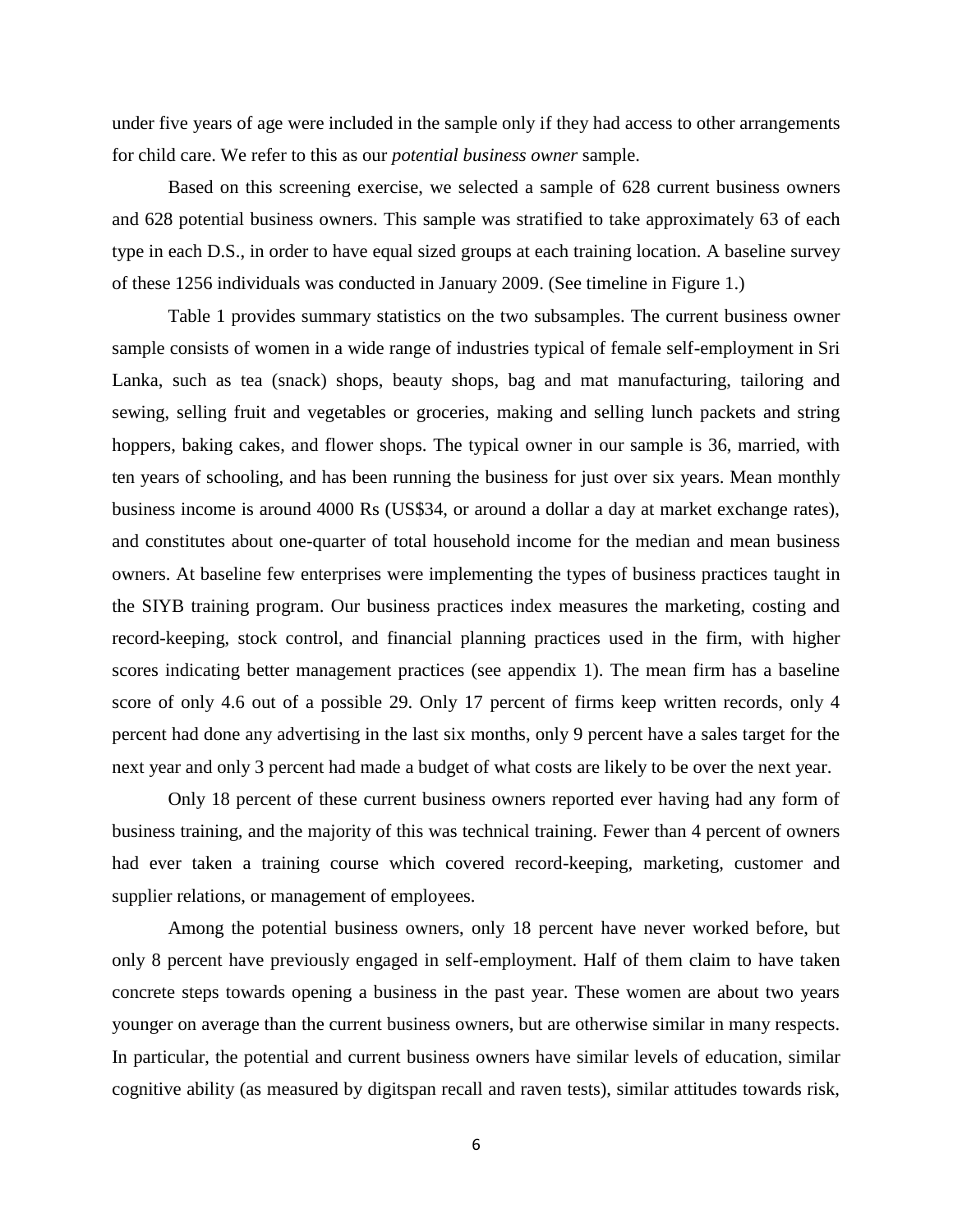and similar numbers of children on average. The household income of the potential business owners is about 1100 Rs less per month than the households of current business owners, and they are a bit less likely to own refrigerators or sewing machines. In terms of household assets that could potentially also be used for business purposes, 53 percent live in households with a sewing machine and 41 percent in households with a refrigerator, but only 25 percent have a gas cooker and only 7 percent an oven.

#### **2.2 Randomization into treatment and control groups**

l

Our goal is to determine the impact of business training for these women, and to see whether this training has more effect when coupled with a capital grant. We therefore randomly selected 400 current owners and 400 potential owners to be offered business training; half of these were pre-selected to receive a grant of 15,000 Rs (US\$129) conditional on finishing the training. We wanted to use the possibility of receiving a grant as an incentive to attend training but did not want the selection of people into training to be affected by the grant. Therefore at the time of offering the business training, individuals were told only that half of those who completed the training (evidenced by receiving the training completion certificate which requires 80% attendance) would be randomly chosen to receive a 15,000 Rs grant.

For the current owners, we dropped four enterprises with either missing profits or profits above 10,000 Rs.<sup>5</sup> Randomization to treatment was then stratified by D.S. (10) and by whether or not there were children under age 18 for whom there was no other person to look after them while the mother worked (54%). Within each stratum we then formed triplets of firms on the basis of baseline profits, and randomly allocated two out of three firms in each triplet to receive training, and one of these two to get a grant conditional on completing training, subject to a quota of 40 firms per D.S. being chosen to be offered training.<sup>6</sup>

For the potential business owners, in addition to D.S., we stratified on whether or not they had taken any steps in the past year towards starting a business (50% said they had), and whether they had never worked at all before, even as an unpaid family worker (18% had not).

 $<sup>5</sup>$  The screening survey asked about profits in a "normal" month, while the baseline survey asked about profits in a</sup> specific month. All women in the sample had stated that their profits were below 5000 Rs in the screening survey, but 17% of these reported profits above 5000 Rs in the more detailed baseline survey referring to December 2008. Most of these were in the 5000-7000 Rs range.

<sup>&</sup>lt;sup>6</sup> This form of randomization is done to increase power (see Bruhn and McKenzie, 2009). We then always control for the randomization strata in our analysis.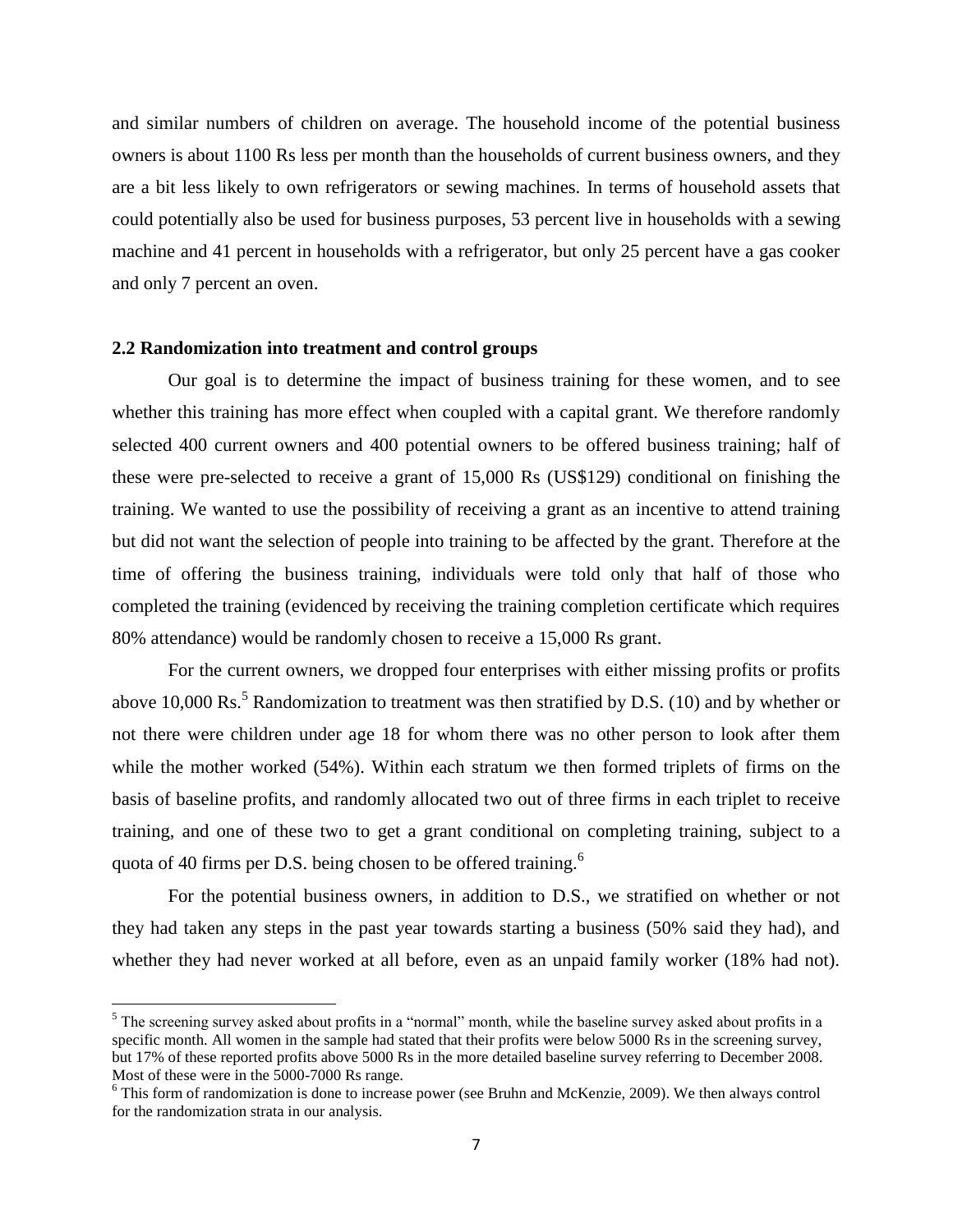Within the 38 non-empty stratum we then randomly allocated one-third to training only, onethird to training with a grant conditional on completion, and one-third to control, again subject to a quota of 40 firms per D.S. getting chosen to be offered training.

Randomization was done by the authors by computer, so any differences are due to pure chance. Table 1 shows that randomization succeeded in generating groups with similar observable characteristics.

#### 3. **The training and take-up**

#### **3.1 Training content**

The training program we use is the International Labour Organization (ILO's) Start and Improve Your Business (SIYB) program. This program is designed to meet the needs of smallscale entrepreneurs in developing countries, and started in Eastern Africa in 1977 (ILO, 2003). More than 4.5 million people in 95 countries have participated in SIYB training.<sup>7</sup> In each country the materials are customized to local languages and context. We use the three main packages in the SIYB program:

- Generate Your Business (GYB) is a three day training course designed to help potential entrepreneurs decide if they should start a business, to generate feasible business ideas, and to choose the best idea from among this set of choices.
- Start Your Business (SYB) training works with potential entrepreneurs who want to start their own business and already have a feasible business idea. The training is a five day course covering the main aspects of starting a business, including selection of products and pricing, organization of staff, purchasing of equipment and other inputs needed to get started, and financial planning. Participants produce a business plan that they can use as a step-by-step guide to starting their business.
- Improve Your Business (IYB) is a five day course which trains existing business owners who want to develop their business. The modules covered are marketing, buying, costing, stock control, record keeping, and financial planning.

In addition to these core modules, we added one day of training of a more technical nature. The purpose of this was to provide exposure to some relatively high-return sectors in

<sup>&</sup>lt;sup>7</sup> See: http://www.ilo.org/empent/areas/start-and-improve-your-business/WCMS\_159435/lang--fr/index.htm.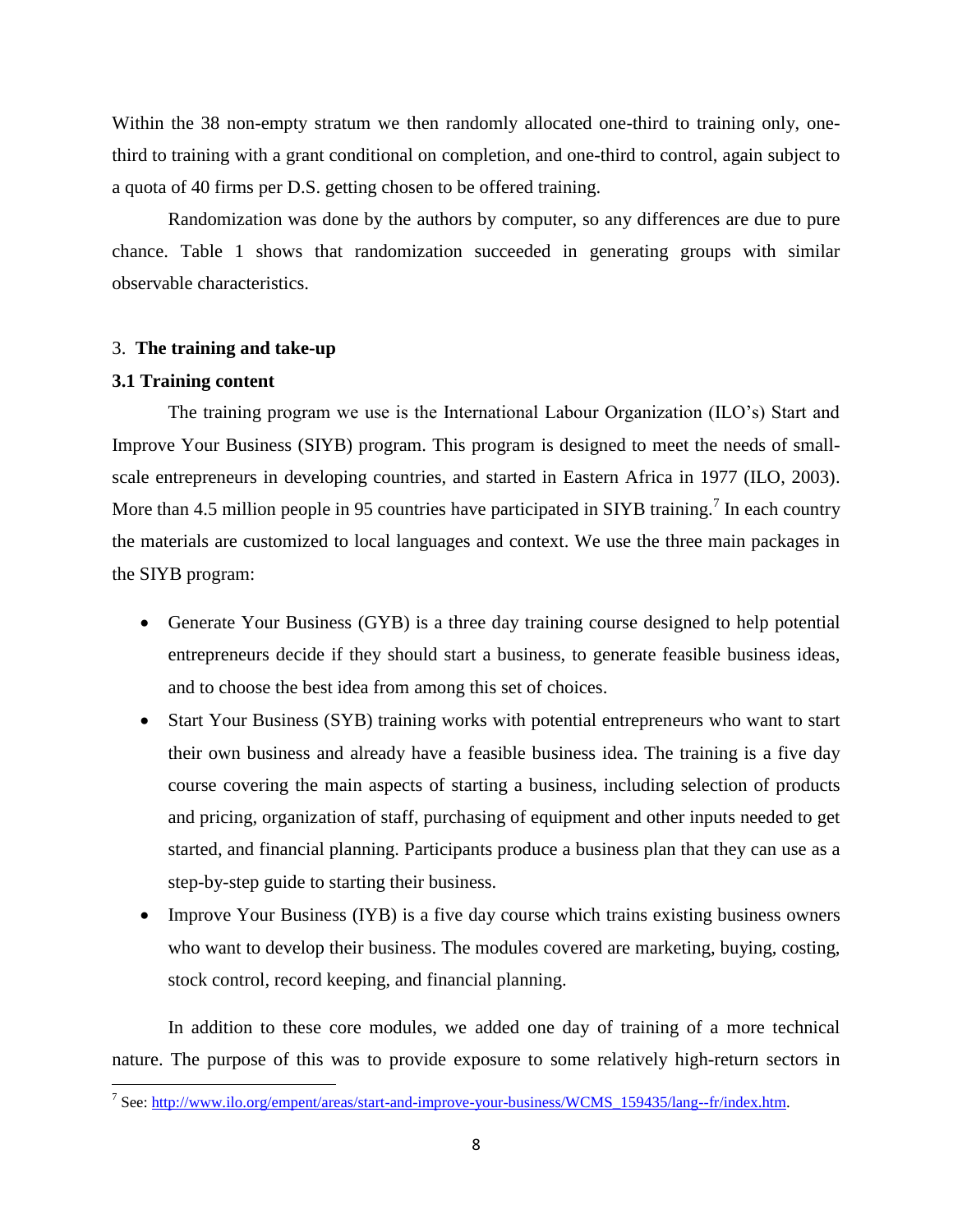which it is perceived to be socially acceptable for women in Sri Lanka to work. These included food manufacturing, beauty culture (hair dressing, beauty treatments and bridal dressing), sewing clothes, plant nursery, and soap manufacturing. Based on participant interest, at least two of these modules were offered at each training location and participants could select their preferred technical training option. The most popular choices were food manufacturing (40%), sewing clothes (26%) or beauty culture (17%).

We contracted the Sri Lanka Business Development Centre (SLBDC), a Sri Lankan nonprofit training institution established in 1984, to provide the business training.<sup>8</sup> SLBDC introduced the SIYB program to the Sri Lankan market in 2001, and is a leading partner organization of this program. At the time of our intervention, SLBDC had eight years of experience delivering SIYB to the local market. All of the SLBDC training staff involved in the project were university qualified and trained under the national-level SIYB training programs conducted by the ILO. As such, they are all certified by the SIYB Association of Sri Lanka as SIYB Trainers. Each had a minimum of five years of experience delivering SIYB training. Therefore, any failure to find impacts should not be due to low quality trainers or inexperience with the materials.

Those selected for training were sent a letter explaining the details of the course and the offer. Project staff also visited them in-person visit and made phone calls to make sure they had received and understood the training offer. The potential owners were offered a package consisting of the GYB and SYB courses, followed by the technical training. The resulting course was nine days, with seven hours of instruction per day. The current business owners were offered a package consisting of a compacted refresher GYB course to help them think about new products they might offer or sectors they might work in, followed by the IYB course and technical training. Overall to they received seven days of training, with seven hours of instruction per day. The training locations were very central and easy to find within each D.S., and close to public transport routes.

The cost of the training to us was between \$126-\$131 per current business owner and \$133-\$140 per potential business owner. The training was offered to participants for free, which mimics the approach used by many NGOs and microfinance institutions. In the baseline, participants were asked their interest in subsidized business training and the amount they would

 $\overline{\phantom{a}}$ 

 $^8$  http://www.slbdc-lk.org/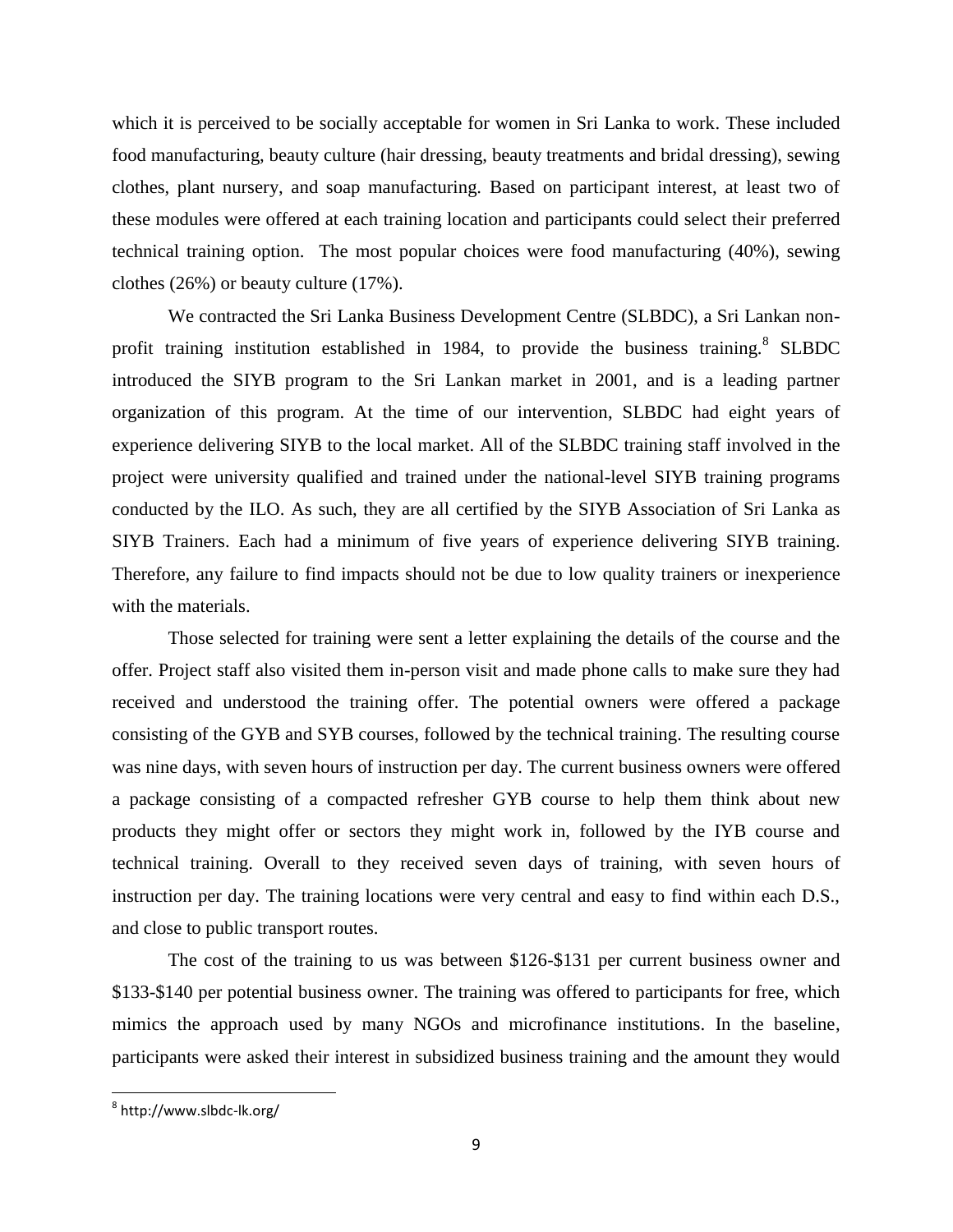be willing to pay to attend a general business training course. The majority (89% of potentials, 80% of current) said they were interested, but the expressed willingness to pay was low: the median was 500 Rs for both groups, and 82% of potentials and 85% of current business owners said the most they would pay would be 1000 Rs or less. Since we did not use an incentivecompatible revelation mechanism, this could well be an understatement of true willingness to pay. But it is still notable in that even the  $80<sup>th</sup>$  percentile response is an order of magnitude lower than what the market cost of the training.

Most existing evaluations of business training programs have targeted microfinance clients. Since group members meet regularly, and since the training is something that their lending organization often explicitly encourages them to do, such experiments are typically able to achieve quite high take-up of the training offered. Whether the average potential or existing business owner will show up for training if offered is a much more open question.

We began by offering the training to an initial group of 40 of the potential enterprises in two D.S. locations. This offer did not mention the cash grants at all (since they were still being finalized at the time). Participants were told the training was free, and that they only needed to pay transportation costs to the nearby training venues. Only seven out of the 40 women who were offered this training showed up on the first day. The remainder gave reasons such as illness, no one to look after their children, or lack of interest. We therefore revised our offer to include a 400 Rs per day attendance payment to cover the cost of basic transport (estimated at 50 Rs per day) and the opportunity cost of attending. We explained this in personalized visits to each individual in the treatment group. After finalizing our financing for the grants, we also told the treated sample that half of those completing training would be randomly chosen for a 15,000 Rs grant. This information was then provided to all individuals in this first training group, and to individuals selected for later training groups as well.<sup>9</sup>

#### **3.2 Take-up of training**

 $\overline{a}$ 

Training took place in April and May 2009 and the cash grants were dispersed in June 2009. There was very little drop-out among those who began the courses, and take-up rates were

 $^9$  The potential business owners in this training group were later offered a second chance to attend training with the per diem payment and the understanding that half of those completing the training would receive a grant. The rates of take-up in the two D.S. Divisions involved in the first training offer do not appear to have been affected significantly.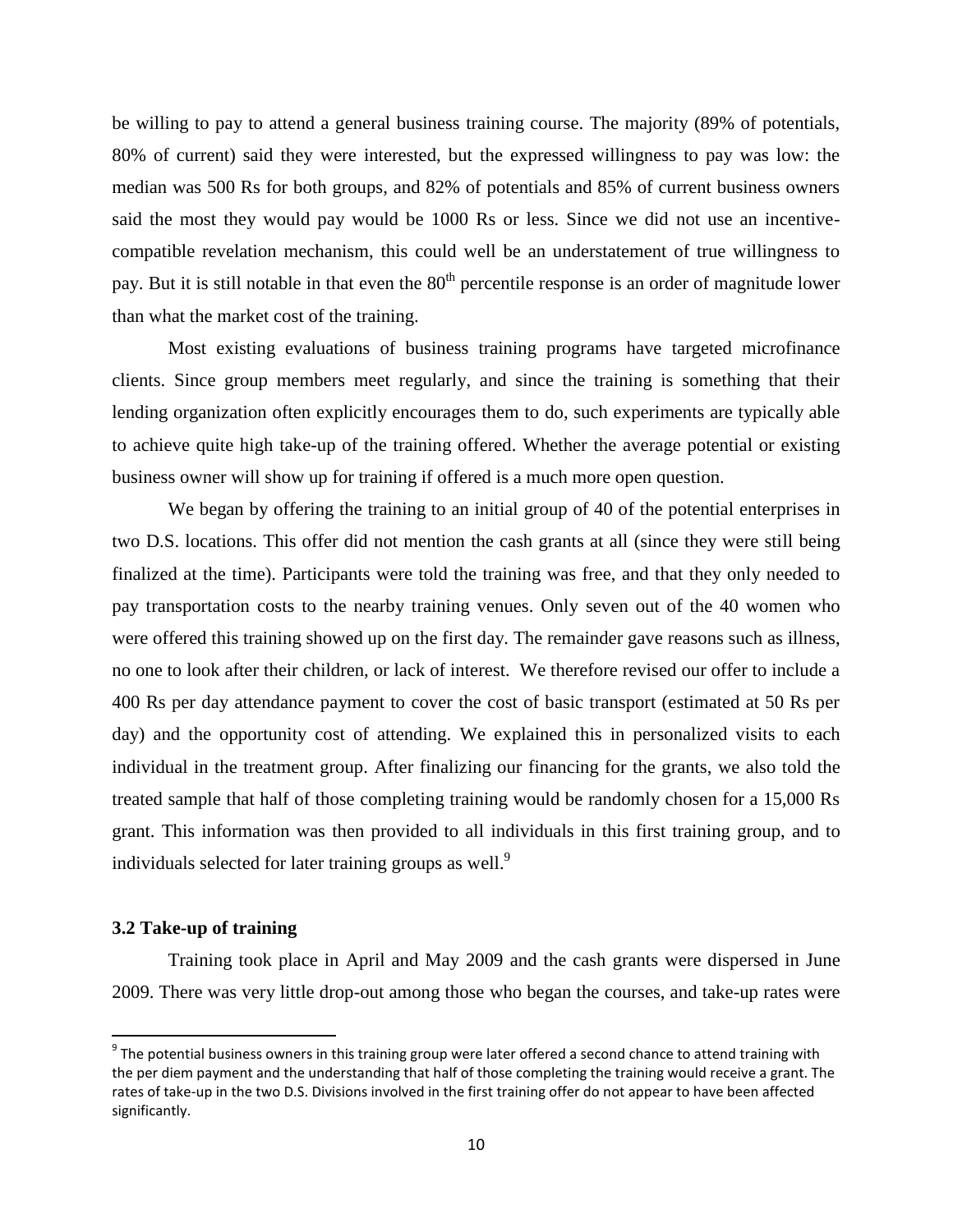similar among the potential and current groups. Overall, 282 of the 400 potential business owners (70.5%) offered training attended at least one training session, and 261 (65.3%) received completion certificates. Among the 400 current business owners offered training, 279 attended at least one session (69.8%) and 268 individuals (67.0%) received completion certificates.

We asked those who did not attend the main reason for their absence. The most common answer among current business owners was that they or a family member was sick (25%), or that they had no one to look after their business (17%) or their children (16%). Only 4.5% said they did not think the training would be valuable and 3.6% said they could not get transport to the location. Among the potential owners, the most common answers for not attending were again sickness of themselves or a family member (23%), not finding anyone to look after their children (20%), and having to help children with school work (17.6%), with less than 1% reporting it was due to transportation issues, to not thinking the training would be valuable, or to changing their mind about wanting to start a business. One should treat these responses with some skepticism, since people who are not interested may think it is easier to just say they were sick or had to look after others than to say they weren't interested. We therefore turn to probit analysis of take-up.

The first three columns of Table 2 examine which current owners attended the training amongst those receiving the offer. Column 1 shows married and more educated women, and those running younger firms, were more likely to attend the training. Contrary to our prior expectation, having no one else to care for young children is not significantly associated with attendance. Owners of manufacturing and retail firms were more likely to attend than services firms. Baseline business practices do not predict take-up, and there is no association between baseline elicited willingness to pay for such training and actual attendance. The opportunity cost of time seems to matter: women earning higher profits at baseline are less likely to attend, as are women working more than 40 hours per week, and those from wealthier households. Column 2 then adds controls for being in Colombo or Kandy (urban) districts, while Column 3 adds fixed effects at the D.S. level for the 10 D.S.s. Only 34 percent of those invited completed training in central Colombo, compared to 69 to 80 percent completion rates in the other districts. These Colombo firms earned higher profits. Controlling for district fixed effects eliminates the predictive effect of profits, but does not change the size or significance of the other variables.

The last three columns of Table 2 examine take-up of training for potential owners. We find that take-up increases with the age of the woman, and with the score on a Raven non-verbal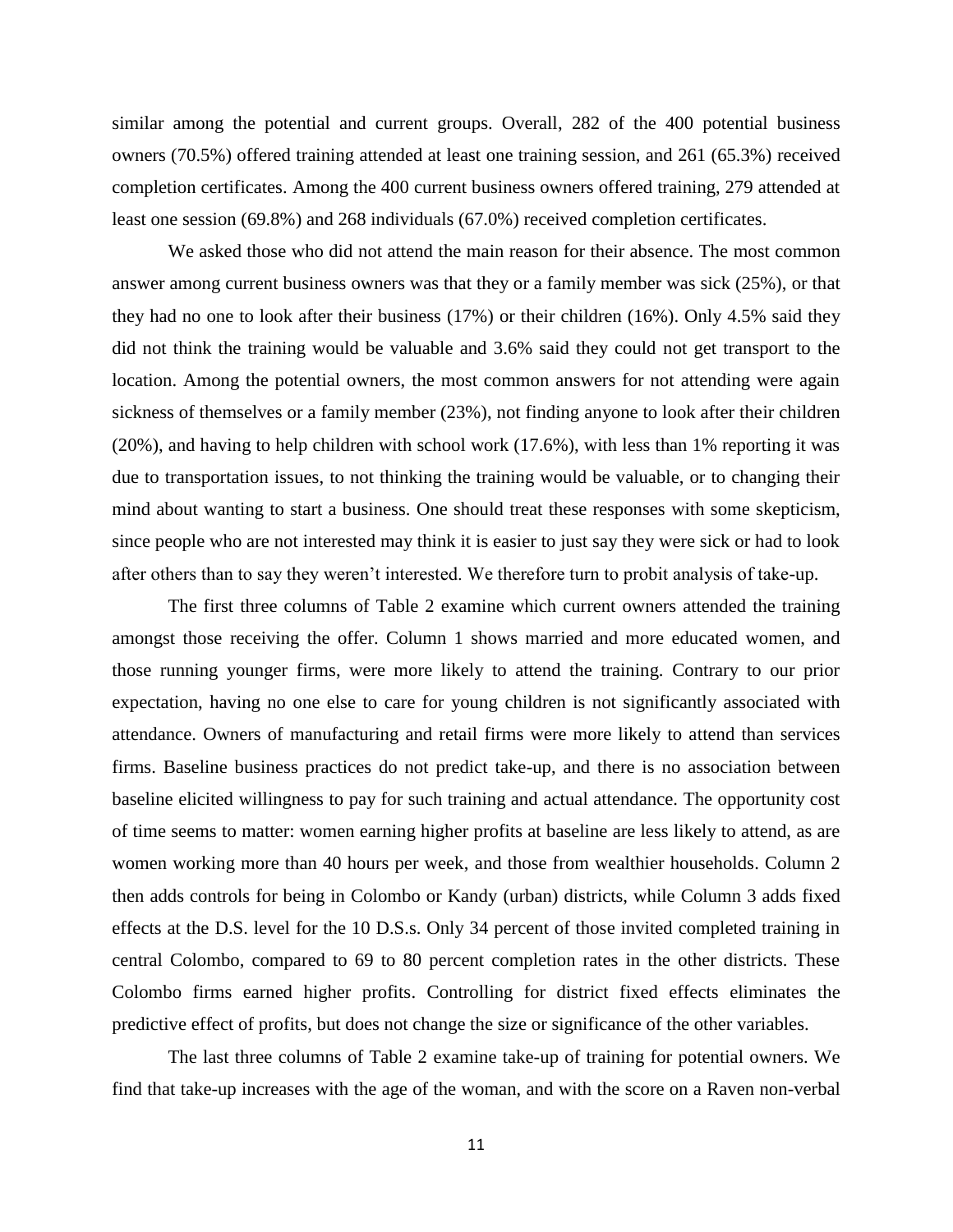reasoning test. But take-up is unrelated to household wealth, expressed willingness to pay for training, marital status, or willingness to take risks. As with existing enterprises, take-up is lowest in Colombo.

 In both qualitative interviews and direct survey questions, those who attended appeared satisfied with the course. Among current enterprise owners surveyed in round two who had taken the course, 78 percent said they would strongly recommend, and 17 percent said they would somewhat recommend, the course to a friend currently running a business; 86 percent said that the course was more helpful than they had expected. Similarly, 81 (17) percent of potential owners said they would strongly (somewhat) recommend the training to someone starting a business, and 85 percent said it had been more helpful than they had expected.

#### **3.3 Follow-up surveys**

Four rounds of follow-up surveys were conducted in September 2009, January 2010, September 2010, and June 2011 - corresponding to 3-4 months, 7-8 months, 15-16, and 24-25 months after the training. We refer to these as rounds 2, 3, 4 and 5 surveys, respectively. The follow-up surveys asked detailed information about business outcomes, including the key performance measures of business profits in the last month, sales in the last month, and capital stock (including raw materials and inventories). Business profits were asked directly, following the recommendations of de Mel et al. (2009b). Nominal values were converted into real values using the Colombo consumer price index. Appendix 3 addresses the possibility that training affected how profits were reported; we find that this is not driving any of our results.

Overall attrition was  $low - of the 624 (628)$  current owners (potential owners) selected for the experiment, 584 (588) were interviewed in the second round, 591 (587) in the third round, 580 (560) in the fourth round, and 575 (556) in the fifth round surveys. We cannot reject equality of attrition rates across treatment groups by round 5 for the current enterprises ( $p=0.25$ ), but attrition rates are slightly lower for the training only group amongst the potential enterprises – a test of equality of attrition rates by round 5 has p-value of 0.085 for this group. Appendix 2 shows that the results from the sample of potential owners are robust to this attrition. In addition, in the case of refusals or inability to conduct an interview in the fifth round, proxy reports and direct observation were used to assess whether or not the owner was running a business, with information on this outcome available for 97 percent of firms.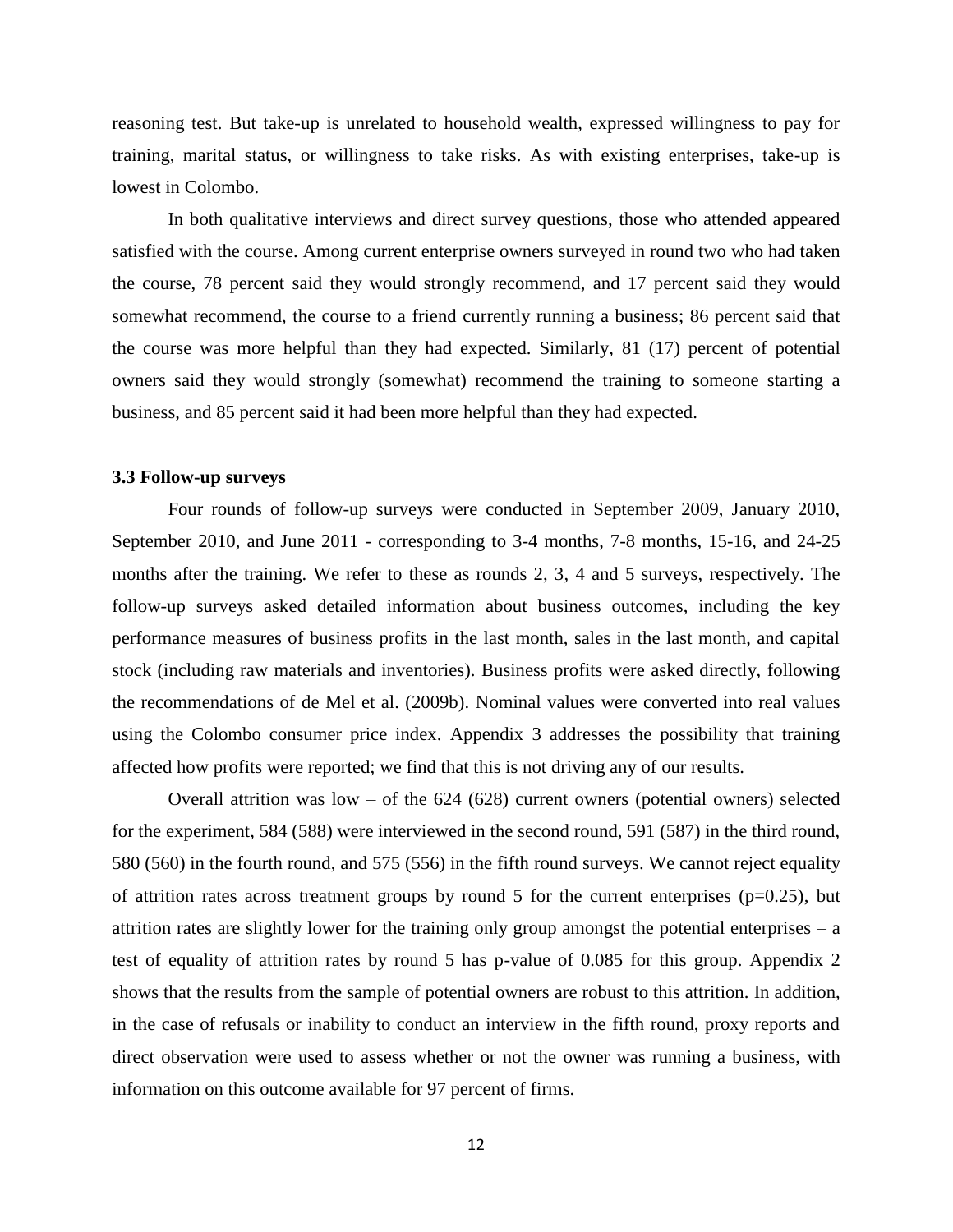As a final point of context, it is worth noting that on May 18, 2009, towards the end of our training sessions, the Sri Lankan government formally declared the end of a 25-year civil war. GDP growth was 8.0 percent in 2010 and 8.3 percent in 2011, the highest growth level since Sri Lanka's independence.<sup>10</sup> Growth was widespread through manufacturing and services. As such, our interventions took part in an environment in which the economy was growing and there may have been possibilities for firms to start-up and/or expand.

# **4. Theory: How might business training and grants affect who runs a business and the profitability of these businesses?**

Training and grants may have effects on both the intensive and extensive margins. That is, they may affect business outcomes conditional on operating a business, and also affect the likelihood that an individual of a given type operates a business. In the context of our project, the effects at the extensive margin are particularly likely in the sample of potential entrants. To clarify these selection effects, we sketch a simple model of occupational choice.<sup>11</sup>

We start by assuming that individuals are endowed with wealth *A*, and innate entrepreneurial ability,  $\theta$ . If they pay a start-up cost  $x(\theta)$ , which is declining in  $\theta$ , they are able to combine their single unit of labor, capital *k*, and their ability to produce according to the common production function  $f(k, \theta)$ . The production function is assumed to be strictly increasing in both arguments, and strictly concave. We assume there is no borrowing, so individuals must finance the start-up cost out of their initial wealth. Individuals not starting an enterprise can earn *w* as a wage worker or opt out of the labor market. In the latter case, we assume they obtain wageequivalent utility of *w* from leisure and household production.<sup>12</sup> Wealth not invested in the business earns return *r*, which reflects either the interest rate on savings or the opportunity cost of funds for household uses. We assume *r* is low enough that individuals with sufficient wealth and ability find starting a business worthwhile. Let *e* denote the entry choice, with *e=1* if the individual starts a firm, and *e=0* otherwise. The individual chooses *e* and *k* to maximize:

$$
ef(k, \theta) + (1 - e)w + r\left(A - e(k + x(\theta))\right)
$$

l

<sup>&</sup>lt;sup>10</sup>[http://www.statistics.gov.lk/national\\_accounts/Press%20Release/PRESS%20NOTE%20%202011%20Annual%20](http://www.statistics.gov.lk/national_accounts/Press%20Release/PRESS%20NOTE%20%202011%20Annual%20English.pdf) [English.pdf \[](http://www.statistics.gov.lk/national_accounts/Press%20Release/PRESS%20NOTE%20%202011%20Annual%20English.pdf)accessed 23 May, 2012].

 $\frac{11}{11}$  This model is related to that in Lloyd-Ellis and Bernhardt (2000), but one key difference is that we allow not just the start-up cost of operating an enterprise, but also the output produced conditional on opening, to depend on *θ.*

 $12$  Since we are focused on the decision of whether or not to operate a business, we abstract from the decision of whether to be in wage work versus exit the labor force.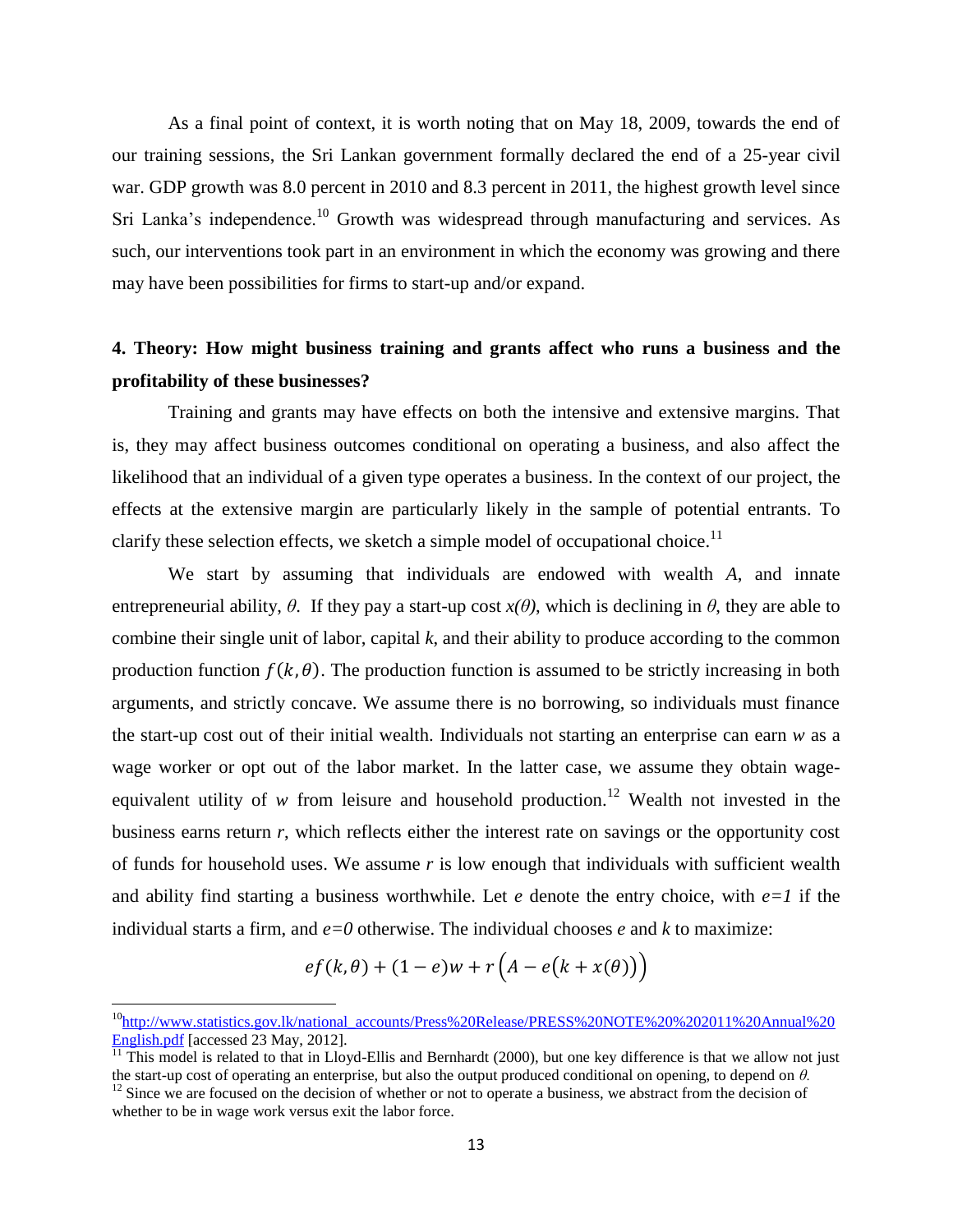s.t. 
$$
k + x(\theta) \leq A
$$

Let  $\theta^*$  denote a high-level of ability such that  $x(\theta^*)=0$ , and  $A^*$  denote a high-level of wealth such that  $x(0)=A^*$ , i.e. very high ability individuals can enter with zero wealth, and very high wealth individuals can enter with zero ability. Assume also that  $f(0, \theta^*) > w$  so that talented individuals find it profitable to enter even if they have no wealth, but that  $f(0,0) \lt w$  so that individuals who have no talent and just enough wealth to pay the start-up costs but not buy any capital *k* do not want to enter. We assume that the marginal return to invested capital exceeds r even for those with zero ability. This implies that there is a well-defined minimum level of wealth *A\*\**, which makes it worthwhile to start a firm with zero ability. *A\*\**is defined by  $w + rA^{**} = f(A^{**} - A^*, 0).$ 

Figure 2 shows the occupational choice by ability and wealth level. Individuals with relatively low levels of wealth or entrepreneurial ability are "no-choice" wage workers- they are unable to meet the start-up costs of opening a firm, and so must be wage workers (or household production workers). Workers with an intermediate range of ability and wealth are wage workers by choice – they can afford to open a business, but find wage or household work more rewarding given that they do not have sufficient wealth or ability to earn large profits in any business they would open. Workers with either high wealth and/or high ability become self-employed.

Consider then what the model tells us about the impact of business training on business entry. Suppose business training builds business skills by amount *T*, so that individuals now only need talent  $\theta^*$ -*T* to enter with zero wealth. Moreover, they now need only  $A_I < A^*$  to be able to enter with innate talent 0, where  $x(T)=A_I$ , and would prefer self-employment to wage work when they have zero innate talent and wealth of at least  $A_2$ , where  $w + rA_2 = f(A_2 - A_1, T)$ .  $A_2 < A^{**}$ for two reasons – training reduces the entry cost, leaving more wealth to be invested as productive capital, and training increases the earnings at any given level of invested capital.

Figure 3 shows that training lowers the innate talent required to start an enterprise. As a result, we should expect training to increase entry among individuals whose ability level was previously too low given their wealth to start a business. That is, training will induce entry by both relatively poor but high ability individuals (lower right of the shaded area), and relatively wealthy but low ability individuals (upper right of the shaded area).<sup>13</sup> Whether the average innate

l

 $13$  If training were offered on a mass scale, then we would need to worry about general equilibrium effects as wage workers enter self employment. Our sample is dispersed enough that we can safely ignore these effects.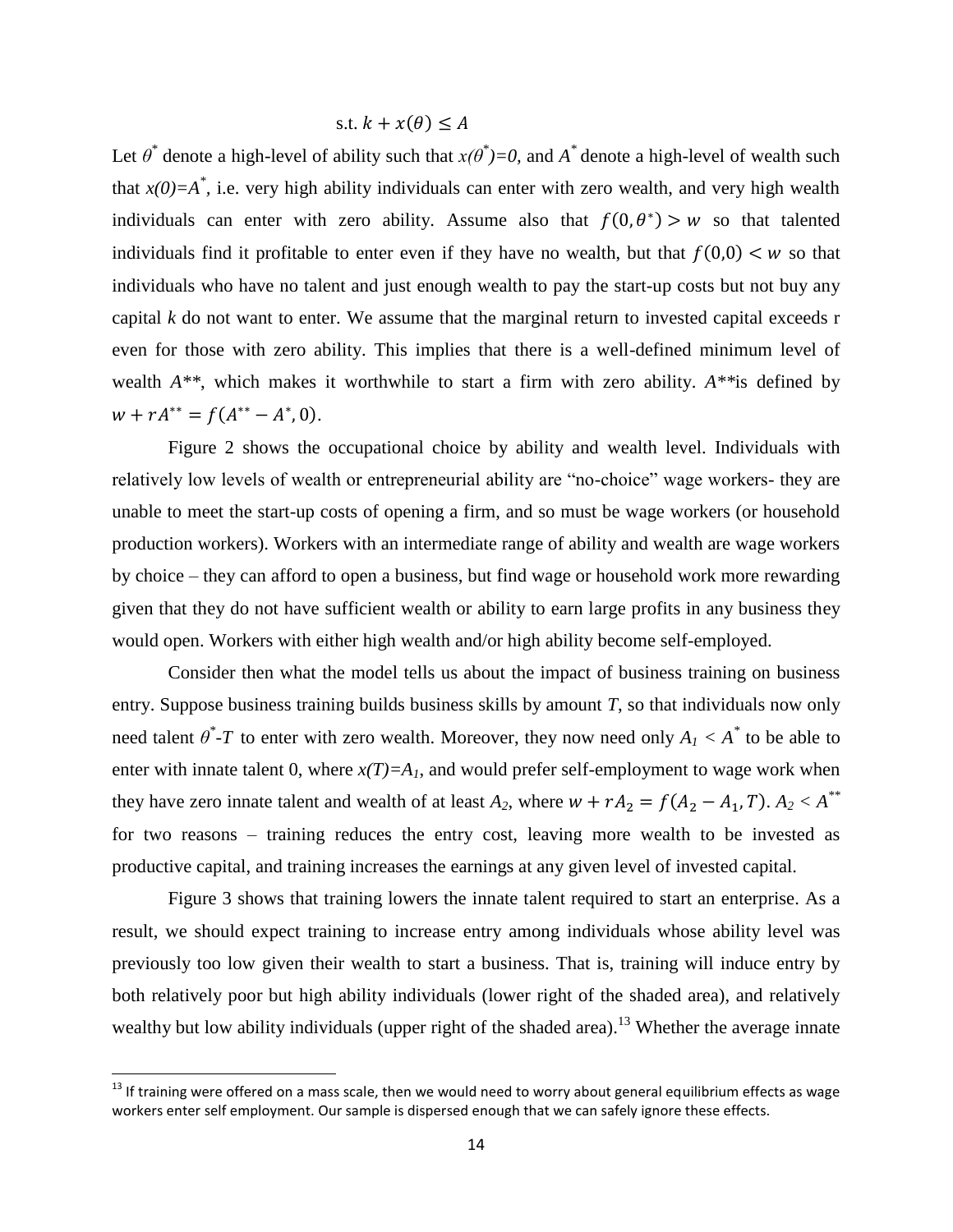skill level of business owners will rise or fall will depend on the distribution of wealth and ability in the underlying population. Likewise, giving individuals a cash grant in addition to training will reduce the initial assets required to start a business, rotating the two curves down so that they cross the wealth index at lower points. This will draw into business individuals who were previously too poor given their abilities. Thus, we should also expect the training and grants combination to affect the selection of who operates a business.<sup>14</sup>

What about individuals who would have started businesses even in the absence of training? Initially these individuals would have chosen capital stock  $k^*$  such that  $f'(k^*)$ ,  $\lambda(A, \theta)$  where  $\lambda(A, \theta)$  is the lagrange multiplier which determines the individual's credit constraint. Now these individuals will choose capital stock  $k^{**}$  given by  $f'(k^*)$  $\lambda(A, \theta + T)$ . Higher entrepreneurial skills reduces the start-up cost, giving them more money they could invest in either the business or other assets. If capital and skills are complements in production, then the trainees will wish to invest more, and so  $k^{**} > k^*$  and the profitability of these firms who would have started anyway will increase. In contrast, if capital and skills are substitutes in production, individuals may invest less capital in the business and more in the outside option. There is then a possibility that profits actually decrease as a result of the training, though in most cases the net effect of the higher level of effective labor and the lower capital stock will still result in higher profits.

Taken as a whole, business training should therefore change the selection among potential business owners of who open a business. There is some theoretical ambiguity in the impact of training on average profits for those who do open a business due to the selection effect and also some uncertainty in the effect for those who would have opened a business anyway.

Finally, consider existing firm owners in this context. They have already paid the start-up cost *x*, and so business training works only through increasing the productivity of a given capital stock and by causing the firm to change its optimal capital stock. As with the entrants, if capital and labor are substitutes for one another it is possible to construct production functions which

 $\overline{\phantom{a}}$ 

 $14$  The model is a one-period model for simplicity of exposition. But allowing individuals to save their wage earnings over multiple periods would not have much effect on the predictions with respect to training and grants. The longrun impact on entry would be less than the short-run impact, since credit-constrained high ability individuals should over time save their wage earnings and enter. As a result, in the longer-term, the impact on entry would come from individuals for whom it is profitable to run a business with skill level θ+T, but who would prefer wage work if their skill level is θ. That is, training should bring into business ownership individuals with relatively low initial ability levels.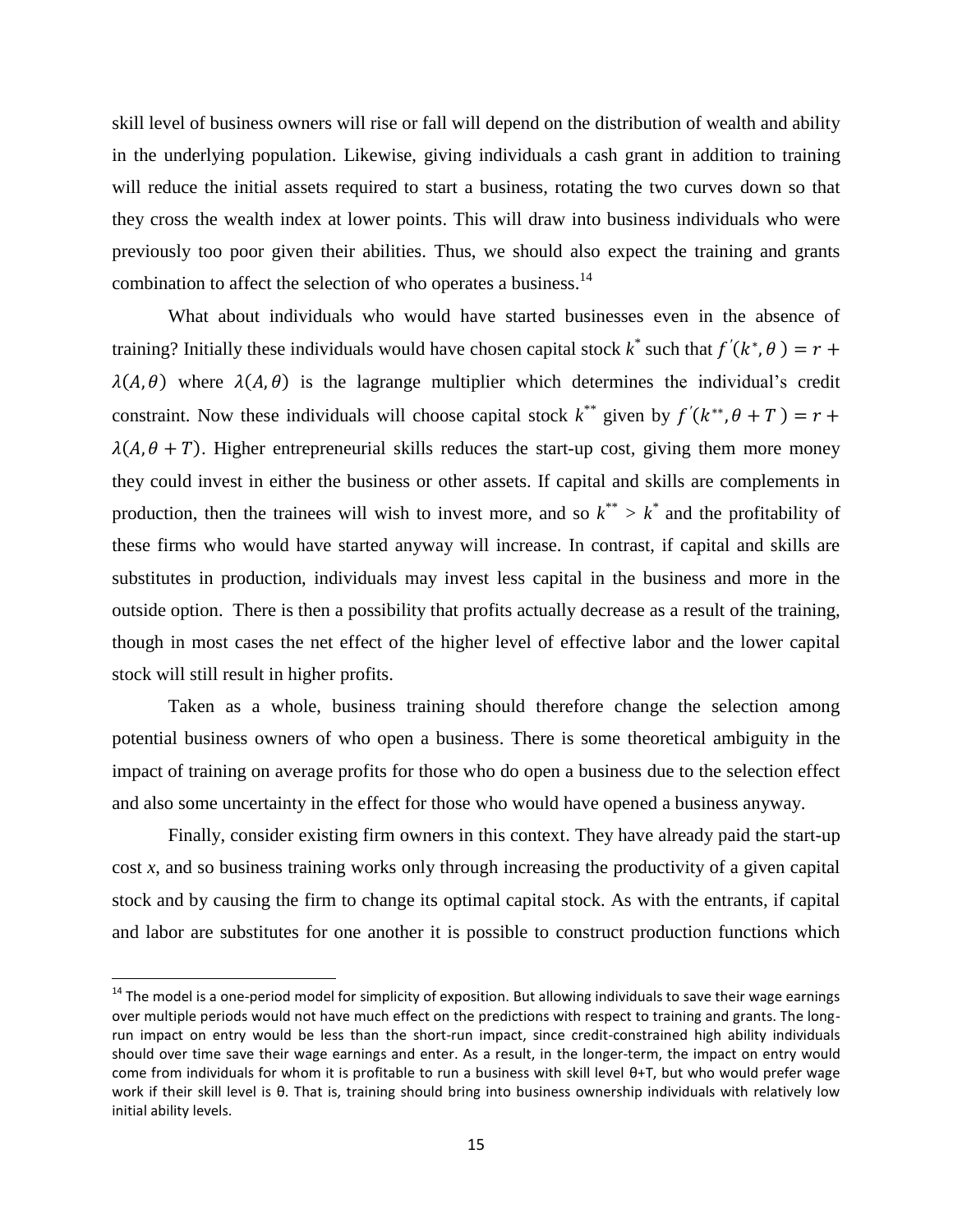result in a decrease in profits following the training. However, if skills and capital are complements then profits will increase.

#### **5. What was the impact of the training and grants?**

We want to estimate the impact of being assigned to training only, or to training plus a cash grant, on business outcome  $Y_{i,t}$  for firm *i* in follow-up time period *t*. We estimate the following Ancova model using the follow-up surveys:

$$
Y_{i,t} = \alpha + \gamma_1 \text{Associated TrainingOnly}_i + \gamma_2 \text{Associated Training\&Cas} \, h_i + \theta Y_{i,0}
$$

$$
+ \pi_{i,s} + \varepsilon_{i,t} \tag{1}
$$

where  $Y_{i,0}$  is the baseline value of the outcome of interest, and  $\pi_{i,s}$  is a dummy for being in randomization strata *s*. The Ancova specification includes the lagged outcome variable and so is possible only for the current enterprises (since potential owners did not have baseline business outcomes). Ancova offers more power than either difference-in-differences or analysis using only the follow-up data, especially when looking at outcomes like microenterprise profits and sales which are not highly autocorrelated (McKenzie, 2011). We estimate equation (1) round-byround to determine how the treatment effects vary over time.

In addition, we can estimate the average treatment effect over all follow-up rounds. In doing so, we gain additional power by pooling together several rounds of follow-up surveys. We estimate the following regression:

$$
Y_{i,t} = \sum_{t=1}^{q} \delta_t + \gamma_1 \text{Assigned TrainingOnly}_i + \gamma_2 \text{Assigned Training\&Cas} h_i
$$
  
+
$$
\theta Y_{i,0} + \pi_{i,s} + \varepsilon_{i,t}
$$
 (2)

Where q is the number of follow-up surveys, and the  $\delta_t$  are survey round dummies. Standard errors are then clustered at the firm level.

Estimation of equations (1) and (2) gives the intention-to-treat (ITT) effect, which is the effect of being assigned to receive training only, or being assigned to receive training and cash. Under the assumption that the offer of training does not affect the outcomes of interest for those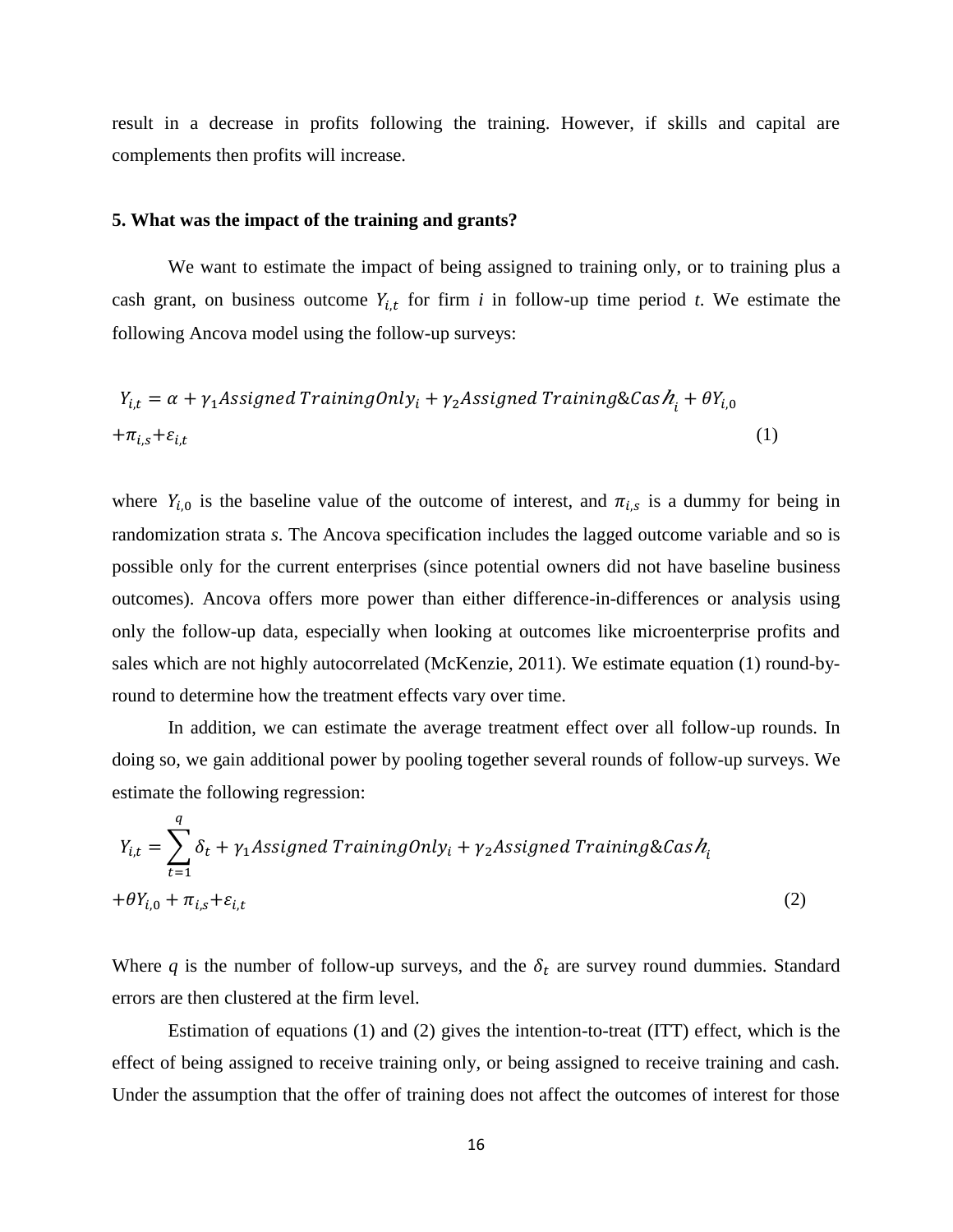who do not take up the training, we can also estimate the treatment-on-the-treated  $(TOT)$  effect – the effect of training for those who take it up. The required assumption seems plausible if we define take-up as going to at least one training session, but could be violated if we try to measure the effect of finishing the training course, since training may have an effect on businesses of owners who start training and drop-out. We therefore look at the TOT for having attended at least one training session. Since almost all individuals who attended at least one session completed the training, in practice the distinction will not matter much. We estimate the TOT by instrumenting receipt of some training with assignment to training only, and receipt of training plus cash with assignment to this treatment.

#### **5.1 Impact on the business practices of women who were already in business**

In Table 3 we examine whether the training led to any improvements in business practices taught in the course. These practices were measured in the baseline, and again in the round 2, 4 and 5 surveys. The first three columns show that the use of these practices increased in both the short-term (3-4 months post training), and medium-term (15-16 months after training and 24-25 months after training), with the magnitude of the increase similar at all follow-up intervals. In the last survey round, and for all rounds combined, we can reject equality of the training and training plus cash treatments at the 10 percent level, with the improvement in practices slightly higher for those receiving the training plus grant treatment.

The magnitude of the increase is large relative to the low baseline levels, with the TOT showing an increase of two to three total practices relative to a baseline mean of five practices. However, given the maximum possible practices score is 29, the treated firms are still clearly a long way from implementing all the practices taught in the SIYB training. Columns three through seven pool together the different rounds and show that the training programs significantly improved each subcomponent of the overall business practice score, with improvements in marketing, stock control, financial planning, and record-keeping.

#### **5.2 Impact on the business outcomes of existing business owners**

Eighty-three percent of the current business owners remain in business by the round 5 survey, and we cannot reject that survival is unrelated to treatment status ( $p=0.37$ ). Moreover, the treatments do not appear to have affected which firm survived: treatment status is unrelated to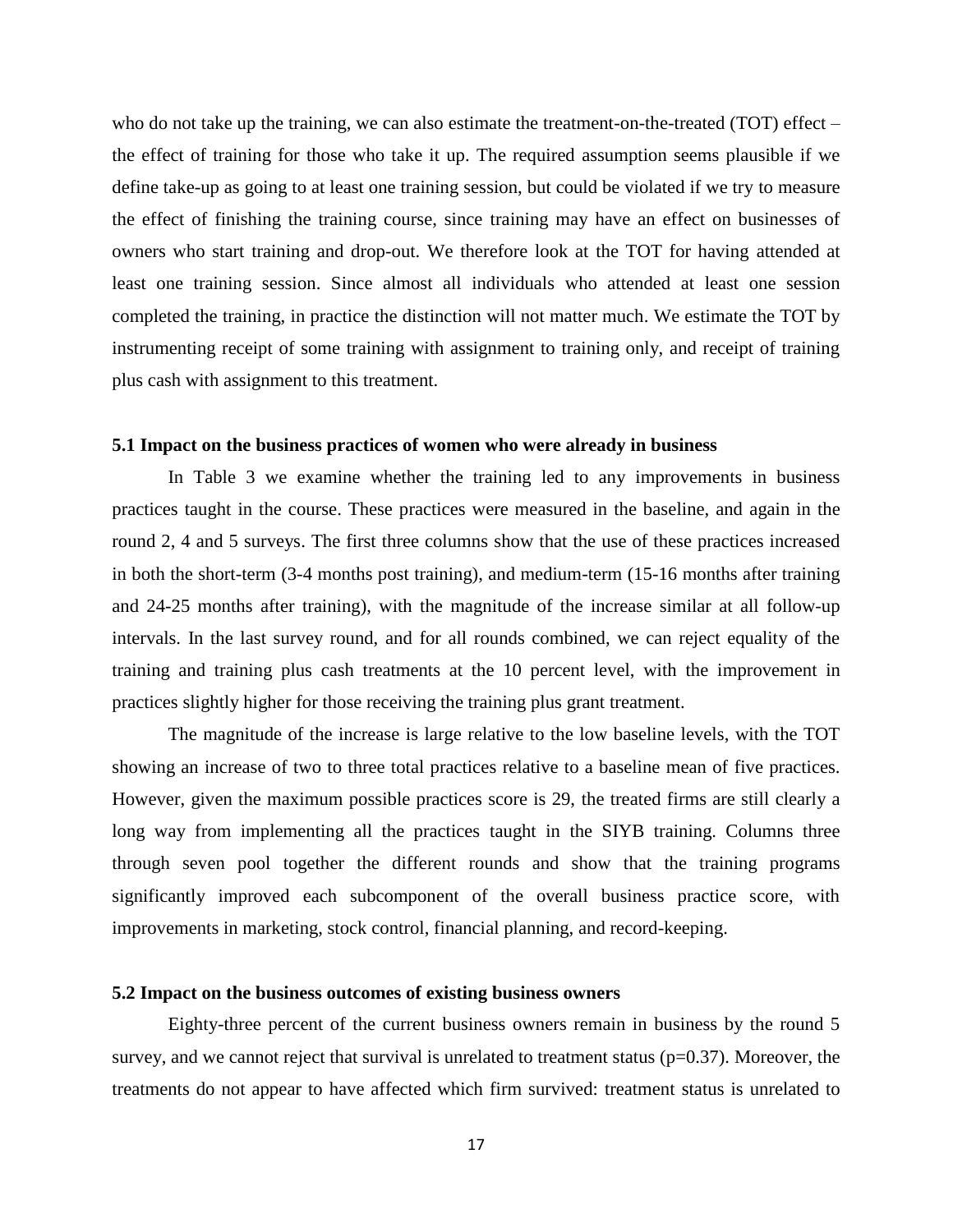observable characteristics among surviving firms. Although a part of the training was intended to encourage women to expand into other lines of business, in the round 5 data we find only a small and statistically insignificant impact of the training or training plus grant on change in product lines, introduction of new products or services, or starting a second business since baseline.<sup>15</sup> Given these findings, we proceed to analyze business outcomes for the group of surviving firms.

Table 4 examines whether the improvements in business practices following the training, along with the cash grants, lead to improvements in business outcomes. We examine the impact of the two treatments on monthly profits (panel A), monthly sales (panel B), and capital stock (including inventories and raw materials but excluding land and buildings, panel C). Panel D examines changes in hours worked in the business by the owner. For each outcome we first show the results using all follow-up rounds pooled together to achieve greatest power, and then examine the effects round-by-round. Profits, sales and capital stock are all noisy variables, and so in addition to showing the impact on the raw levels in column (1), we use two measures which are less susceptible to outliers. The first, in column  $(2)$ , involves truncating the data at the 99<sup>th</sup> percentile of reported levels. The second, in column (3) takes the log of the outcome of interest. In panel A, we report both the ITT and the TOT for profits. For sales, capital stock, and hours we just report the ITT estimates. Approximate TOT estimates can be obtained by dividing the ITT by the proportion of firms attending some training (0.70). Finally, Figures 4A and 4B show the cumulative distribution functions of profits by treatment status for round 2 and round 5 respectively. These allow us to better assess in which parts of the distribution effects occur.

The results show that business training alone does not improve profits, sales, or capital stock of current firm owners, or change the number of hours the owners spend working in their businesses. The CDF for profits of the training only group lies almost entirely on top of that of the control group, and the point estimates of the impact on profit are actually negative in most survey rounds. We do not find firms assigned to training only using significantly more, or significantly less, capital stock, with the point estimates small relative to the mean. The fact that profit does not increase suggests the owners are not substituting skills for capital. Instead, they appear to be using the same amount of capital to generate the same level of sales and profits.

 $\overline{\phantom{a}}$ 

 $15$  The point estimates are 5.7-6.7 percentage point increases in the likelihood of changing or adding product lines relative to a control group mean of 16.9 percent. An F-test that the two treatment effects are jointly zero has p-value 0.22, and neither is individually significant at standard significance levels.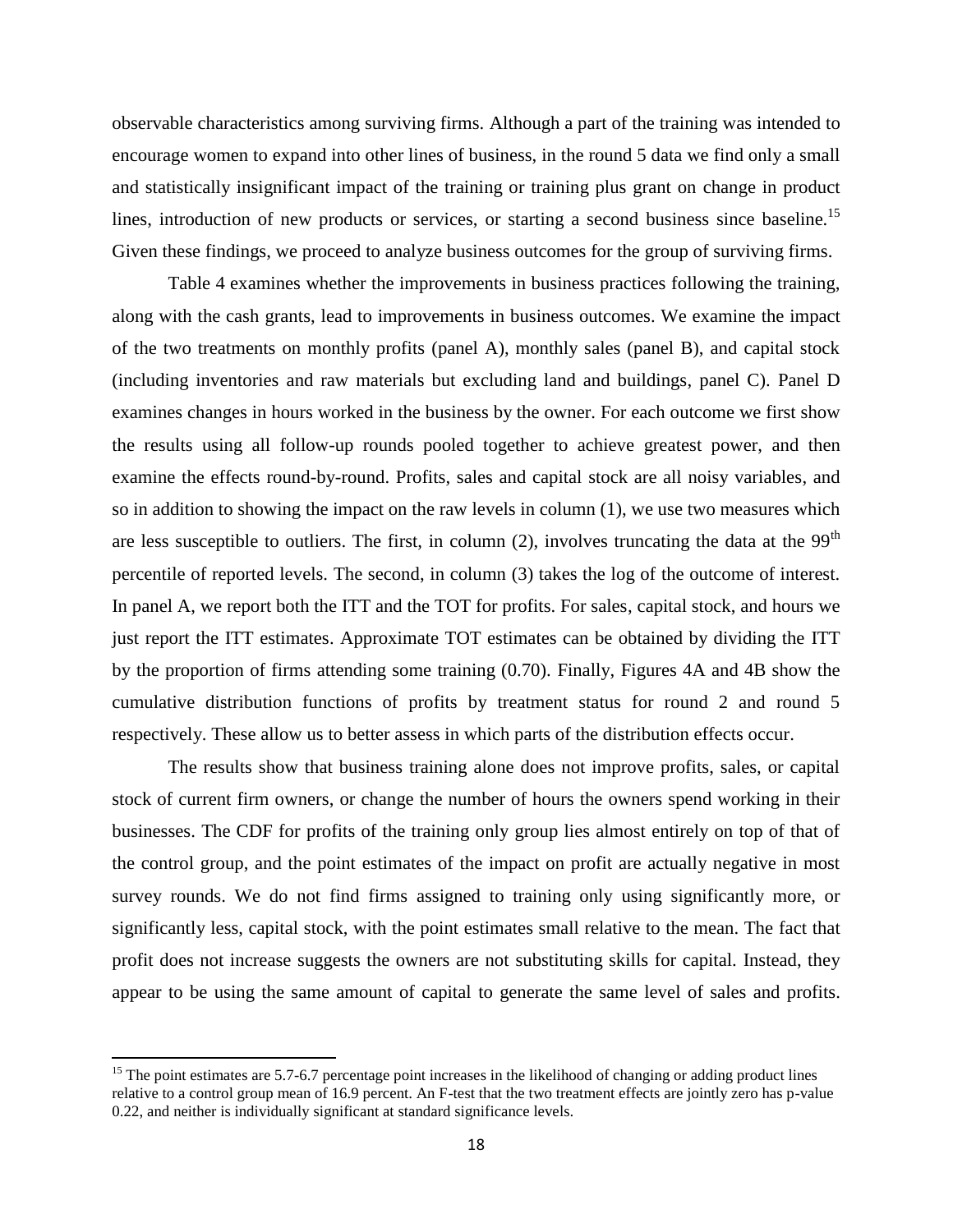These conclusions hold in each of the follow-up rounds, suggesting that this is not a case of training taking time to show impact.

In contrast, the combination of training and the cash grant does have positive and significant impacts on capital stock, which hold across survey rounds. Truncated capital stock increases by an ITT of 10,000 Rs, with the TOT for the pooled rounds of 15,357. Thus capital stock appears to have increased by the same amount as the grant for those who completed the training and received the 15,000 Rs. There is a significant increase in profits when using the pooled sample with truncated or log profits. This effect comes from the round 2 and 3 data. However, it appears that this increase in profits is only temporary; the point estimate on profits is much smaller by the rounds 4 and 5 surveys.<sup>16</sup> This is seen also in Figure 4B, where the CDF of profits in round 5 almost on top of that of the other two groups. The sales data are noisier than the profits data, and we generally see a positive, but not significant, impact on sales. Hours worked are higher in the round 2 survey, but not significantly different from hours worked in the control group in subsequent rounds.

The combination of training and a grant therefore have immediate effects which appear to dissipate a year later. Since we wanted to be able to compare the impact of training and cash to that of training alone, cash grants are only given to those who completed training. Ex ante it was not possible to tell who would complete training, precluding the inclusion of a treatment group receiving only cash conditional on being the sort of person who would complete training if offered it. To learn whether the short-term impact on profits is due just to the cash grants, or to the combination of the cash and training, we therefore re-estimate the impact on profits, controlling directly for capital stock. The control for capital stock nets out both the liquidity effect of the grant and the effect of training on the optimal capital stock that might arise, for example, through learning about how to access credit, or through re-investing profits. Under a sequential ignorability assumption (Imai et al, 2010), controlling for capital therefore gives us a lower bound on the impact of training among the sample of individuals receiving the grant.

Controlling for capital stock reduces the coefficient for the impact of the joint treatment on truncated profits from 1207 in the pooled sample to 425 (s.e. 544), suggesting that as much as two-thirds of the effect is due to the grant. Looking just at the round 2 profits, the control for

 $\overline{\phantom{a}}$ 

 $16$  However, a test of equality of the impact on truncated profits over rounds 2 and 3 and the impact over rounds 4 and 5 has p-value 0.16 (p=0.0998 for log profits), so we can at best marginally reject no decline in profits.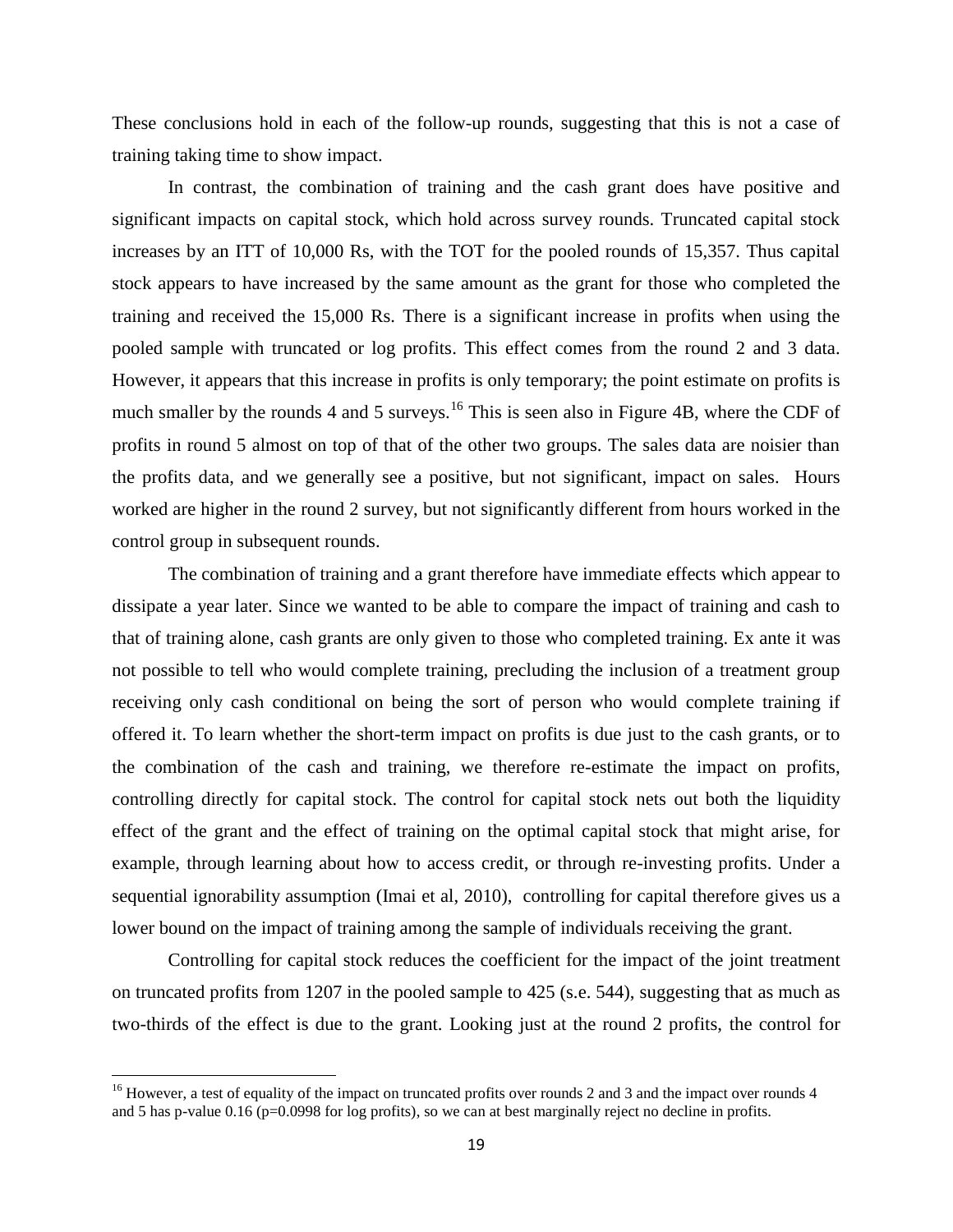capital stock reduces the coefficient on the training / grant treatment from 1758 to 971, suggesting that as much as half of the initial effect is due to the grant. As a final check, given the grant was 15,000 Rs, the TOT of 1786 Rs in the pooled sample would represent a monthly return on the grant of 11.9 percent if the effect was due to the grant alone. This is similar to the return on capital found for the average male microenterprise owner in Sri Lanka, but considerably higher than average returns for female business owners found in de Mel et al. (2008, 2009a). It therefore appears plausible that some of the short-term effect may be due to the combination of training and the cash grant, rather than just the cash grant alone. However, the fact that this effect appears to only be temporary suggests that the combination is speeding up convergence to a steady state, but not dramatically changing the trajectory of the enterprise.

#### **5.3 Impact on starting a business among potential business owners**

We now turn to the potential business owner group. Table 5 examines whether the treatments affect the likelihood that an individual enters self-employment or engages in wage work during our various survey rounds. We present ITT estimates from a regression of equation (1) with self-employment as the dependent variable (and no lagged dependent variable since none of this group operated a business at baseline), and TOT estimates instrumenting receipt of the treatment with random assignment.

We see that 38 percent of the control group operates a business at the time of the round 2 survey, increasing to 56 percent by the round 4 survey and 57 percent by the round 5 survey. This high rate of start-ups may reflect both the screening of our sample, and the rapid growth of the economy during this period, improving the environment for starting a new business.

The combination of cash and training results in a 29 percentage point increase in the likelihood of running a business in round 2 for those treated, and a 20 percentage point increase in the likelihood in round 3. But the gap closes completely in rounds 4 and 5. This suggests that the treatment sped up entry markedly, but had no longer term effect. Those receiving the cash and training treatment are 10 percentage points more likely to have opened a business at any point since baseline, and 9 percentage points more likely to have opened a business and then closed it – with these two effects netting out to give the near zero and insignificant effect on round 5 business ownership.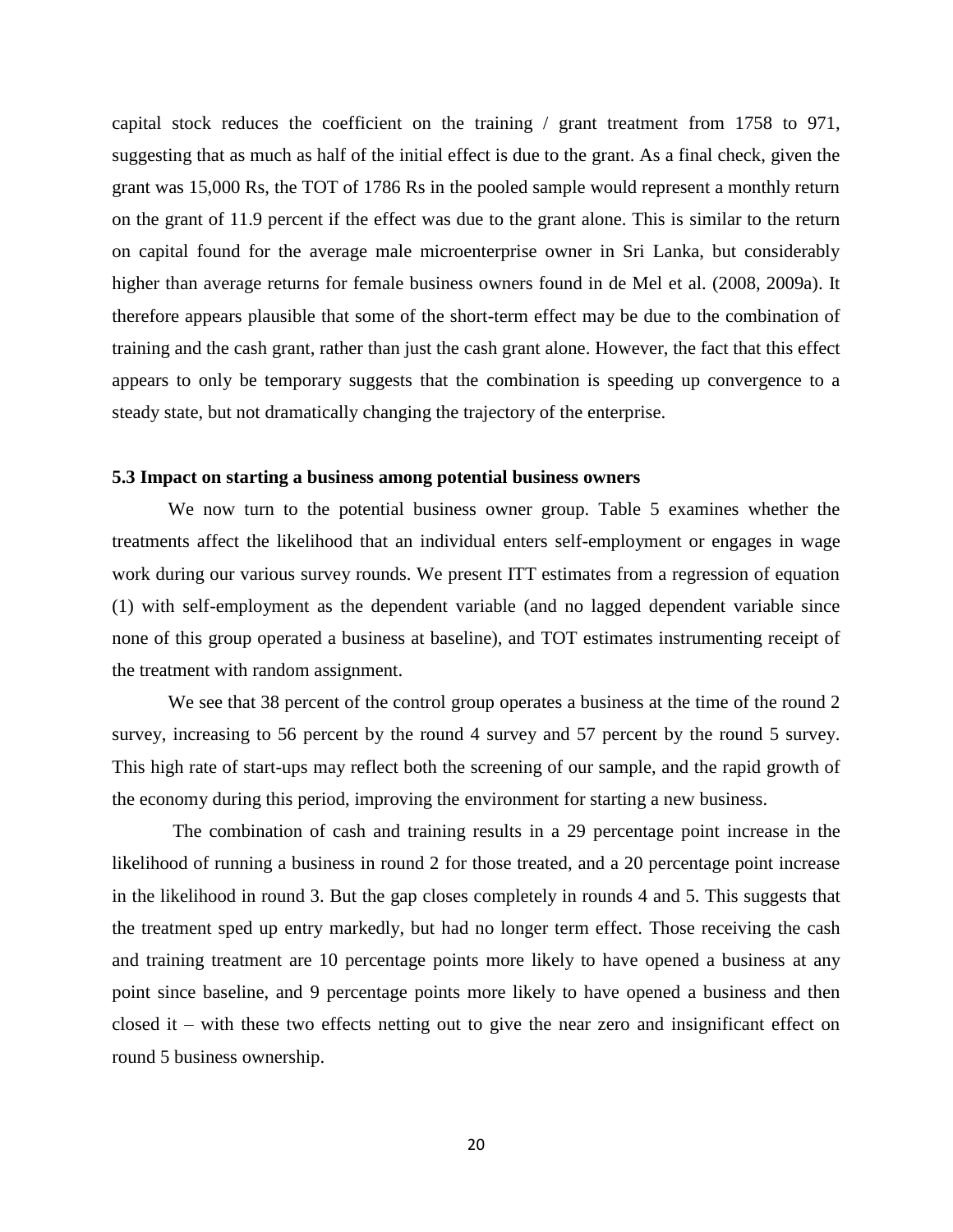Training alone leads to a smaller, but still significant, 12 percentage point increase in the business ownership rate in round 2 for those attending training. The impact falls in magnitude and loses statistical significance in the subsequent survey rounds. The last columns show that the higher incidence of self-employment in rounds 2 and 3 comes in part from a lower incidence of wage work for both treatment groups. As with self-employment rates, however, by rounds 4 and 5 there is no significant difference in wage employment rates by treatment status.

The treatments therefore seem to have sped up entry into business ownership, but had no long-term impact on ownership rates. But our model predicts that in addition to affecting the rate of ownership, training and grants should also affect the selection of who owns a business, drawing in relatively less-skilled and/or poorer individuals. We examine this by allowing for heterogeneity in treatment effects by two measures of skill – Raven score and digitspan recall – and by our baseline household wealth index. Table 6 shows the results of ITT estimation of the likelihood of having a business in each survey round. Panel A shows little in the way of selection according to ability as measured by the raven test in the early survey rounds, but a significant negative interaction by round 5 for both treatments.

Figure 5A illustrates the effect of ability on selection by graphing lowess lines of business ownership against Raven score by treatment group. The figure shows that entry increases in the Raven score throughout the distribution for the control group, in line with our theoretical model. Business ownership rates are relatively constant across skill levels for the two treatment groups both because of higher entry rates among those with the lowest baseline ability, as predicted by our model, and because of lower entry rates among those with the highest baseline ability.

That more skilled women have lower rates of business ownership by the last round survey in the treated groups compared with the control is something of a puzzle. The last four columns of Table 6 examine this from two perspectives. First, columns 5 and 6 look at heterogeneity in terms of whether individuals have ever started a business and have closed a business by round 5. Neither interaction between treatment and ability is statistically significant when we look at the two treatment effects separately, but we do find an effect on business closure which is significant at the 10 percent level if we pool the two treatments ( $p= 0.085$ ). The results suggest that skilled women are no less likely to have ever started a business if they are trained, but are more likely to have closed a business. The last two columns of Table 6 show that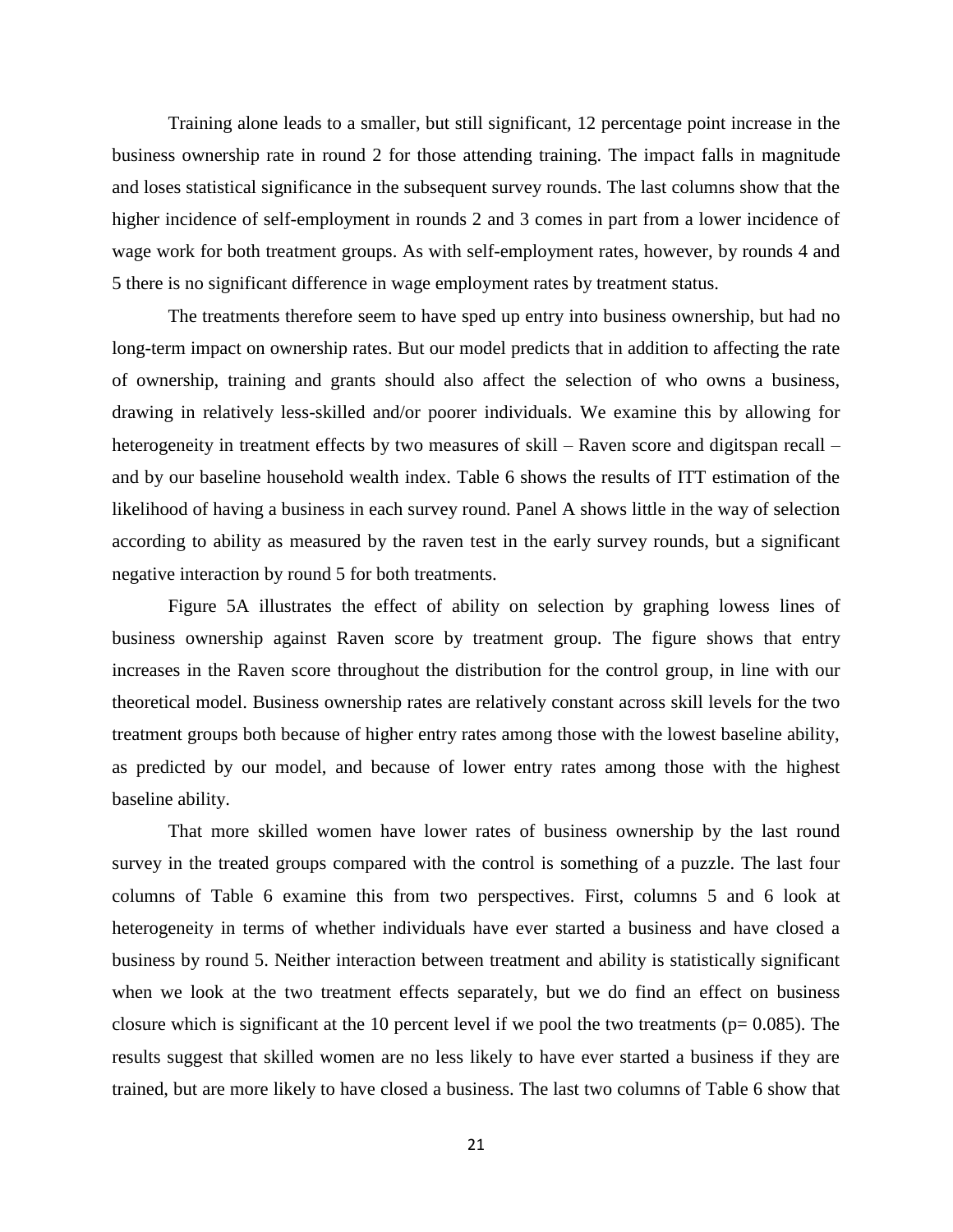higher ability treated women are no more likely to be wage workers, but are more likley to be out of the labor force. This is particularly true among those eligible for both training and cash. Panel B of Table 6 shows no significant heterogeneity with respect to our other measure of ability, the digitspan recall. The correlation between Raven score and digitspan in this sample is only 0.18. The Raven score is a measure of analytical reasoning, whereas the digitspan recall is a measure more closely related to short-term memory. Plausibly, business training is more of a substitute for the types of business skills for which analytical reasoning would otherwise be employed.

Panel C of Table 6 examines heterogeneity with respect to baseline household wealth. We find a negative interaction effect, with this being largest and most significant for the cash and training treatment in rounds 4 and 5. Figure 5B shows the pattern of business ownership in round 5 against baseline household wealth. We see that the control group and training only group show similar patterns, with business ownership increasing in wealth for wealth levels above the median. In contrast, the pattern is reversed for the cash plus training group. The cash and training treatment appears to have induced poorer individuals to start a business – a pattern consistent with the model - but also to have reduced business ownership in round 5 among individuals from richer households. The last four columns provide some suggestive evidence that the cash grant led women from higher wealth households to be more likely to close a business and be out of the labor force in round 5, but neither effect is significant at the 10 percent level (the interaction with the cash treatment has p-value 0.138 for being out of the labor force).

#### **5.4 Impact on business outcomes for businesses started by potential owners**

The treatments led to more business entry in the short-run. In the medium-term, the effect of treatment on the entry rate disappears, but treatment appears to affect the characteristics of entrants. This complicates the comparison of the business outcomes for treatment and control groups, and so we employ different approaches to assessing impacts.

We begin by looking at the impact of the treatments on total work income from profits (if they own a business) and wages (if they work in wage work) combined. This income is zero for women who are not working.<sup>17</sup> By this definition, income is not subject to issues of selection into employment, and we can obtain experimental estimates as we did for the current enterprise sample. We pool together rounds 2 and 3 to give a short-term effect, and rounds 4 and 5 to give a

 $\overline{\phantom{a}}$ 

 $^{17}$  Thus, in this analysis we ignore the utility from household production or other non-market activities.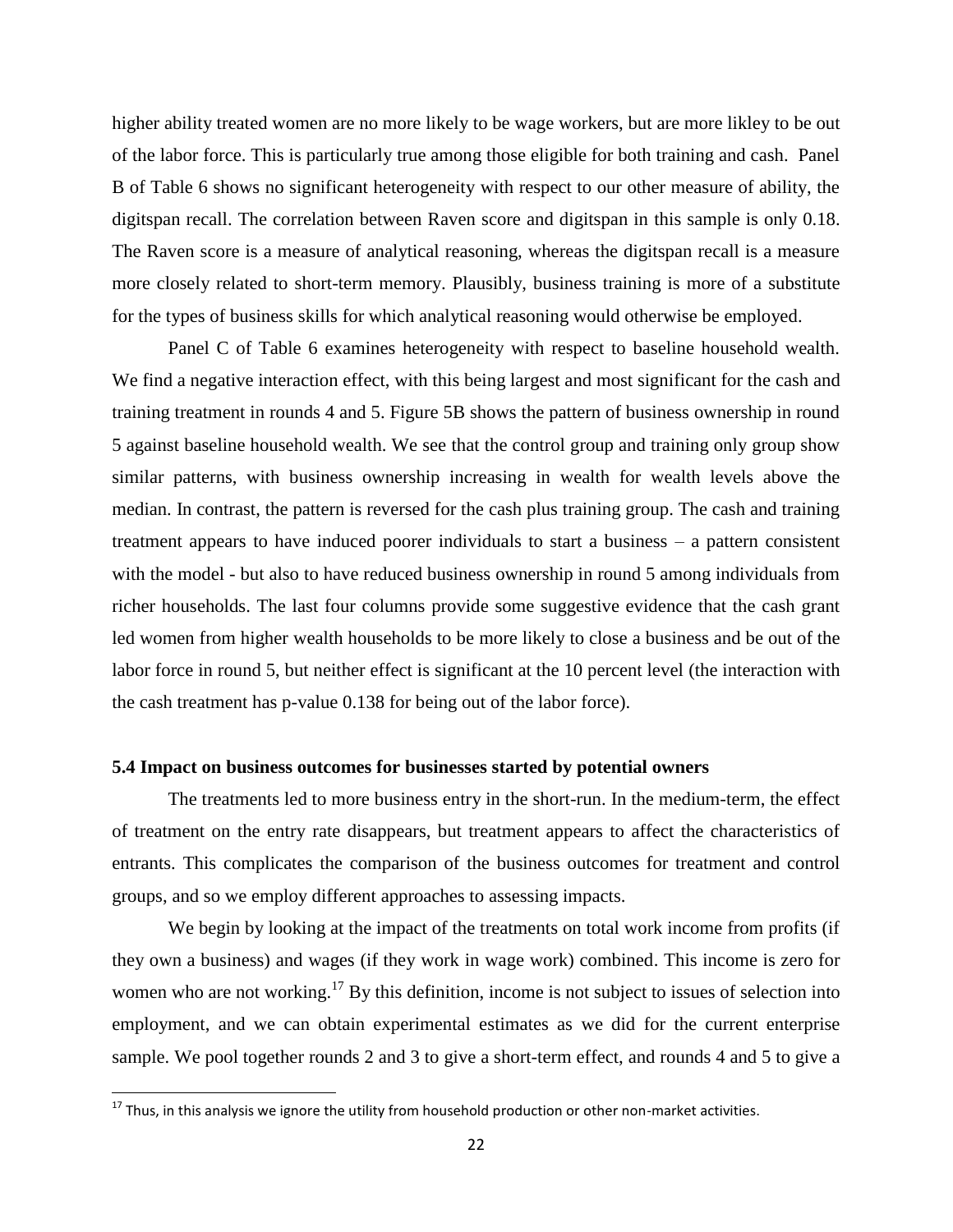medium-term effect. Column 1 shows that despite the two treatments having significant impacts on the likelihood of self-employment in the short-term, the treatments have no significant effect on total earnings. In part this reflects the lower likelihood of wage employment. The point estimates are positive, but are equivalent to only about 7 percent of the control group's income. In contrast, the impacts are larger in the medium-term, with increases in work income of 1494 Rs for the training only group (significant at the 10 percent level), and 697 Rs (not significant) for the training plus cash group. We also can not reject that the possibility that the two treatments have effects which are equal in magnitude. The medium-run point estimates reflect increases in income of 14 to 30 percent relative to the control group mean. The estimates suggest that the training-only treatment costs of approximately 18,600 Rs per person would be repaid after 12 months of the medium-term treatment effect, but the training plus cash cost would take 48 months of the medium-term treatment effect to be repaid.

The remainder of panel A looks at the impact of the treatments on business profits, sales, capital stock, and business practices. These results are all conditional on running a business. We asked the potential business owners about business practices only in rounds 4 and 5. We can never reject equality of the two treatment effects, but the point estimates on profits and sales are higher for the training only treatments, the impact on business practices is similar in magnitude for the two treatments, and the point estimate of the effect on capital stock is larger for the cash plus training treatment. The results for the training only intervention show significant impacts on profits and sales in the rounds 4 and 5 surveys, with the magnitudes equivalent to a 43 percent increase in profits and a 40 percent increase in sales, both relative to the control mean.

There is no difference in the rates of business ownership by rounds 4 and 5 of the survey, but our analysis has shown that both treatments led to women with lower Raven scores starting businesses and the cash plus training treatment led to women with lower wealth starting businesses. We would expect this selection to bias the OLS estimates downwards, since lower ability and poorer individuals might be expected to earn lower profits. In this sense, the estimates in panel A might be considered lower bounds for the treatment effect.

How sensitive our results are to this selection? To provide some indication, we use the sample of business owners to estimate a multinomial logit for the probability of being in each of our three treatment groups. We use the set of variables that were used in Table 2 to predict training take-up, including wealth, ability, risk attitudes, interest in attending training, interest in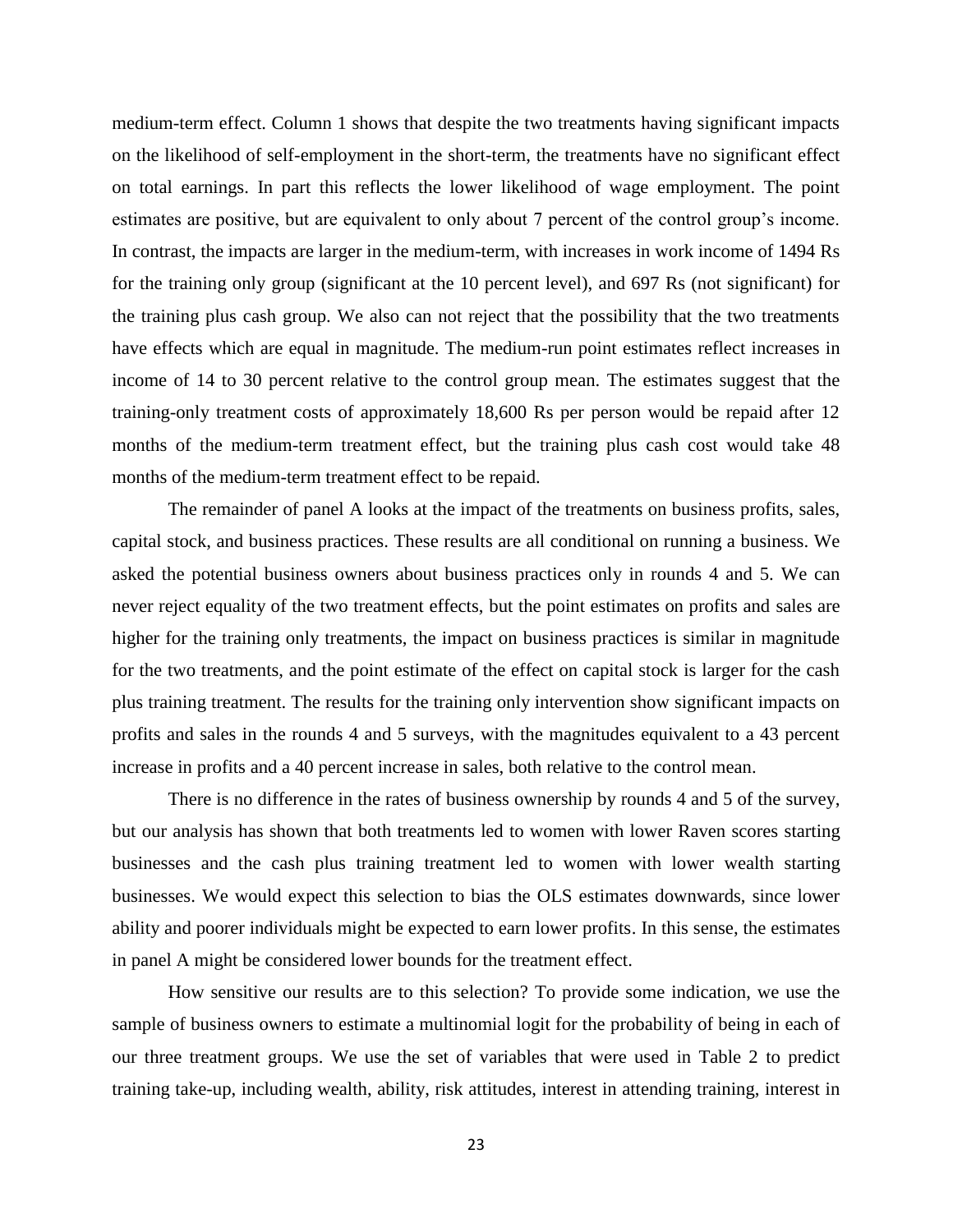running a business, and personal characteristics like age, marital status and education. We use these predicted probabilities to form a generalized propensity score (Imbens, 2000), and re-run our treatment regressions after reweighting by the inverse of this generalized propensity score (GPS). We do this after restricting the analysis to the subsample such that the GPS is in a common range across the three treatments.<sup>18</sup> Since the initial sample was randomized and the selection was not extreme, the GPS distributions look quite similar across the three treatment groups; trimming dissimilar observations removes only a few observations.

Panel B of Table 7 shows that the resulting estimates are reasonably similar to those in panel A, suggesting that the selection on observed ability and wealth is not driving the estimates. We still find that the training only intervention has a significant impact on monthly profits, that both treatments have relatively large but insignificant impacts on sales, and that both treatments result in better business practices.

Taken as a whole, the results for the potential business owner sample suggest that the interventions sped up the process of starting a business, and that the firms that were created employed slightly more business practices and are somewhat more profitable. This conclusion should be caveated by the lack of significance of some outcomes, and by the possibility that selection on unobservables could be driving the higher profitability of the firms created by individuals assigned to training. Nevertheless, the higher total work income for this group suggests that individuals are on average better off as a result of the intervention.

#### **5. Discussion and conclusions**

 $\overline{\phantom{a}}$ 

Existing business training experiments have typically found rather limited impacts of business training on female microfinance clients who already own businesses. The stylized finding is that women completing training undertake a few more of the practices taught by the training in their enterprises, but this is generally found not to have measurable impacts on business profitability or employment levels. Our results with a representative sample of existing poor female business owners provide a similar picture, and suggest training alone is not enough to get subsistence businesses run by women to grow. Adding capital leads to a temporary boost in profitability in the first year following training, but these enterprises are no more profitable

 $18$  We look at the GPS distributions for each of the three treatment groups, and take the maximum of the  $1<sup>st</sup>$ percentile, and the minimum of the  $99<sup>th</sup>$  percentile over these three groups. We then trim observations which lie outside this range.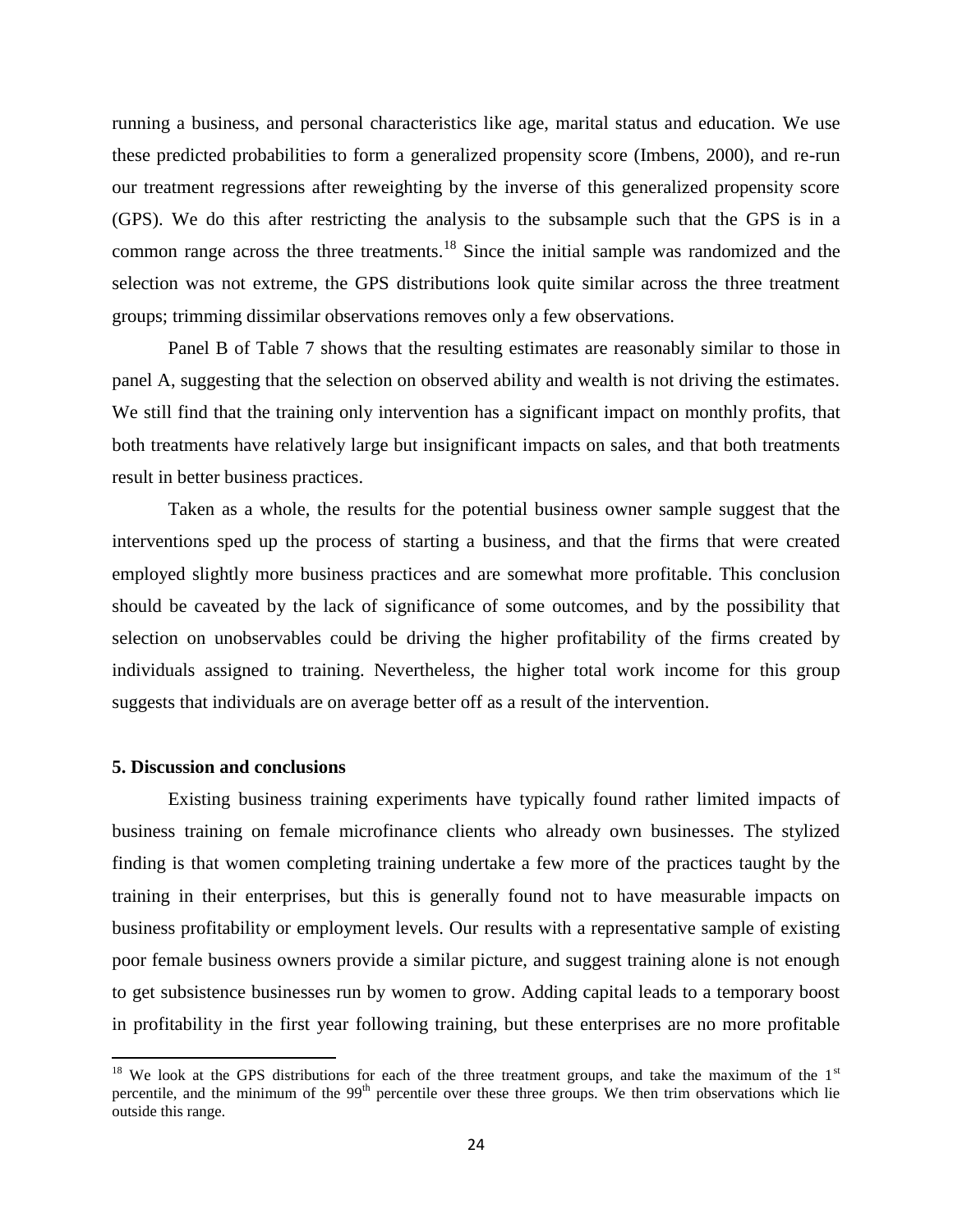than the control group two years after training. These results highlight the challenge in getting subsistence-level female-owned microenterprises to grow, and suggest that the binding constraints on their growth may lie outside the realm of capital and skills. One option is more intensive (and expensive) one-on-one personalized mentoring and consulting, which Valdivia (2011) finds to increase sales by 18 percent. Another is addressing constraints to female participation in wage work, as these labor market failures are potentially the reason that many women are operating businesses in the first place (Emran et al, 2007).

In contrast, our results are more encouraging for using business training to help women who are out of the labor force start enterprises more quickly, and for improving the management and profitability of these businesses. The impact on business start-ups is consistent with results from recent randomized experiments with microfinance (Banerjee et al, 2011; Attanasio et al, 2011) which find that giving microfinance to poor women with a high propensity for business ownership leads to some new business start-ups. Taken together, these results suggest getting women to start a subsistence business is easier than getting these businesses to grow.

A final point is that our study highlights the importance of tracing out the trajectory of impacts and not just relying on a single follow-up survey. The impacts of business training vary over the time frame in which they are measured, particularly for potential enterprise owners.

#### **References**

Attanasio, Orazio, Britta Augsburg, Ralph de Haas, Emla Fitzsimons, and Heike Harmgart (2011) "Group lending or individual lending? Evidence from a randomized field experiment in Mongolia", BREAD policy paper no. 27.

Banerjee, Abhijit and Esther Duflo (2008) "What is middle class about the middle classes around the world?", *Journal of Economic Perspectives* 22(2): 3-28.

Banerjee, Abhijit, Esther Duflo, Rachel Glennerster and Cynthia Kinnan (2011) "The miracle of microfinance? Evidence from a randomized evaluation", Mimeo, MIT.

Berge, Lars Ivar Oppedal Kjetil Bjorvatn and Bertil Tungodden (2011) "Human and financial capital for microenterprise development: Evidence from a field experiment in Tanzania", Mimeo.

Bruhn, Miriam and David McKenzie, (2009), "In Pursuit of balance: Randomization in Practice in Development Field Experiments," *American Economic Journal: Applied Economics* 1(4): 200-232.

Bruhn, Miriam and Bilal Zia (2011) "Business and Financial Literacy for Young Entrepreneurs: Evidence from Bosnia-Herzegovina", Mimeo. World Bank.

De Mel, Suresh, David McKenzie, and Christopher Woodruff (2008). "Returns to Capital: Results from a Randomized Experiment." *Quarterly Journal of Economics* 123(4): 1329–72.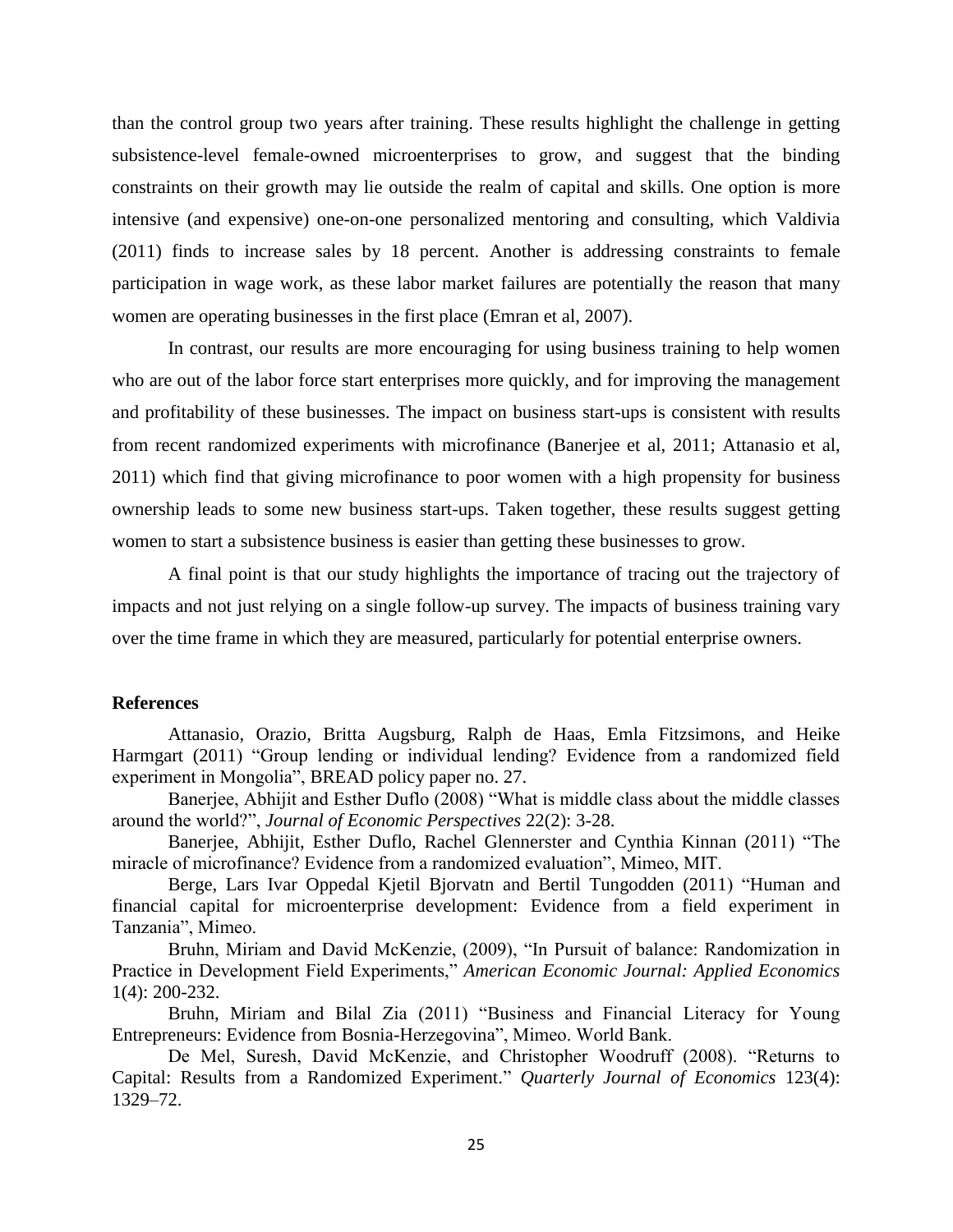De Mel, Suresh, David McKenzie, and Christopher Woodruff (2009a) "Are Women more Credit Constrained? Experimental Evidence on Gender and Microenterprise Returns." *American Economic Journal: Applied Economics* 1(3): 1-32.

De Mel, Suresh, David McKenzie and Christopher Woodruff (2009b) "Measuring microenterprise profits: Must we ask how the sausage is made?", *Journal of Development Economics* 88(1): 19-31

Drexler, Alejandro, Greg Fischer and Antoinette Schoar (2010) "Keeping it simple: Financial Literacy and Rule of Thumbs", mimeo. LSE.

Emran, M. Shahe, AKM Mahbub Morshed and Joseph Stiglitz (2007) "Microfinance and Missing Markets", Mimeo.

Fafchamps, Marcel, David McKenzie, Simon Quinn and Christopher Woodruff (2011) "Female Microenterprises and the Fly-paper Effect: Evidence from a Randomized Experiment in Ghana", Mimeo. World Bank.

Field, Erica, Seema Jayachandran, and Rohini Pande (2010) "Do traditional institutions constrain female entrepreneurship? A field experiment on business training in India", *American Economic Review Papers and Proceedings* 100(2): 125-29.

Gine, Xavier and Ghazala Mansuri (2011) "Money or ideas? A field experiment on constraints to entrepreneurship in rural Pakistan", Mimeo.

Imai, Kosuke, Luke Keele, Dustin Tingley and Teppei Yamamoto, (2011). "Unpacking the black box: Learning about causal mechanisms from experimental and observational studies", Mimeo. Princeton University.

Imbens, Guido (2000) "The Role of the Propensity Score in Estimating Dose-Response Functions", *Biometrika* 87(3): 706-710.

Karlan, Dean, and Martin Valdivia (2011). "Teaching Entrepreneurship: Impact of Business Training on Microfinance Institutions and Clients". *Review of Economics and Statistics*, 93(2): 510-27.

Kevane, Michael and Wydick, Bruce (2001), "Microenterprise Lending to Female Entrepreneurs: Sacrificing Economic growth for Poverty Alleviation?", *World Development*, Volume 29(7): 1225-1236.

Lloyd-Ellis, Huw and Dan Bernhardt (2000) "Enterprise, inequality, and economic development", *Review of Economic Studies* 67: 147-68.

McKenzie, David (2011) "Beyond baseline and follow-up: The case for more T in experiments", *Journal of Development Economics*, forthcoming.

Valdivia, Martin (2011) "Training or technical assistance for female entrepreneurship: Evidence from a field experiment in Peru", Mimeo.

#### **Appendix 1: Business Practices Score**

The *total score* – the composite business practice score -- ranges from a minimum of -1 to a maximum of 29. The total is the sum of the following component scores: the *marketing score*, the *stock score*, the *record s score*, and the *financial planning score*.

The *marketing score* ranges from 0 to 7, and it is calculated by adding one point for each of the following that the business has done in the last 3 months:

Visited at least one of its competitor's businesses to see what prices its competitors are charging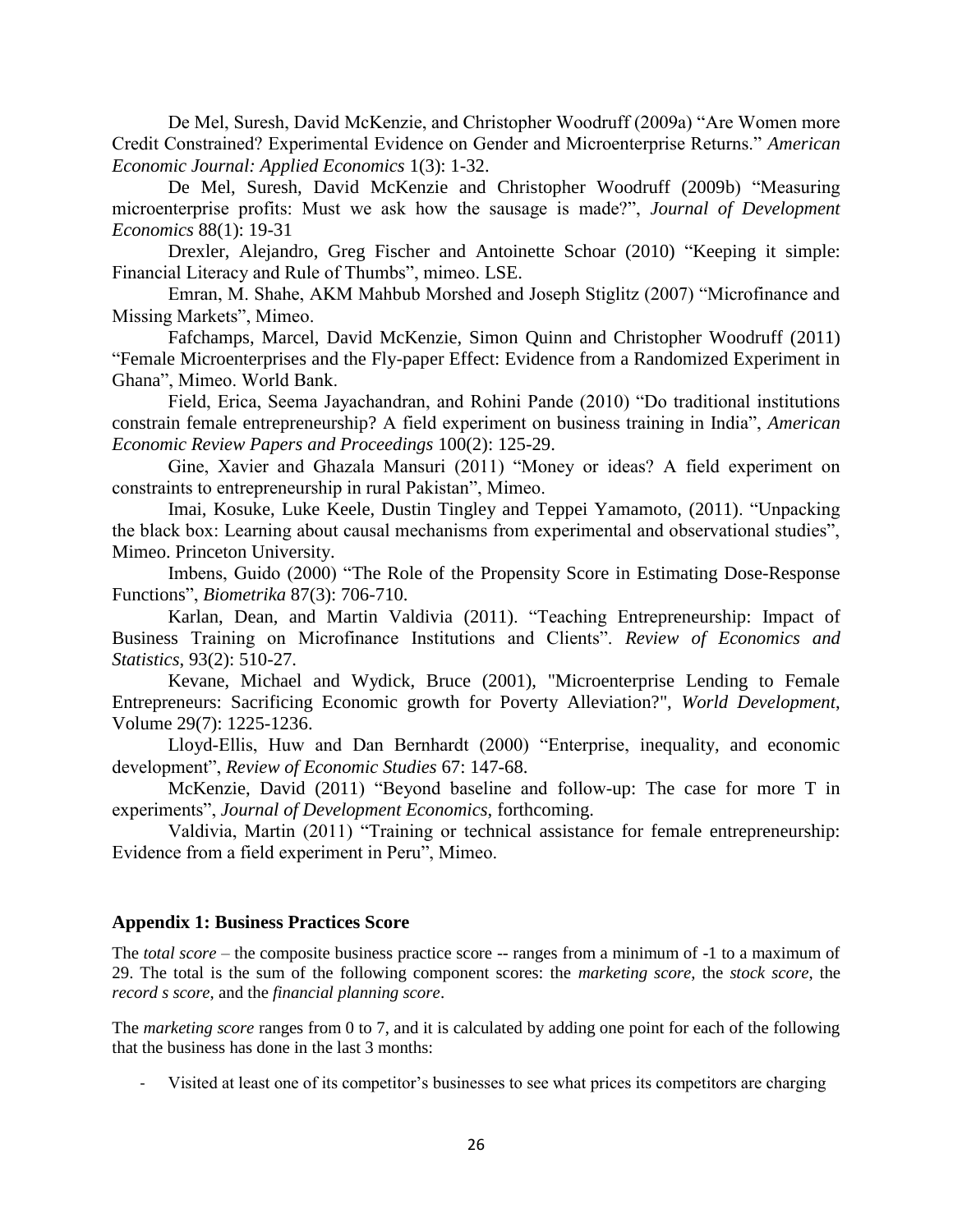- Visited at least one of its competitor's businesses to see what products its competitors have available for sale
- Asked existing customers whether there are any other products the customers would like the business to sell or produce
- Talked with at least one former customer to find out why former customers have stopped buying from this business
- Asked a supplier about which products are selling well in this business' industry
- Attracted customers with a special offer
- Advertised in any form (last 6 months)

The *stock score* ranges from -1 to 2, and it is calculated by subtracting one point

If the business runs out of stock once a month or more

And adding one point for each of the following that the business has done in the last 3 months

- Attempted to negotiate with a supplier for a lower price on raw material
- Compared the prices or quality offered by alternate suppliers or sources of raw materials to the business' current suppliers or sources of raw material

The *records score* ranges from 0 to 8, and it is calculated by adding one point for each of the following that the business does

- Keeps written business records
- Records every purchase and sale made by the business
- Able to use records to see how much cash the business has on hand at any point in time
- Uses records regularly to know whether sales of a particular product are increasing or decreasing from one month to another
- Works out the cost to the business of each main product it sells
- Knows which goods you make the most profit per item selling
- Has a written budget, which states how much is owed each month for rent, electricity, equipment maintenance, transport, advertising, and other indirect costs to business
- Has records documenting that there exists enough money each month after paying business expenses to repay a loan in the hypothetical situation that this business wants a bank loan

The *financial planning score* ranges from 0-12, and it is calculated by adding up to three points for each of the following two questions

- How frequently do you review the financial performance of your business and analyze where there are areas for improvement
- How frequently do you compare performance to your target
	- o Zero points for "Never"
	- o One point for "Once a year or less"
	- o Two points for "Two or three times a year"
	- o Three points for "Monthly or more often"

And adding one point for each of the following that the business has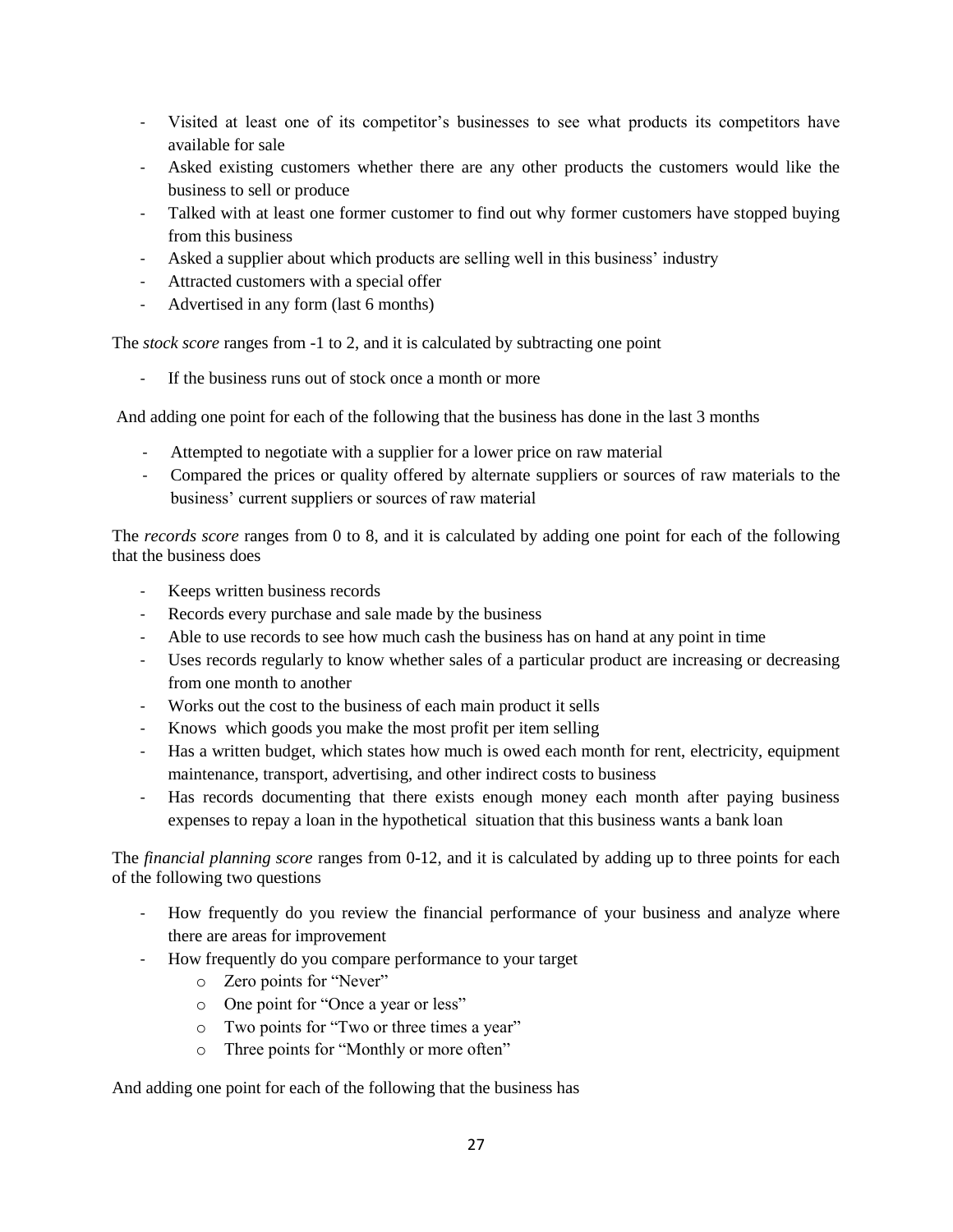- A target set for sales over the next year
- A budget of the likely costs your business will have to face over the next year
- An annual profit and loss statement
- An annual statement of cash flow
- An annual balance sheet
- An annual income/expenditure sheet

#### **Appendix 2: Bounding the Start-up Results among the Potential Sample**

Attrition rates in our study are low, but among potential business owners they are marginally lower for the training only group than they are for the training plus grant and control groups. To assess the sensitivity of our results to this attrition, in Appendix Table 1 we provide conservative bounds for the impact of the treatments on business ownership. We create a lower bound for the treatment impact by assuming that all control group individuals whose ownership status is unknown had started businesses whereas all treated individuals with unknown status had not; an upper bound reverses this assumption. The bounds are reasonably narrow and the conclusion that there is a large treatment effect in the short-term which closes in the medium-term is robust to this attrition.

#### **Appendix Table 1: Bounding the Impact of Business Training on Business Start-up**

| Appendix Table 1: Bounding the Impact of Business Training on Business Start-up<br>Dependent Variable: Whether the individual owns a business in a given survey round |            |            |            |            |           |           |            |          |
|-----------------------------------------------------------------------------------------------------------------------------------------------------------------------|------------|------------|------------|------------|-----------|-----------|------------|----------|
|                                                                                                                                                                       |            | Round 2    |            | Round 3    |           | Round 4   |            | Round 5  |
|                                                                                                                                                                       | Lower      | Upper      | Lower      | Upper      | Lower     | Upper     | Lower      | Upper    |
|                                                                                                                                                                       | Bound      | Bound      | Bound      | Bound      | Bound     | Bound     | Bound      | Bound    |
| Assigned to Cash if finish Training                                                                                                                                   | $0.157***$ | $0.244***$ | $0.0953**$ | $0.192***$ | $-0.0419$ | $0.111**$ | $-0.00521$ | 0.0586   |
|                                                                                                                                                                       | (0.0455)   | (0.0456)   | (0.0469)   | (0.0472)   | (0.0477)  | (0.0483)  | (0.0475)   | (0.0478) |
| Assigned to Training only                                                                                                                                             | 0.0540     | $0.119***$ | 0.0163     | $0.106**$  | $-0.0408$ | $0.108**$ | $-0.0495$  | 0.00799  |
|                                                                                                                                                                       | (0.0461)   | (0.0457)   | (0.0480)   | (0.0478)   | (0.0482)  | (0.0477)  | (0.0481)   | (0.0481) |
| <b>Individuals</b>                                                                                                                                                    | 628        | 628        | 628        | 628        | 628       | 628       | 628        | 628      |
| Notes: Results shown are for OLS regressions of outcome on treatment assignment. All specifications include                                                           |            |            |            |            |           |           |            |          |

randomization strata dummies. Robust standard errors in parentheses, clustered at the firm level. \*\*\* p<0.01, \*\* p<0.05, \* p<0.1 Lower bound assigns all control individuals with missing current business status as business owners and all treatment individuals with missing status as non-business owners. Upper bound does the reverse.

#### **Appendix 3: Are the results due to business training changing measurement?**

A key challenge for evaluations of business training programs is the possibility that training causes owners to better understand the finances of their firm, leading to changes in how profits and other financial outcomes are reported in surveys. We use two approaches to explore the robustness of our results to this concern.

The first approach is to control directly for the record-keeping practice score in our treatment regression. Columns 1 and 2 of appendix Table 2 shows our treatment impacts on truncated profits for the combined round 4 and round 5 data without and with this control, respectively. We do find that better record keeping is positively and significantly associated with higher profits. This might reflect causation in either direction – faster growing firms may use more record-keeping, or record-keeping may help firms earn more profits or to report a larger share of profits. However, controlling for record keeping does not change our conclusions for the impacts of the treatments on profits for the current or potential firm groups. This suggests that the failure to find an increase in profits among the current enterprises is not due to improvements in record keeping leading them realize profits are lower than they thought.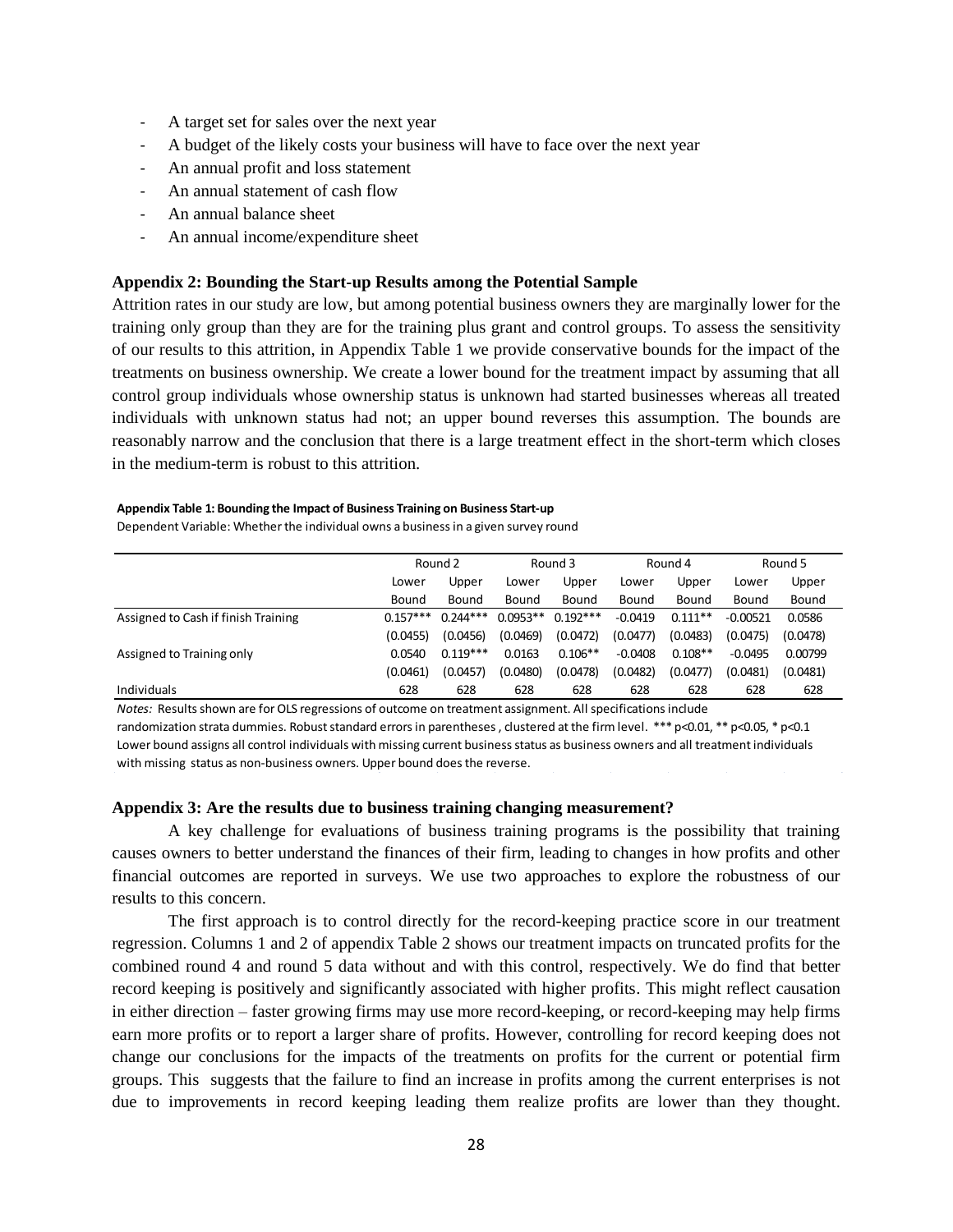Similarly, the finding of a significant positive effect for potential enterprise owners does not appear to be caused by better record-keeping making them realize profits are higher than they thought.

The second approach is to check whether training affects the difference between self-reported profits (elicited via a direct question), and business revenue minus expenses. De Mel et al. (2009b) discuss several reasons why these two measures of profits may differ, such as mismatches in the timing of input purchases and sales based on those purchases. Nevertheless, if the training causes individuals to keep better track of their finances and start calculating profits differently with greater reference to revenue and expense records, we would expect training to reduce the absolute difference between these two measures. Column 3 of appendix Table 2 shows that this is not the case – training leads to an insignificant increase in the absolute difference between the two measures.

Taken together, these two approaches suggest that our results are not being driven by changes in reporting of profits.

| Appendix Table 2: Are Impacts Being Driven by Better Record-Keeping?                 |           |                          |                                  |  |  |  |  |  |  |  |
|--------------------------------------------------------------------------------------|-----------|--------------------------|----------------------------------|--|--|--|--|--|--|--|
|                                                                                      |           |                          | Absolute difference              |  |  |  |  |  |  |  |
|                                                                                      |           | <b>Truncated Profits</b> | between revenue-expenses         |  |  |  |  |  |  |  |
|                                                                                      |           | in rounds 4 and 5        | and reported profits (R4 and R5) |  |  |  |  |  |  |  |
| Panel A: Current Enterprises                                                         |           |                          |                                  |  |  |  |  |  |  |  |
| Assigned to Cash if finish Training                                                  | 274.6     | $-230.1$                 | 1,892                            |  |  |  |  |  |  |  |
|                                                                                      | (809.0)   | (797.5)                  | (1, 371)                         |  |  |  |  |  |  |  |
| Assigned to Training only                                                            | $-543.9$  | $-769.2$                 | 1,432                            |  |  |  |  |  |  |  |
|                                                                                      | (868.8)   | (872.4)                  | (1,409)                          |  |  |  |  |  |  |  |
| Record-keeping Score                                                                 |           | 493.5***                 |                                  |  |  |  |  |  |  |  |
|                                                                                      |           | (169.1)                  |                                  |  |  |  |  |  |  |  |
| Observations                                                                         | 1017      | 1017                     | 1016                             |  |  |  |  |  |  |  |
| Panel B: Potential Enterprises                                                       |           |                          |                                  |  |  |  |  |  |  |  |
| Assigned to Cash if finish Training                                                  | 804.7     | 743.1                    | 839.9                            |  |  |  |  |  |  |  |
|                                                                                      | (830.2)   | (827.3)                  | (858.5)                          |  |  |  |  |  |  |  |
| Assigned to Training only                                                            | $2,244**$ | $2,020**$                | 1.067                            |  |  |  |  |  |  |  |
|                                                                                      | (975.9)   | (940.8)                  | (785.9)                          |  |  |  |  |  |  |  |
| Record-keeping Score                                                                 |           | 718.4***                 |                                  |  |  |  |  |  |  |  |
|                                                                                      |           | (171.4)                  |                                  |  |  |  |  |  |  |  |
| Observations                                                                         | 675       | 675                      | 675                              |  |  |  |  |  |  |  |
| Notes: Regressions in columns 1 and 2 also control for baseline profits and baseline |           |                          |                                  |  |  |  |  |  |  |  |

record-keeping score for the current enterprises. Standard errors in parentheses, clustered at the firm level. \*, \*\*, and \*\*\* indicate significance at the 10, 5 and 1 percent levels respectively. Absolute difference between profits and revenue minus expenses truncated at the 99th percentile.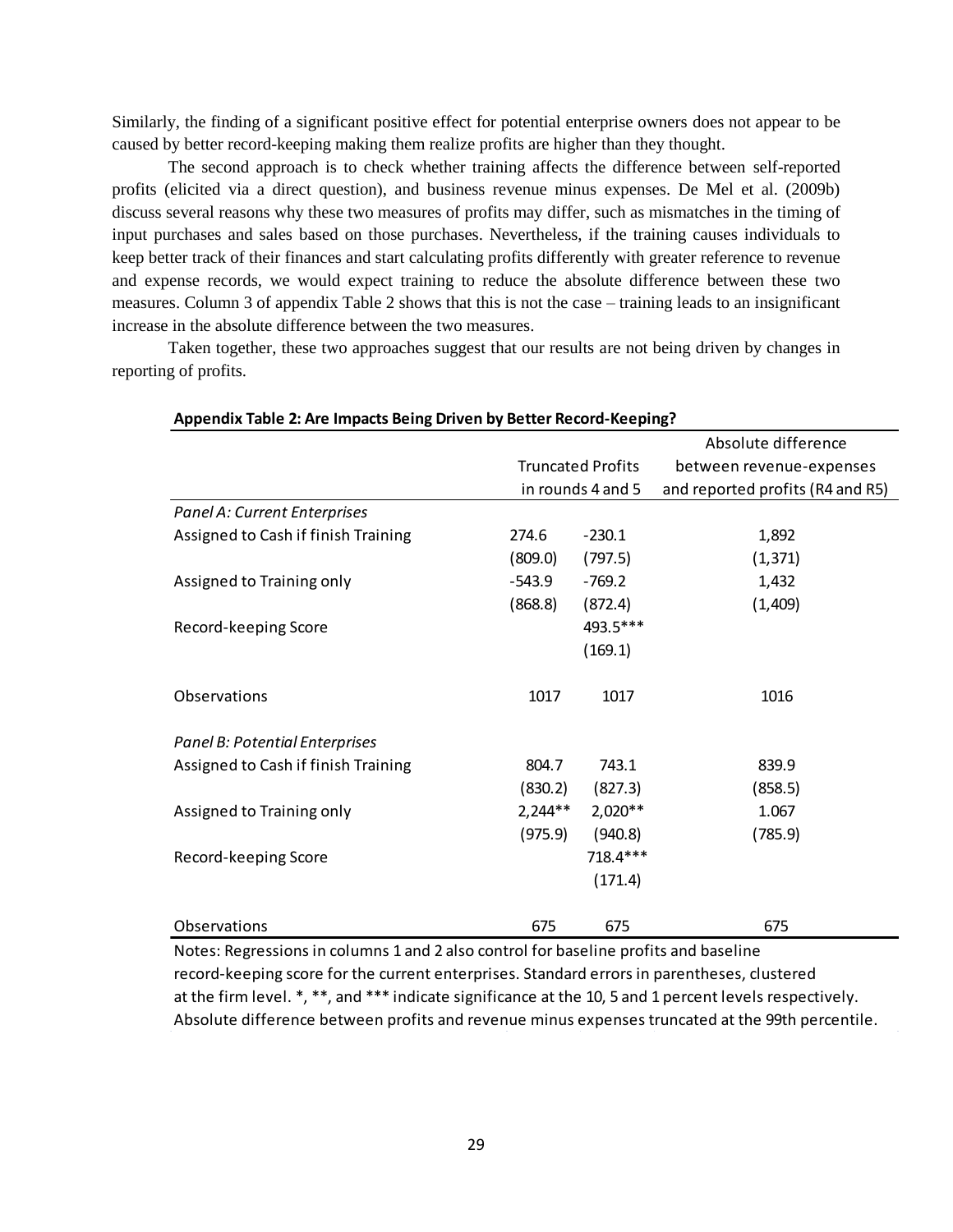## **Figure 1: Timeline**

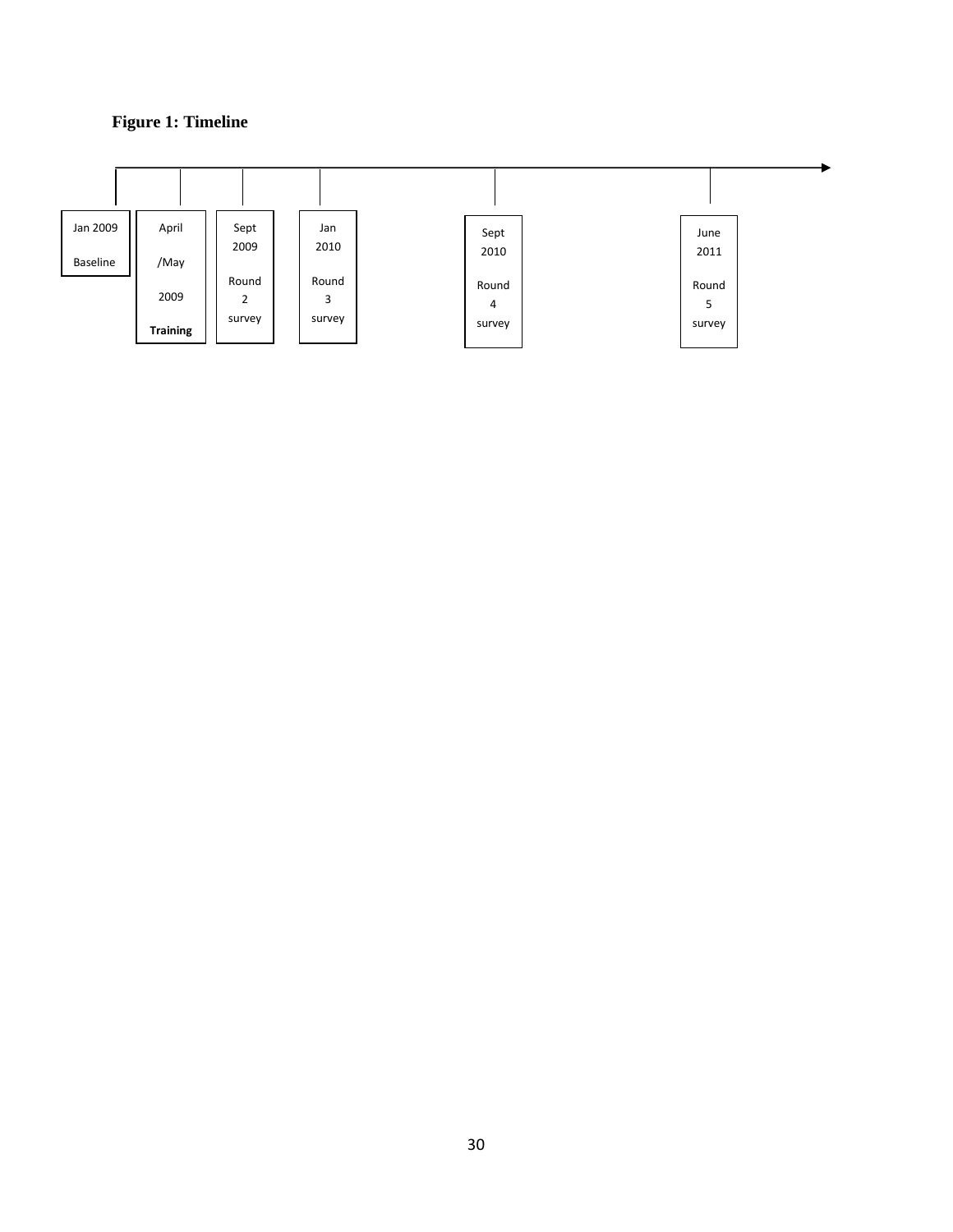

**Figure 2: Occupation choice by entrepreneurial ability and wealth** 



**Figure 3: Impact of business training on occupational choice** 



Shaded area shows individuals who newly become entrepreneurs because of business training.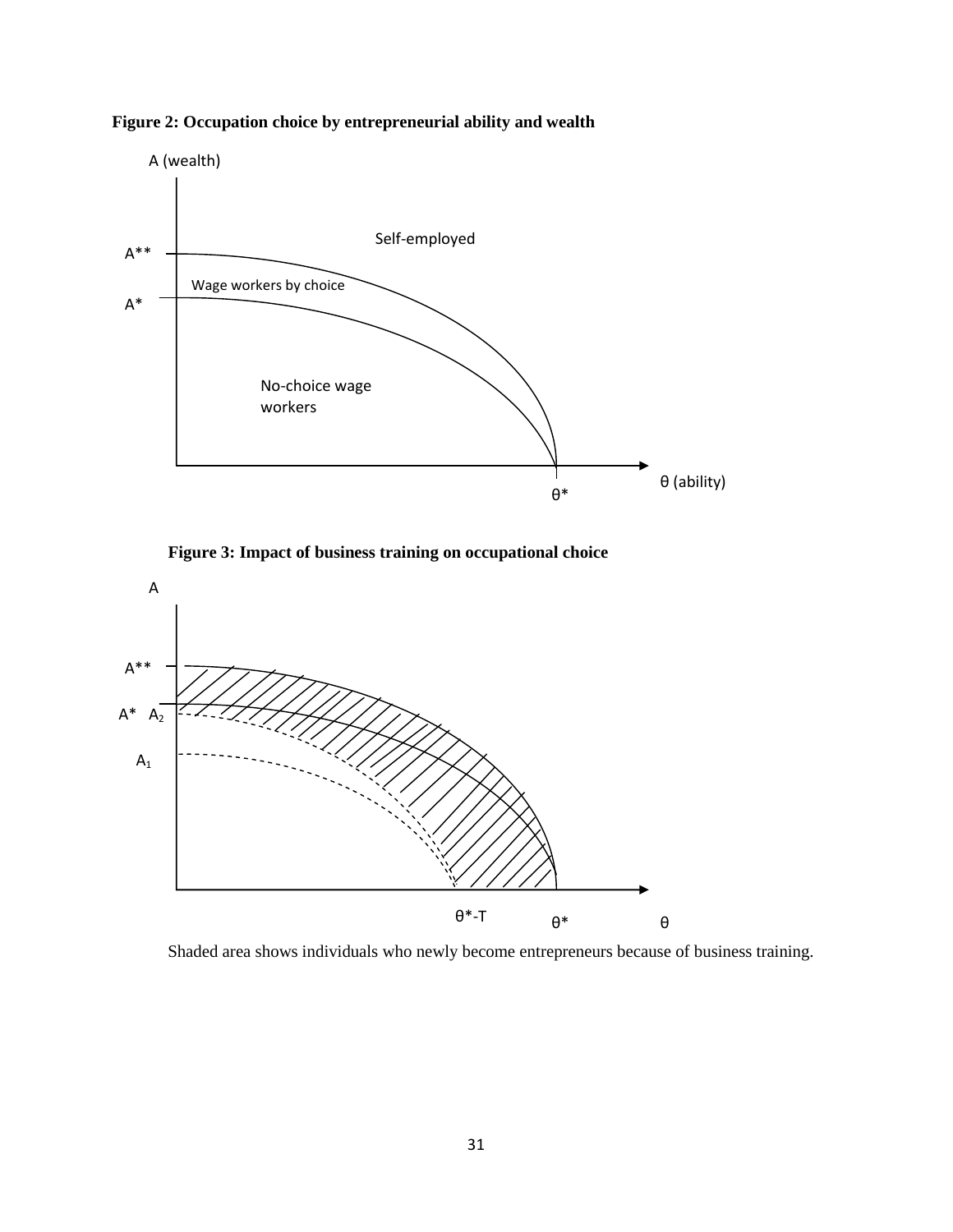

**Figure 4A: CDF of Monthly Profits of Current Enterprises at First follow-up Survey** 

**Figure 4B: CDF of Monthly Profits of Current Enterprises at Last follow-up Survey** 

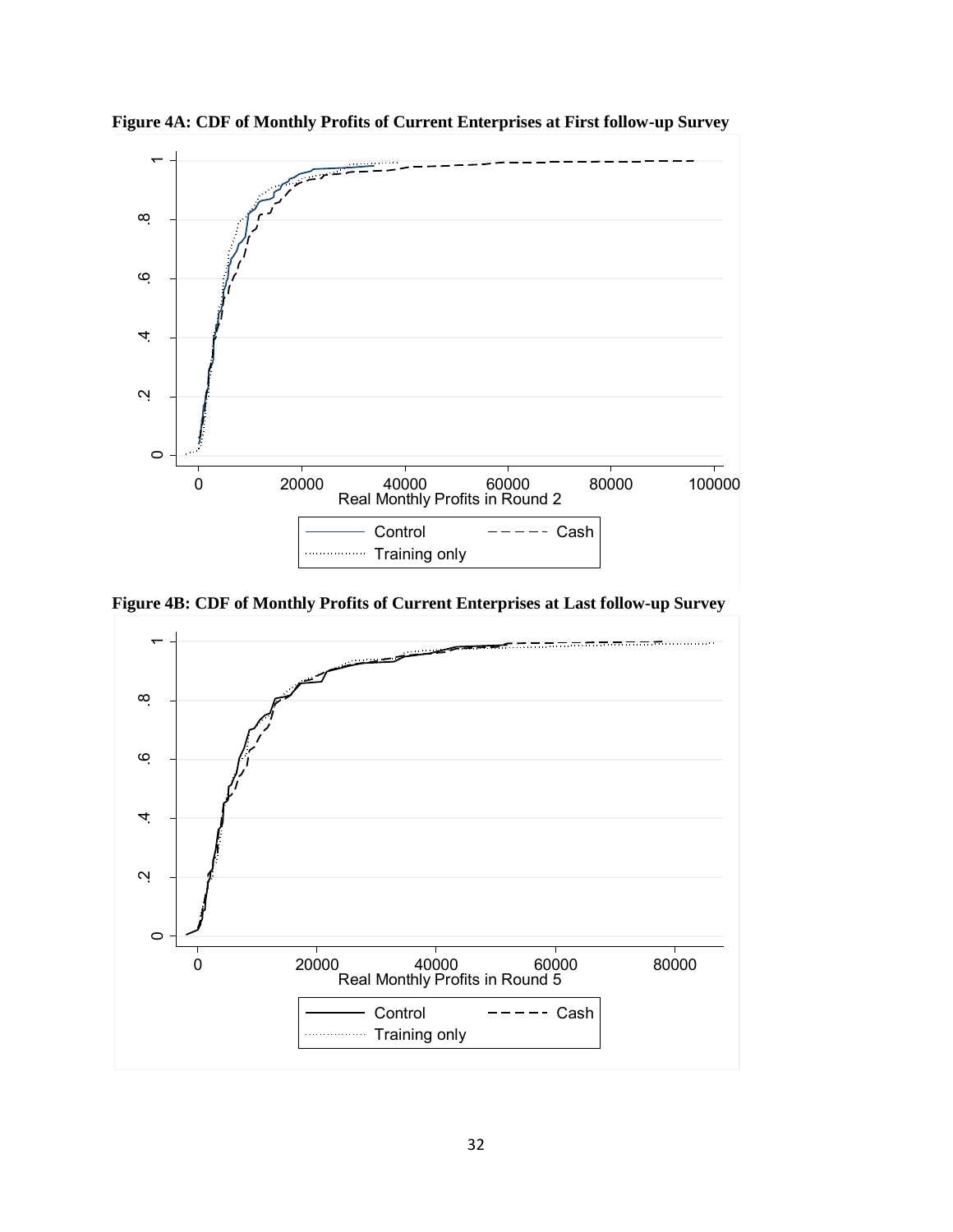

**Figure 5A: Round 5 Business Ownership – Ability Profile by Treatment Status** 

Lines shown are lowess best-fit lines; Graph shows up to the 99<sup>th</sup> percentile of Raven test score. Median score is 2.

**Figure 5B: Round 5 Business Ownership – Wealth Profile by Treatment Status** 

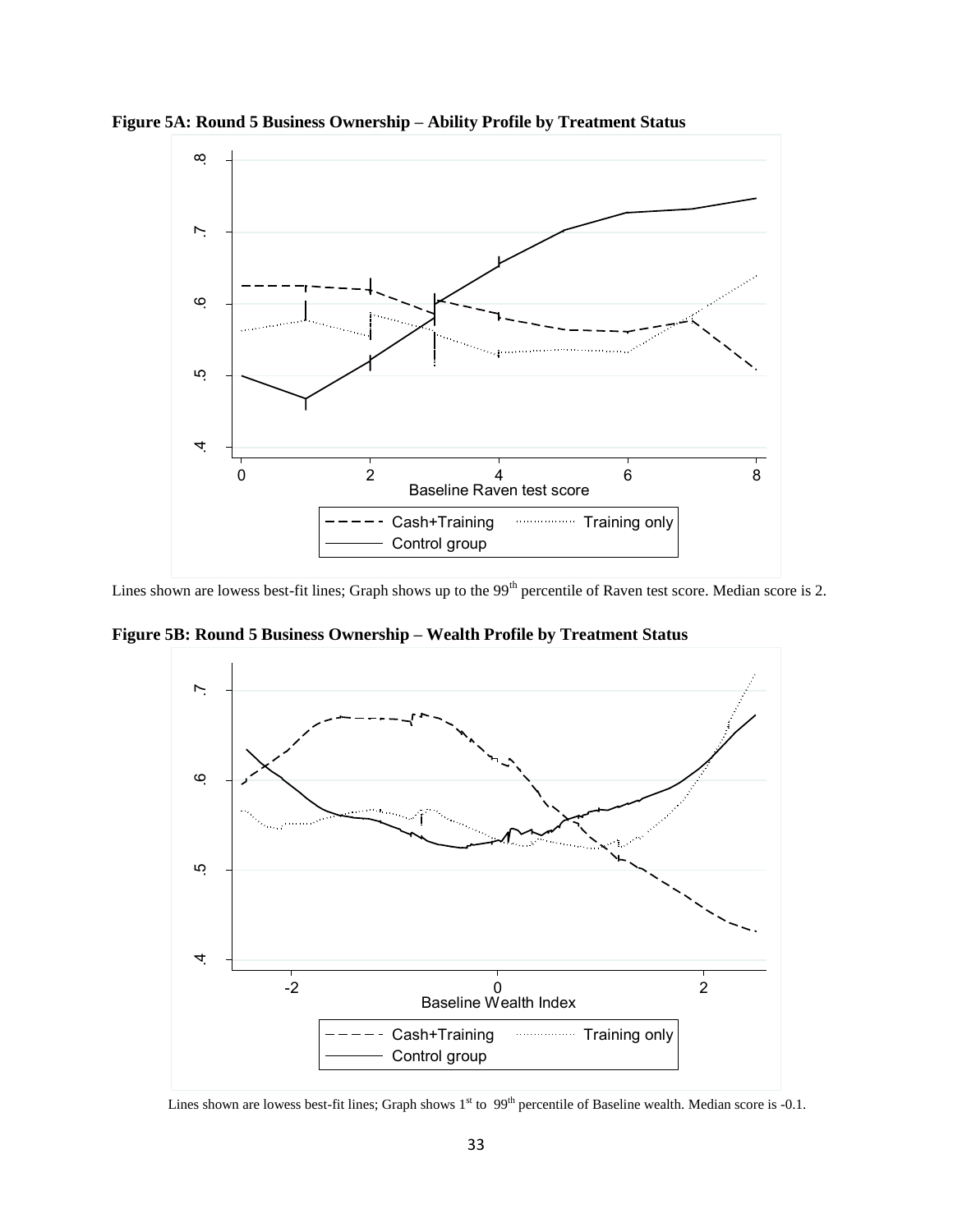|                                                     |         | <b>Current Enterprises</b> |            |         | <b>Potential Enterprises</b> |            |
|-----------------------------------------------------|---------|----------------------------|------------|---------|------------------------------|------------|
|                                                     |         | Training                   | Training + |         | Training                     | Training + |
|                                                     | Control | only                       | Cash       | Control | only                         | Cash       |
| Variables stratified on                             |         |                            |            |         |                              |            |
| Total Monthly Profits (Rs.)                         | 3987    | 3981                       | 4001       |         |                              |            |
| Have no children or have someone to look after them | 0.55    | 0.54                       | 0.55       |         |                              |            |
| Colombo district                                    | 0.20    | 0.20                       | 0.20       | 0.19    | 0.20                         | 0.21       |
| Kandy district                                      | 0.21    | 0.20                       | 0.20       | 0.20    | 0.20                         | 0.20       |
| Has taken concrete steps to opening business        |         |                            |            | 0.51    | 0.50                         | 0.51       |
| Has never worked before                             |         |                            |            | 0.18    | 0.17                         | 0.19       |
| Variables not stratified on                         |         |                            |            |         |                              |            |
| Age                                                 | 35.94   | 37.71                      | 36.58      | 34.38   | 34.05                        | 33.72      |
| Married                                             | 0.89    | 0.86                       | 0.80       | 0.84    | 0.91                         | 0.89       |
| Number of children under 18                         | 1.55    | 1.47                       | 1.40       | 1.40    | 1.47                         | 1.59       |
| <b>Years of Education</b>                           | 10.16   | 10.34                      | 10.51      | 10.51   | 10.56                        | 10.53      |
| Risk-seeking score                                  | 6.81    | 6.87                       | 6.53       | 6.73    | 6.82                         | 6.75       |
| Digitspan Recall                                    | 6.00    | 6.04                       | 6.01       | 6.03    | 5.93                         | 6.06       |
| Raven test score                                    | 2.58    | 2.75                       | 2.68       | 2.76    | 2.59                         | 2.81       |
| Total household income from all sources             | 17192   | 18245                      | 17595      | 16422   | 16690                        | 16393      |
| Wealth index (principal component)                  | 0.01    | 0.05                       | 0.28       | $-0.09$ | $-0.12$                      | $-0.11$    |
| Household has a fridge                              | 0.45    | 0.53                       | 0.51       | 0.39    | 0.41                         | 0.43       |
| Household has a sewing machine                      | 0.56    | 0.60                       | 0.60       | 0.51    | 0.54                         | 0.55       |
| Household has an oven                               | 0.08    | 0.08                       | 0.12       | 0.09    | 0.05                         | 0.08       |
| Household has a gas cooker                          | 0.25    | 0.23                       | 0.30       | 0.28    | 0.24                         | 0.24       |
| Age of Firm (years)                                 | 6.47    | 6.88                       | 6.35       |         |                              |            |
| Ever had a loan from financial institution          | 0.23    | 0.18                       | 0.20       |         |                              |            |
| Total Monthly Sales (Rs.)                           | 12523   | 12485                      | 12640      |         |                              |            |
| Capital Stock excluding land and buildings (Rs.)    | 28649   | 27418                      | 35187      |         |                              |            |
| Truncated Capital Stock (Rs.)                       | 28649   | 27418                      | 34997      |         |                              |            |
| <b>Business Practices Score</b>                     | 4.59    | 4.99                       | 4.98       |         |                              |            |
| <b>Number of Firms</b>                              | 224     | 200                        | 200        | 228     | 200                          | 200        |

#### **Table 1: Baseline Characteristics of the Sample by Treatment Group**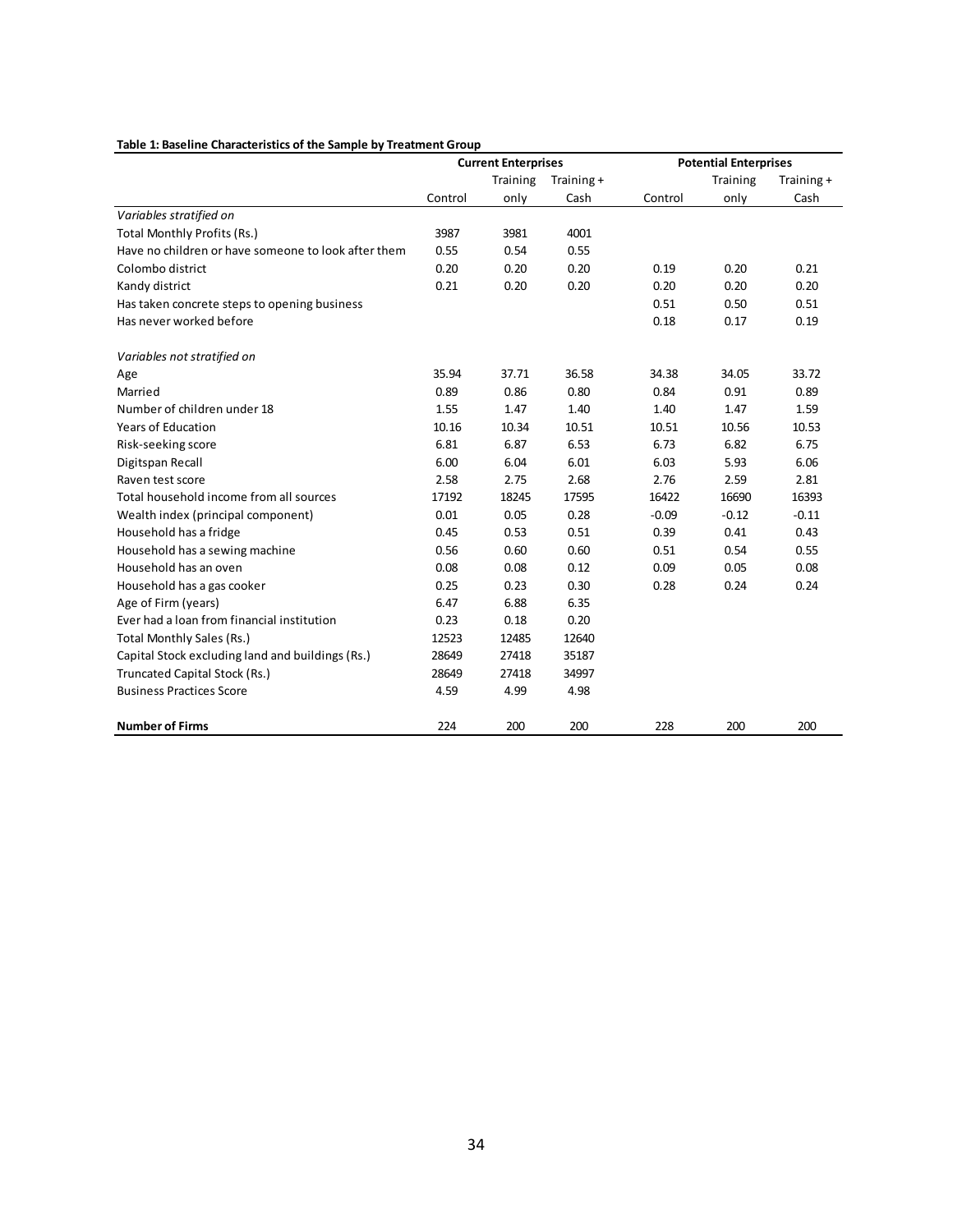| Marginal effects from Probit estimation of Attending Training among those offered |             |                                        |                       |           |                                                 |             |  |  |
|-----------------------------------------------------------------------------------|-------------|----------------------------------------|-----------------------|-----------|-------------------------------------------------|-------------|--|--|
|                                                                                   |             | <b>Current Enterprises</b>             |                       |           | <b>Potential Enterprises</b>                    |             |  |  |
| Owner characteristics                                                             |             |                                        |                       |           |                                                 |             |  |  |
| Has no children or has someone to look after childre 0.0171                       |             | $-0.0460$                              | $-0.0204$ $0.00373$   |           | $-0.00589$ $0.0146$                             |             |  |  |
|                                                                                   | (0.0475)    | (0.0476)                               | $(0.0493)$ $(0.0523)$ |           | (0.0522)                                        | (0.0544)    |  |  |
| Age                                                                               | 0.00614     | 0.00617                                |                       |           | $0.00403$ $0.00956**0.00827**0.00759*$          |             |  |  |
|                                                                                   |             | $(0.00409)$ $(0.00408)$                |                       |           | $(0.00418)$ $(0.00395)$ $(0.00397)$ $(0.00398)$ |             |  |  |
| Married                                                                           | $0.128*$    | $0.169**$                              | $0.152** -0.0993$     |           | $-0.0835$                                       | $-0.0760$   |  |  |
|                                                                                   | (0.0658)    | (0.0679)                               | $(0.0693)$ $(0.0705)$ |           | (0.0734)                                        | (0.0730)    |  |  |
| Years of Education                                                                | $0.0290***$ | 0.0184                                 | 0.0171 0.0122         |           | 0.00820                                         | 0.00754     |  |  |
|                                                                                   | (0.0109)    | (0.0113)                               | $(0.0118)$ $(0.0110)$ |           | (0.0113)                                        | (0.0115)    |  |  |
| Risk-seeking Attitude                                                             | $-0.0189$   | $-0.00868$                             | $-0.0111 - 0.0105$    |           | $-0.00195$                                      | $-0.000607$ |  |  |
|                                                                                   | (0.0133)    | (0.0133)                               | $(0.0140)$ $(0.0132)$ |           | (0.0138)                                        | (0.0141)    |  |  |
| Raven test score                                                                  |             | 0.000541 0.000168                      | $-0.00425$ 0.0282**   |           | $0.0310**$                                      | $0.0312**$  |  |  |
|                                                                                   | (0.0141)    | (0.0147)                               | $(0.0149)$ $(0.0133)$ |           | (0.0135)                                        | (0.0139)    |  |  |
| Digit-span Recall                                                                 | $-0.0110$   | 0.00665                                | 0.00691 -0.0309       |           | $-0.0209$                                       | $-0.0289$   |  |  |
|                                                                                   | (0.0200)    | (0.0198)                               | $(0.0213)$ $(0.0195)$ |           | (0.0200)                                        | (0.0209)    |  |  |
| Wealth index (principal component)                                                |             | $-0.0441***-0.0381**-0.0379**-0.00556$ |                       |           | $-0.00337$                                      | 0.00362     |  |  |
|                                                                                   | (0.0168)    | (0.0169)                               | $(0.0174)$ $(0.0152)$ |           | (0.0153)                                        | (0.0159)    |  |  |
| Says would pay 500 Rs or more for a training course                               | $-0.0115$   | $-0.0239$                              | $-0.0492$ $0.0439$    |           | 0.0367                                          | 0.0368      |  |  |
|                                                                                   | (0.0496)    | (0.0531)                               | $(0.0540)$ $(0.0507)$ |           | (0.0505)                                        | (0.0522)    |  |  |
| Has taken concrete steps to opening a business                                    |             |                                        |                       | 0.0635    | 0.0338                                          | 0.0472      |  |  |
|                                                                                   |             |                                        |                       | (0.0484)  | (0.0502)                                        | (0.0552)    |  |  |
| Has never worked before                                                           |             |                                        |                       | $-0.0157$ | $-0.0358$                                       | $-0.0523$   |  |  |
|                                                                                   |             |                                        |                       | (0.0625)  | (0.0639)                                        | (0.0666)    |  |  |
| <b>Firm Characteristics</b>                                                       |             |                                        |                       |           |                                                 |             |  |  |
| Log of monthly profits                                                            | $-0.0677*$  | 0.0267                                 | 0.0125                |           |                                                 |             |  |  |
|                                                                                   | (0.0399)    | (0.0385)                               | (0.0420)              |           |                                                 |             |  |  |
| Firm is in Manufacturing                                                          | $0.126*$    | $0.119*$                               | $0.121*$              |           |                                                 |             |  |  |
|                                                                                   | (0.0666)    | (0.0693)                               | (0.0697)              |           |                                                 |             |  |  |
| Firm is in Retail Trade                                                           | 0.0650      | 0.0356                                 | 0.0331                |           |                                                 |             |  |  |
|                                                                                   | (0.0676)    | (0.0737)                               | (0.0748)              |           |                                                 |             |  |  |
| Works more than 40 hours a week at baseline                                       | -0.0899*    | $-0.0889*$                             | $-0.0766$             |           |                                                 |             |  |  |
|                                                                                   | (0.0488)    | $(0.0503)$ $(0.0504)$                  |                       |           |                                                 |             |  |  |
| <b>Baseline Business Practices Score</b>                                          | 0.00670     | 0.00801                                | 0.0116                |           |                                                 |             |  |  |
|                                                                                   |             | $(0.00681)$ $(0.00729)$ $(0.00790)$    |                       |           |                                                 |             |  |  |
| Firm is younger than 5 years old                                                  |             | $0.0969*$ $0.141***$ $0.136***$        |                       |           |                                                 |             |  |  |
|                                                                                   | (0.0505)    | $(0.0527)$ $(0.0529)$                  |                       |           |                                                 |             |  |  |
| Geography                                                                         |             |                                        |                       |           |                                                 |             |  |  |
| Colombo District                                                                  |             | $-0.446***$                            |                       |           | $-0.152**$                                      |             |  |  |
|                                                                                   |             | (0.0676)                               |                       |           | (0.0694)                                        |             |  |  |
| Kandy District                                                                    |             | 0.0762                                 |                       |           | 0.0317                                          |             |  |  |
|                                                                                   |             | (0.0636)                               |                       |           | (0.0610)                                        |             |  |  |
| D.S. (locality) fixed effects                                                     | No          | No                                     | Yes                   | No        | No                                              | Yes         |  |  |
|                                                                                   |             |                                        |                       |           |                                                 |             |  |  |
| Number of firms                                                                   | 400         | 400                                    | 400                   | 399       | 399                                             | 399         |  |  |
| Robust standard errors in parentheses, *** p<0.01, ** p<0.05, * p<0.1             |             |                                        |                       |           |                                                 |             |  |  |

#### **Table 2: Determinants of Training Take-up**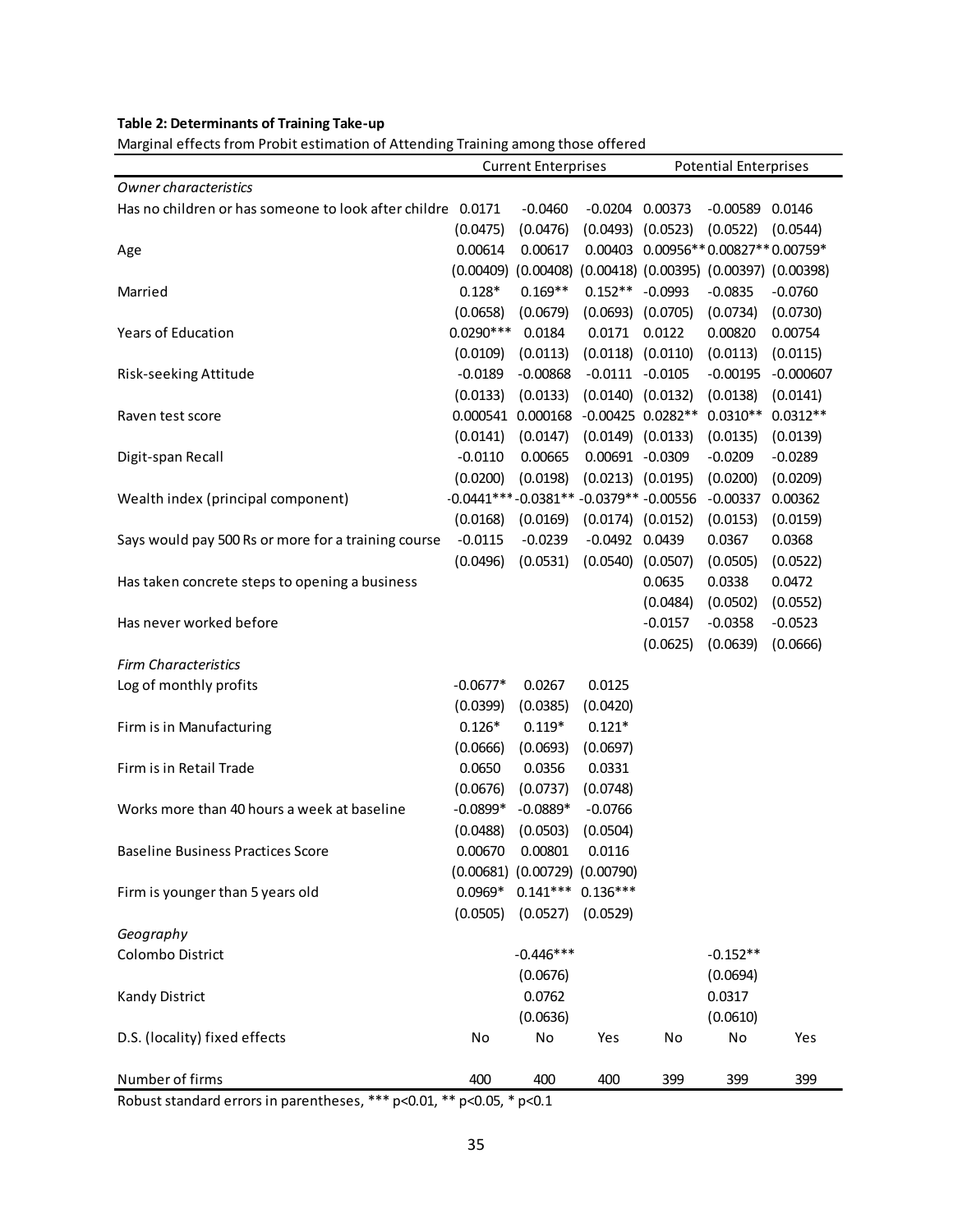#### **Table 3: Impact on Business Practices of Current Enterprises**

|                                          |            | Table 3: Impact on Business Practices of Current Enterprises | <b>Total Practices Score</b> |                                               |            |            |            | Marketing Stock Control Record keeping Financial Planning |
|------------------------------------------|------------|--------------------------------------------------------------|------------------------------|-----------------------------------------------|------------|------------|------------|-----------------------------------------------------------|
|                                          |            |                                                              |                              | Round 2 Round 4 Round 5 All rounds All rounds |            | All rounds | All rounds | All rounds                                                |
| <b>Intent-to-Treat Effects</b>           |            |                                                              |                              |                                               |            |            |            |                                                           |
| Assigned to Cash if finish Training      | $2.530***$ | 1.936***                                                     | $2.109***$                   | $2.087***$                                    | $0.379***$ | $0.230***$ | $0.872***$ | $0.628***$                                                |
|                                          | (0.555)    | (0.567)                                                      | (0.570)                      | (0.326)                                       | (0.109)    | (0.0603)   | (0.154)    | (0.132)                                                   |
| Assigned to Training only                | $1.719***$ | $1.708***$                                                   | $1.075*$                     | $1.524***$                                    | $0.433***$ | $0.125**$  | $0.483***$ | $0.535***$                                                |
|                                          | (0.555)    | (0.560)                                                      | (0.568)                      | (0.326)                                       | (0.113)    | (0.0638)   | (0.148)    | (0.140)                                                   |
| <b>Treatment on the Treated</b>          |            |                                                              |                              |                                               |            |            |            |                                                           |
| Received Training & Cash                 | 3.588***   | $2.790***$                                                   | $3.122***$                   | $3.059***$                                    | $0.552***$ | $0.338***$ | $1.281***$ | $0.917***$                                                |
|                                          | (0.591)    | (0.607)                                                      | (0.631)                      | (0.429)                                       | (0.147)    | (0.0819)   | (0.204)    | (0.174)                                                   |
| <b>Received Training Only</b>            | $2.192***$ | $2.261***$                                                   | $1.489**$                    | $2.031***$                                    | $0.574***$ | $0.167**$  | $0.645***$ | $0.711***$                                                |
|                                          | (0.540)    | (0.546)                                                      | (0.580)                      | (0.389)                                       | (0.136)    | (0.0783)   | (0.178)    | (0.168)                                                   |
| Observations                             | 544        | 513                                                          | 506                          | 1,563                                         | 1,563      | 1,563      | 1,563      | 1,563                                                     |
| Firms                                    | 544        | 513                                                          | 506                          | 573                                           | 573        | 573        | 573        | 573                                                       |
| p-value for testing two treatments equal | 0.154      | 0.690                                                        | 0.080                        | 0.099                                         | 0.622      | 0.091      | 0.011      | 0.533                                                     |
| <b>Baseline Mean:</b>                    | 4.96       | 5.02                                                         | 4.98                         | 4.96                                          | 1.66       | 0.53       | 2.10       | 0.64                                                      |

All specifications also include baseline outcome value and controls for randomization strata, and columns 4-8 also include survey round dummies. Business practices were not measured in round 3.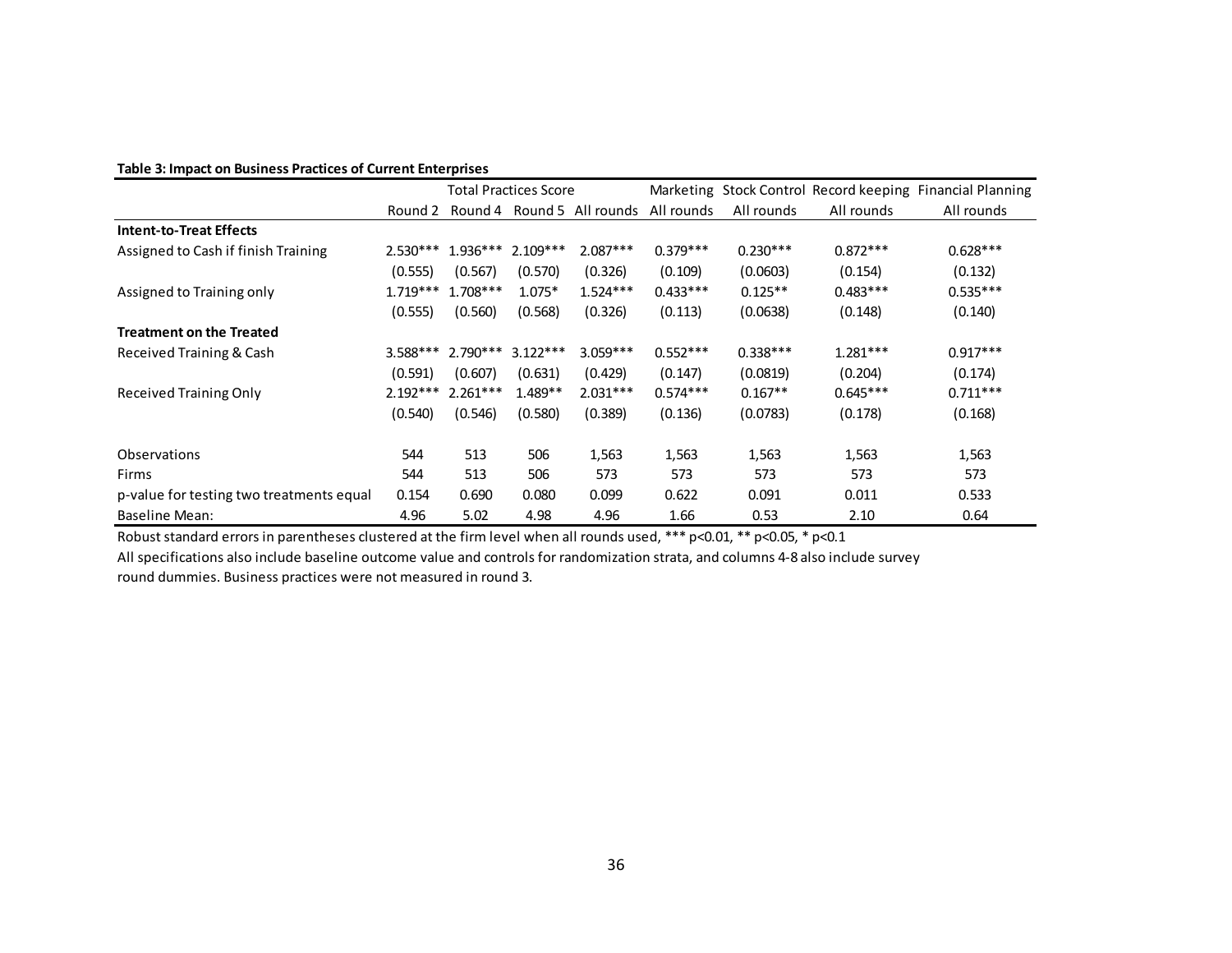| Table 4: Impact on Firm Performance for Current Enterprises                     |          |                    |                      |           |          |                                         |          |
|---------------------------------------------------------------------------------|----------|--------------------|----------------------|-----------|----------|-----------------------------------------|----------|
|                                                                                 |          | All rounds pooled  |                      | Round 2   | Round 3  | Round 4                                 | Round 5  |
|                                                                                 |          | Truncated          |                      |           |          | Truncated Truncated Truncated Truncated |          |
|                                                                                 | Levels   | Levels             | Logs                 | Levels    | Levels   | Levels                                  | Levels   |
| <b>Panel A: Monthly Profits</b><br><b>ITT Effects</b>                           |          |                    |                      |           |          |                                         |          |
| Assigned to Cash if finish Training                                             | 724.9    | $1,207**$          | $0.168**$            | 1,758*    | 1,910**  | 432.5                                   | 169.9    |
|                                                                                 | (839.9)  | (593.0)            | (0.0716)             | (932.6)   | (898.5)  | (1, 123)                                | (1,099)  |
| Assigned to Training only                                                       | $-695.7$ | $-171.3$           | 0.0240               | 11.75     | $-76.47$ | $-460.3$                                | $-760.6$ |
|                                                                                 | (920.7)  | (626.2)            | (0.0752)             | (889.5)   | (912.4)  | (1, 148)                                | (1, 241) |
| <b>TOT Effects</b>                                                              |          |                    |                      |           |          |                                         |          |
| Received Training & Cash                                                        | 1,079    | 1,786**            | $0.248**$            | $2,526**$ | 2,819*** | 642.0                                   | 249.6    |
|                                                                                 | (1, 169) | (827.5)            | (0.100)              | (1,032)   | (1,023)  | (1, 233)                                | (1, 220) |
| <b>Received Training Only</b>                                                   | $-912.9$ | $-217.3$           | 0.0333               | 6.206     | $-86.50$ | $-605.9$                                | $-1,042$ |
|                                                                                 | (1, 152) | (782.4)            | (0.0949)             | (882.4)   | (924.0)  | (1, 141)                                | (1, 276) |
|                                                                                 |          |                    |                      |           |          |                                         |          |
| <b>Baseline Mean:</b>                                                           | 4014     | 4014               | 8.14                 | 4004      | 4023     | 4016                                    | 3994     |
| p-value for equality of treatment effects                                       | 0.089    | 0.035              | 0.056                | 0.069     | 0.041    | 0.446                                   | 0.437    |
| <b>Panel B: Monthly Sales</b>                                                   |          |                    |                      |           |          |                                         |          |
| <b>ITT</b> Effects                                                              |          |                    |                      |           |          |                                         |          |
| Assigned to Cash if finish Training                                             | 5,171    | 4,436              | 0.143                | $6,818*$  | 3,284    | 3,079                                   | 2,129    |
|                                                                                 | (4,686)  | (3,500)            | (0.0932)             | (4,020)   | (5, 366) | (6, 534)                                | (6, 482) |
| Assigned to Training only                                                       | $-2,941$ | $-1,786$           | $-0.0414$            | $-1,718$  | $-1,519$ | $-3,884$                                | $-2,248$ |
|                                                                                 | (4, 422) | (3, 512)           | (0.0967)             | (3, 845)  | (5, 386) | (5,993)                                 | (7, 177) |
| <b>Baseline Mean:</b>                                                           | 12659    | 12659              | 9.09                 | 12198     | 12520    | 12600                                   | 12548    |
| p-value for equality of treatment effects                                       | 0.090    | 0.102              | 0.054                | 0.065     | 0.411    | 0.316                                   | 0.514    |
| <b>Panel C: Capital Stock</b>                                                   |          |                    |                      |           |          |                                         |          |
| <b>ITT</b> Effects                                                              |          |                    |                      |           |          |                                         |          |
| Assigned to Cash if finish Training                                             |          | 17,221** 10,379*** | $0.155**$            | $9,535*$  | 7,270    | 12,195*                                 | 11,374** |
|                                                                                 | (7, 815) | (3, 583)           | (0.0691)             | (4,893)   | (4, 932) | (6, 379)                                | (5,760)  |
| Assigned to Training only                                                       | $-700.2$ | $-490.7$           | $-0.0671$            | $-3,476$  | $-278.1$ | $-4,452$                                | 3,389    |
|                                                                                 | (5,616)  |                    | $(3,338)$ $(0.0629)$ | (4, 192)  | (4, 596) | (5, 921)                                | (6, 474) |
|                                                                                 |          |                    |                      |           |          |                                         |          |
| <b>Baseline Mean:</b>                                                           | 31272    | 31272              | 9.48                 | 30137     | 30359    | 30538                                   | 30350    |
| p-value for equality of treatment effects<br>Panel D: Hours Worked in Last Week | 0.017    | 0.003              | 0.001                | 0.005     | 0.113    | 0.009                                   | 0.257    |
| <b>ITT</b> Effects                                                              |          |                    |                      |           |          |                                         |          |
| Assigned to Cash if finish Training                                             | 1.932    | 1.751              | $-0.0211$            | $4.537*$  | 1.855    | 1.120                                   | $-1.717$ |
|                                                                                 | (1.433)  | (1.382)            | (0.0320)             | (2.411)   | (2.504)  | (2.579)                                 | (2.701)  |
| Assigned to Training only                                                       | 1.685    | 1.889              | $-0.0130$            | 3.337     | 4.130    | 0.561                                   | $-2.038$ |
|                                                                                 | (1.436)  | (1.399)            | (0.0340)             | (2.534)   | (2.802)  | (2.570)                                 | (2.687)  |
|                                                                                 |          |                    |                      |           |          |                                         |          |
| <b>Baseline Mean:</b>                                                           | 43.5     | 43.4               | 4.0                  | 43.3      | 43.5     | 43.5                                    | 43.6     |
| p-value for equality of treatment effects                                       | 0.866    | 0.921              | 0.799                | 0.621     | 0.414    | 0.826                                   | 0.904    |
|                                                                                 |          |                    |                      |           |          |                                         |          |
| Observations                                                                    | 2,097    | 2,097              | 2,019                | 538       | 542      | 512                                     | 505      |
| Firms                                                                           | 587      | 587                | 581                  | 538       | 542      | 512                                     | 505      |
| Notes:                                                                          |          |                    |                      |           |          |                                         |          |

#### **Table 4: Impact on Firm Performance for Current Enterprises**

Robust standard errors in parentheses clustered at the firm level when all rounds used, \*\*\* p<0.01, \*\* p<0.05, \* p<0.1 All specifications also include survey round dummies, baseline outcome value, and controls for randomization strata. Truncated levels truncate at the 99th percentile.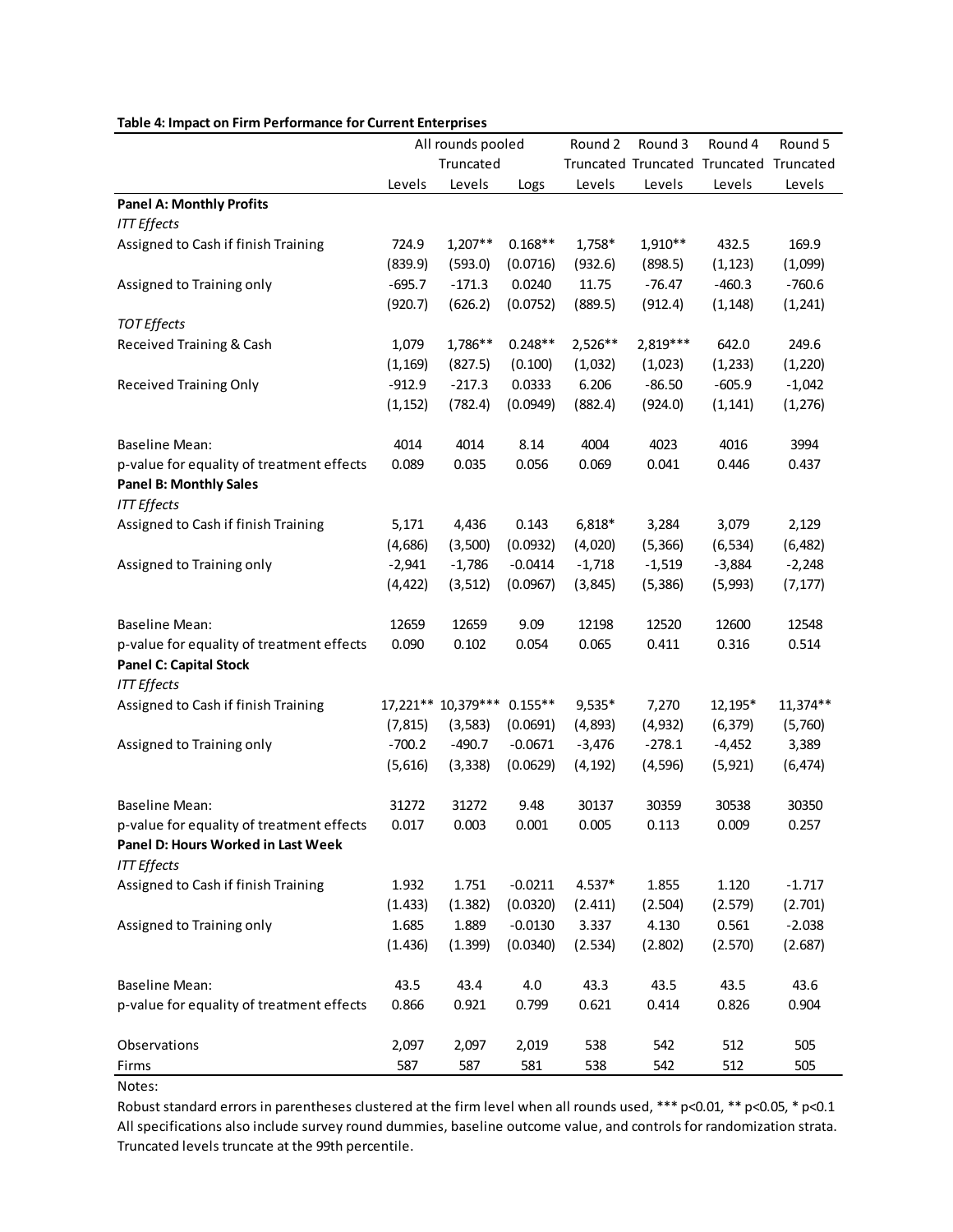|                                            |            |                                 |                         |           | Ever own   | Closed          |           |                         |            |                 |
|--------------------------------------------|------------|---------------------------------|-------------------------|-----------|------------|-----------------|-----------|-------------------------|------------|-----------------|
|                                            |            | <b>Currently Own a Business</b> |                         |           | a business | <b>Business</b> |           | Currently a Wage Worker |            |                 |
|                                            | Round 2    |                                 | Round 3 Round 4 Round 5 |           | Round 5    | Round 5         | Round 2   | Round 3                 |            | Round 4 Round 5 |
| ITT                                        |            |                                 |                         |           |            |                 |           |                         |            |                 |
| Assigned to Cash if finish Training        | $0.201***$ | $0.140***$                      | 0.0261                  | 0.0244    | 0.0708     | $0.0634*$       | $-0.0309$ | $-0.0587**$             | $-0.00920$ | $-0.000515$     |
|                                            | (0.0465)   | (0.0483)                        | (0.0501)                | (0.0485)  | (0.0436)   | (0.0383)        | (0.0282)  | (0.0281)                | (0.0325)   | (0.0317)        |
| Assigned to Training only                  | $0.0904*$  | 0.0628                          | 0.0364                  | $-0.0217$ | 0.0123     | 0.0166          | $-0.0252$ | $-0.0753***$            | $-0.0210$  | $-0.0180$       |
|                                            | (0.0466)   | (0.0490)                        | (0.0499)                | (0.0488)  | (0.0446)   | (0.0365)        | (0.0286)  | (0.0275)                | (0.0327)   | (0.0311)        |
| <b>TOT</b>                                 |            |                                 |                         |           |            |                 |           |                         |            |                 |
| Received Training & Cash                   | $0.290***$ | $0.203***$                      | 0.0384                  | 0.0360    | $0.104*$   | $0.0935*$       | $-0.0449$ | $-0.0862**$             | $-0.0138$  | $-0.000779$     |
|                                            | (0.0628)   | (0.0658)                        | (0.0704)                | (0.0689)  | (0.0614)   | (0.0548)        | (0.0392)  | (0.0394)                | (0.0465)   | (0.0450)        |
| <b>Received Training Only</b>              | $0.122**$  | 0.0848                          | 0.0495                  | $-0.0298$ | 0.0161     | 0.0219          | $-0.0338$ | $-0.102***$             | $-0.0286$  | $-0.0244$       |
|                                            | (0.0606)   | (0.0638)                        | (0.0652)                | (0.0643)  | (0.0584)   | (0.0478)        | (0.0370)  | (0.0357)                | (0.0428)   | (0.0406)        |
| Firms                                      | 607        | 601                             | 582                     | 609       | 620        | 609             | 588       | 587                     | 547        | 606             |
| P-value for testing equality of treatments | 0.020      | 0.113                           | 0.842                   | 0.357     | 0.173      | 0.244           | 0.830     | 0.470                   | 0.714      | 0.584           |
| Control group mean                         | 0.381      | 0.477                           | 0.555                   | 0.573     | 0.688      | 0.155           | 0.096     | 0.116                   | 0.116      | 0.115           |

#### **Table 5: Impacts on Business Ownership and Wage Work for Potential Owners**

TOT instruments receipt of treatment with random assignment. Robust standard errors in parentheses , \*\*\* p<0.01, \*\* p<0.05, \* p<0.1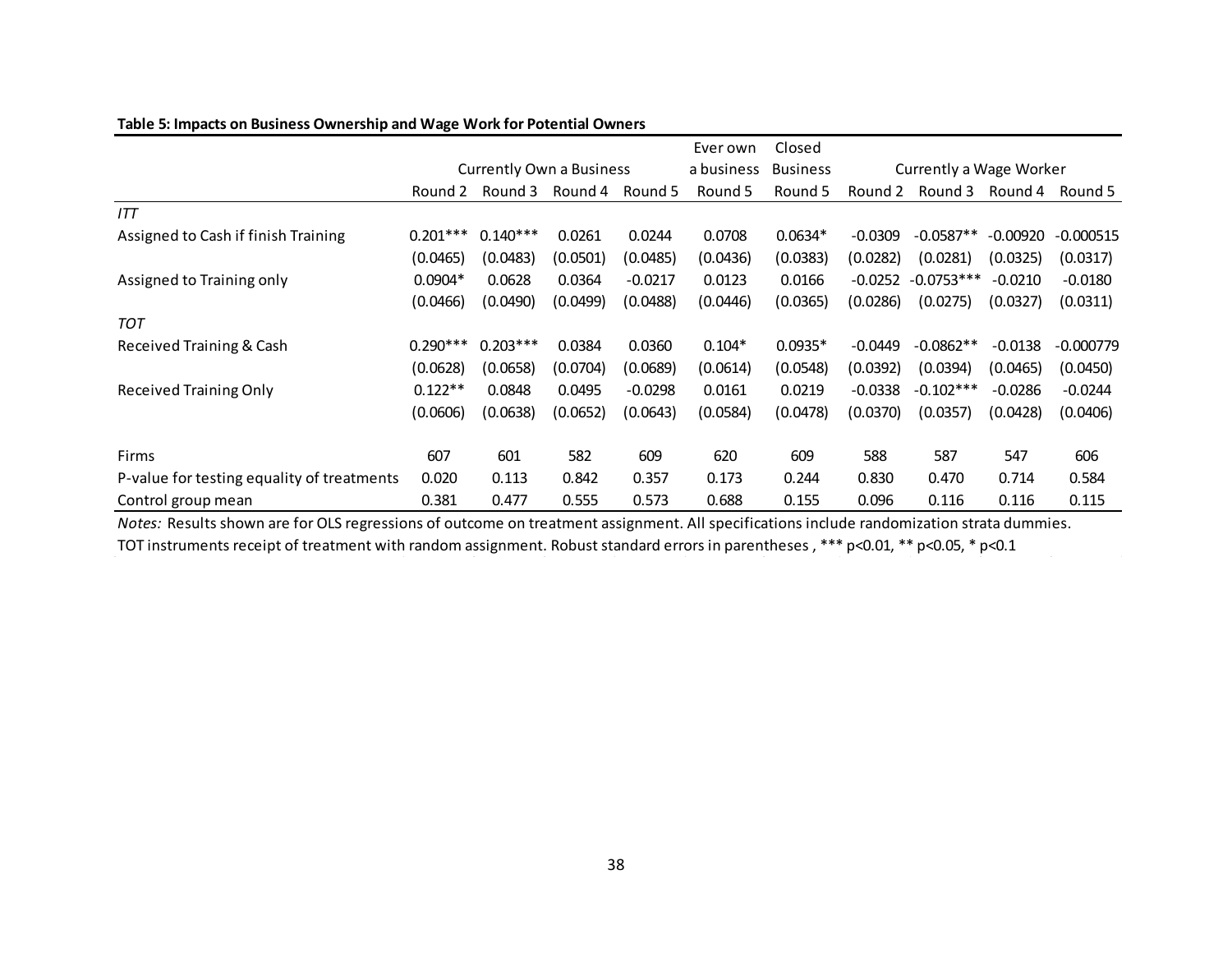| Table 6: Do the grants affect the selection of who owns a business?              |            |            |                                 |                       |                     |                 |                     |            |
|----------------------------------------------------------------------------------|------------|------------|---------------------------------|-----------------------|---------------------|-----------------|---------------------|------------|
|                                                                                  |            |            | <b>Currently Own a Business</b> |                       | Ever                | Closed          | Wage                | <b>Not</b> |
|                                                                                  |            |            |                                 |                       | Own                 | <b>Business</b> | Work                | working    |
|                                                                                  | Round 2    | Round 3    | Round 4                         | Round 5               | Round 5             | Round 5         | Round 5             | Round 5    |
| Panel A: Interaction with Raven score                                            |            |            |                                 |                       |                     |                 |                     |            |
| Assigned to Cash if finish Training                                              | $0.232***$ | $0.149*$   | 0.0956                          | $0.161*$              | 0.0846              | $-0.0224$       | 0.0406              | $-0.195**$ |
|                                                                                  | (0.0840)   | (0.0892)   | (0.0916)                        | (0.0869)              | (0.0769)            | (0.0711)        | (0.0550)            | (0.0822)   |
| Assigned to Training only                                                        | 0.0640     | 0.0163     | 0.0450                          | 0.101                 | 0.0320              | $-0.0503$       | $-0.0645$           | $-0.0187$  |
|                                                                                  | (0.0835)   | (0.0857)   | (0.0894)                        | $(0.0860)$ $(0.0799)$ |                     | (0.0633)        | (0.0550)            | (0.0841)   |
| Assigned to Cash * Raven Score                                                   | $-0.0111$  | $-0.00344$ | $-0.0246$                       |                       | $-0.0492* -0.00500$ | 0.0308          | $-0.0147$           | $0.0586**$ |
|                                                                                  | (0.0254)   | (0.0274)   | (0.0269)                        | (0.0253)              | (0.0221)            | (0.0211)        | (0.0144)            | (0.0242)   |
| Assigned to Training * Raven Score                                               | 0.0105     | 0.0188     | $-0.00248$                      |                       | $-0.0451* -0.00708$ | 0.0246          | 0.0180              | 0.0209     |
|                                                                                  | (0.0261)   | (0.0271)   | (0.0267)                        | $(0.0255)$ $(0.0241)$ |                     | (0.0178)        | (0.0176)            | (0.0240)   |
| Panel B: Interaction with Digitspan recall                                       |            |            |                                 |                       |                     |                 |                     |            |
| Assigned to Cash if finish Training                                              | 0.220      | 0.0472     | $-0.147$                        | $-0.141$              | $-0.117$            | 0.0699          | 0.0640              | 0.0762     |
|                                                                                  | (0.229)    | (0.234)    | (0.244)                         | (0.232)               | (0.218)             | (0.185)         | (0.147)             | (0.222)    |
| Assigned to Training only                                                        | 0.189      | 0.244      | 0.163                           | 0.168                 | 0.0560              | $-0.115$        | $-0.105$            | $-0.0766$  |
|                                                                                  | (0.224)    | (0.240)    | (0.249)                         | (0.238)               | (0.222)             | (0.199)         | (0.137)             | (0.237)    |
| Assigned to Cash * Digitspan recall                                              | $-0.00315$ | 0.0153     | 0.0283                          | 0.0273                | 0.0310              | $-0.00106$      | $-0.0107$           | $-0.0178$  |
|                                                                                  | (0.0371)   | (0.0379)   | (0.0393)                        | $(0.0375)$ $(0.0353)$ |                     | (0.0297)        | (0.0234)            | (0.0360)   |
| Assigned to Training * Digitspan recall                                          | $-0.0167$  | $-0.0304$  | $-0.0212$                       | $-0.0316$             | $-0.00728$          | 0.0221          | 0.0144              | 0.0197     |
|                                                                                  | (0.0365)   | (0.0395)   | (0.0408)                        | $(0.0390)$ $(0.0364)$ |                     | (0.0327)        | (0.0222)            | (0.0389)   |
| Panel C: Interaction with household wealth index                                 |            |            |                                 |                       |                     |                 |                     |            |
| Assigned to Cash if finish Training                                              | $0.198***$ | $0.137***$ | 0.0198                          | 0.0177                | 0.0696              | $0.0684*$       | $-4.25e-06 -0.0249$ |            |
|                                                                                  | (0.0468)   | (0.0487)   | (0.0500)                        | (0.0484)              | (0.0438)            | (0.0386)        | (0.0314)            | (0.0454)   |
| Assigned to Training only                                                        | $0.0855*$  | 0.0652     | 0.0344                          | $-0.0226$ $0.0121$    |                     | 0.0174          | $-0.0187$           | 0.0423     |
|                                                                                  | (0.0466)   | (0.0492)   | (0.0500)                        | (0.0492)              | (0.0447)            | (0.0368)        | (0.0305)            | (0.0473)   |
| Assigned to Cash * Household Wealth                                              | $-0.0369$  | $-0.0276$  | $-0.0594**$                     | $-0.0540* -0.0144$    |                     | 0.0356          | 0.0185              | 0.0385     |
|                                                                                  | (0.0293)   | (0.0295)   | (0.0289)                        | (0.0282)              | (0.0254)            | (0.0227)        | (0.0184)            | (0.0259)   |
| Assigned to Training * Household Wealth                                          | $-0.0515*$ | 0.00990    | $-0.0290$                       | $-0.0142$             | $-0.00663$          | 0.00817         | 0.00815             | 0.00904    |
|                                                                                  | (0.0302)   | (0.0309)   | (0.0299)                        | $(0.0298)$ $(0.0258)$ |                     | (0.0222)        | (0.0179)            | (0.0283)   |
| Number of Firms                                                                  | 607        | 601        | 582                             | 609                   | 620                 | 609             | 606                 | 606        |
| Notes: Results shown are for OLS regressions of outcome on treatment assignment. |            |            |                                 |                       |                     |                 |                     |            |
|                                                                                  |            |            |                                 |                       |                     |                 |                     |            |

#### **Table 6: Do the grants affect the selection of who owns a business?**

Robust standard errors in parentheses , \*\*\* p<0.01, \*\* p<0.05, \* p<0.1

All specifications include randomization strata dummies and level effect of interacting